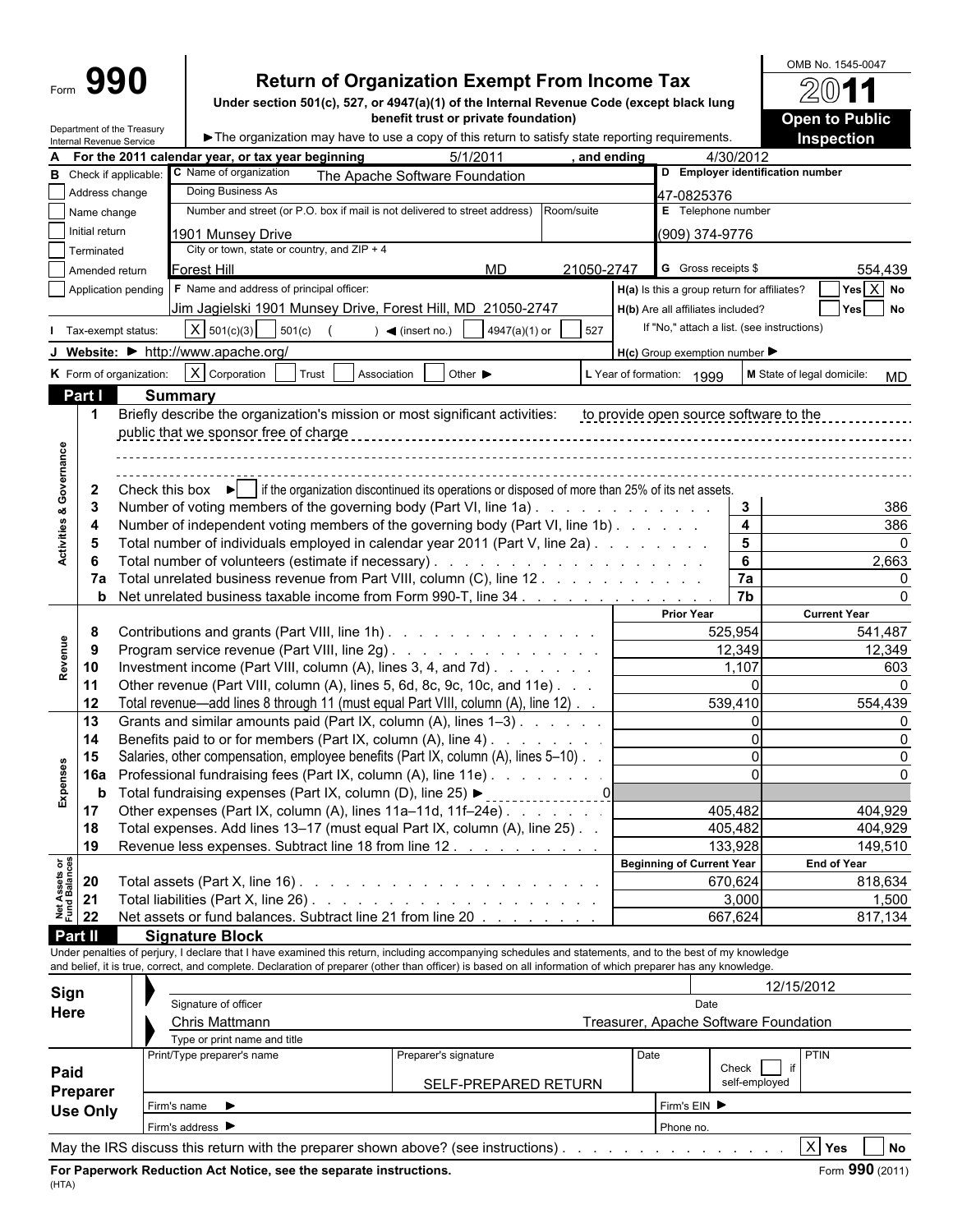|                         | Form 990 (2011) | The Apache Software Foundation                                                                                                                                                                                                                    | 47-0825376      | Page 2   |
|-------------------------|-----------------|---------------------------------------------------------------------------------------------------------------------------------------------------------------------------------------------------------------------------------------------------|-----------------|----------|
| <b>Part III</b>         |                 | <b>Statement of Program Service Accomplishments</b>                                                                                                                                                                                               |                 |          |
|                         |                 | Check if Schedule O contains a response to any question in this Part III. $\ldots$ $\vert x \vert$                                                                                                                                                |                 |          |
| -1                      |                 | Briefly describe the organization's mission:                                                                                                                                                                                                      |                 |          |
|                         |                 | to provide open source software to the public that we sponsor free of charge                                                                                                                                                                      |                 |          |
|                         |                 |                                                                                                                                                                                                                                                   |                 |          |
|                         |                 |                                                                                                                                                                                                                                                   |                 |          |
| $\overline{\mathbf{2}}$ |                 | Did the organization undertake any significant program services during the year which were not listed on                                                                                                                                          |                 |          |
|                         |                 | If "Yes," describe these new services on Schedule O.                                                                                                                                                                                              | <b>No. 1998</b> | $X$ No   |
| 3                       |                 | Did the organization cease conducting, or make significant changes in how it conducts, any program                                                                                                                                                |                 |          |
|                         |                 |                                                                                                                                                                                                                                                   | <b>Yes</b>      | $ X $ No |
|                         |                 | If "Yes," describe these changes on Schedule O.                                                                                                                                                                                                   |                 |          |
| 4                       |                 | Describe the organization's program service accomplishments for each of its three largest program services, as measured by                                                                                                                        |                 |          |
|                         |                 | expenses. Section $501(c)(3)$ and $501(c)(4)$ organizations and section $4947(a)(1)$ trusts are required to report the amount of<br>grants and allocations to others, the total expenses, and revenue, if any, for each program service reported. |                 |          |
|                         |                 |                                                                                                                                                                                                                                                   |                 |          |
|                         |                 | 4a $(Code:$ $(Code:$ $(Cose: 0))$ $(Expenses$ $\frac{11,168}{10,000})$ including grants of $\frac{1000}{10,0000}$ $(Coe)$ $(Coe)$ $(Coe)$                                                                                                         |                 |          |
|                         |                 |                                                                                                                                                                                                                                                   |                 |          |
|                         |                 | members, committers and users. At the conference there are technical presentations and educational concentrations and educational                                                                                                                 |                 |          |
|                         |                 |                                                                                                                                                                                                                                                   |                 |          |
|                         |                 |                                                                                                                                                                                                                                                   |                 |          |
|                         |                 |                                                                                                                                                                                                                                                   |                 |          |
|                         |                 |                                                                                                                                                                                                                                                   |                 |          |
|                         |                 |                                                                                                                                                                                                                                                   |                 |          |
|                         |                 |                                                                                                                                                                                                                                                   |                 |          |
|                         |                 |                                                                                                                                                                                                                                                   |                 |          |
|                         |                 |                                                                                                                                                                                                                                                   |                 |          |
| 4b                      |                 |                                                                                                                                                                                                                                                   |                 |          |
|                         |                 |                                                                                                                                                                                                                                                   |                 |          |
|                         |                 |                                                                                                                                                                                                                                                   |                 |          |
|                         |                 |                                                                                                                                                                                                                                                   |                 |          |
|                         |                 |                                                                                                                                                                                                                                                   |                 |          |
|                         |                 |                                                                                                                                                                                                                                                   |                 |          |
|                         |                 |                                                                                                                                                                                                                                                   |                 |          |
|                         |                 |                                                                                                                                                                                                                                                   |                 |          |
|                         |                 |                                                                                                                                                                                                                                                   |                 |          |
|                         |                 |                                                                                                                                                                                                                                                   |                 |          |
|                         |                 |                                                                                                                                                                                                                                                   |                 |          |
| 4с                      | (Code:          |                                                                                                                                                                                                                                                   |                 |          |
|                         |                 | Infrastructure services in support of the activities and projects of the foundation, namely                                                                                                                                                       |                 |          |
|                         | related         | hosting source code, downloads, email lists, bug tracking sytsems, collaborated oftware and                                                                                                                                                       |                 |          |
|                         |                 |                                                                                                                                                                                                                                                   |                 |          |
|                         |                 |                                                                                                                                                                                                                                                   |                 |          |
|                         |                 |                                                                                                                                                                                                                                                   |                 |          |
|                         |                 |                                                                                                                                                                                                                                                   |                 |          |
|                         |                 |                                                                                                                                                                                                                                                   |                 |          |
|                         |                 |                                                                                                                                                                                                                                                   |                 |          |
|                         |                 |                                                                                                                                                                                                                                                   |                 |          |
|                         |                 |                                                                                                                                                                                                                                                   |                 |          |
| 4d                      |                 | Other program services. (Describe in Schedule O.)                                                                                                                                                                                                 |                 |          |
|                         | (Expenses \$    | 0) (Revenue \$<br>16,218 including grants of \$                                                                                                                                                                                                   | 0)              |          |
|                         |                 | 4e Total program service expenses ▶<br>387,372                                                                                                                                                                                                    |                 |          |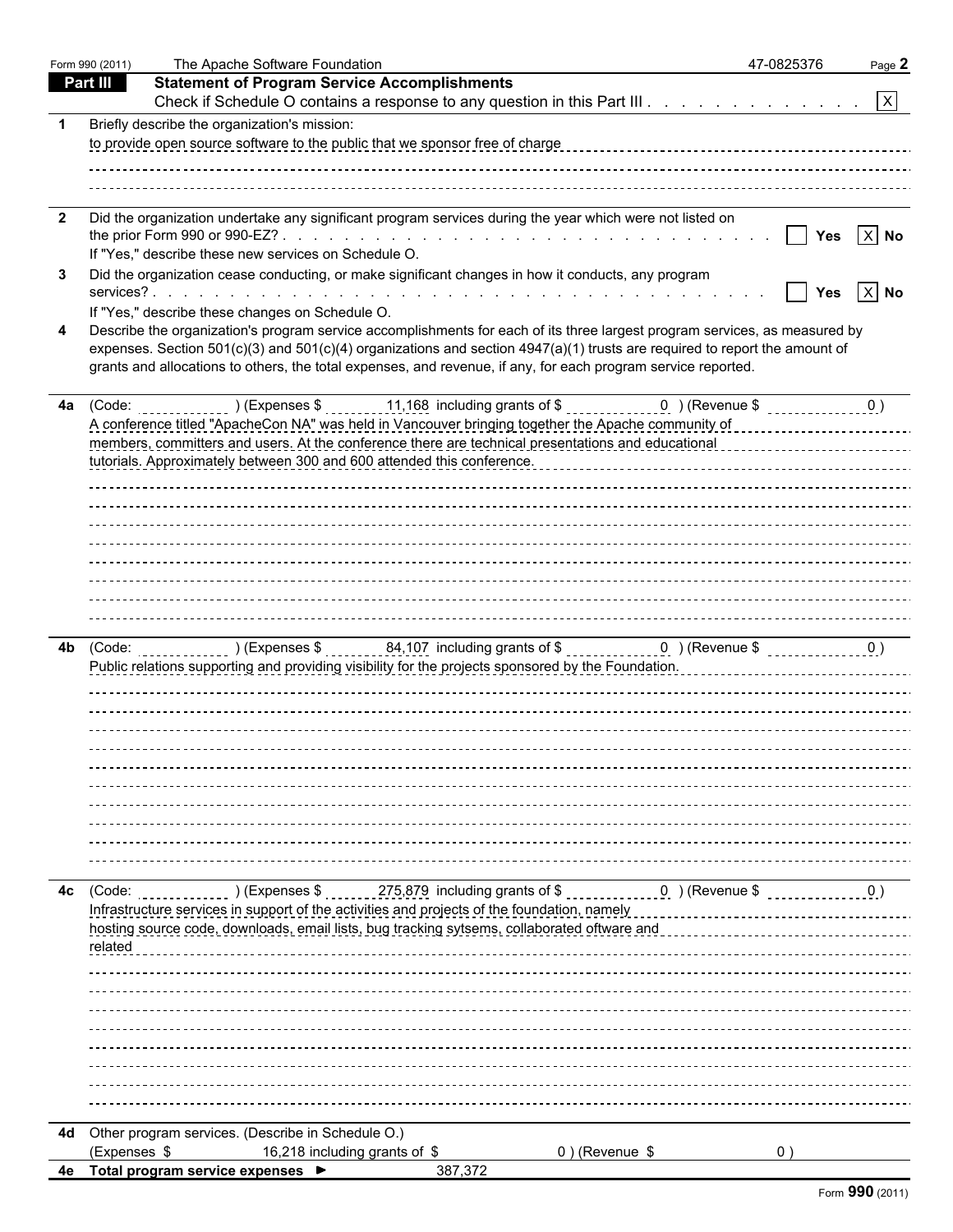Form 990 (2011) The Apache Software Foundation and the Apache Software Foundation 47-0825376 Page 3

|              | <b>Part IV</b><br><b>Checklist of Required Schedules</b>                                                                                                                                                                                                                                                                             |                         |              |                           |
|--------------|--------------------------------------------------------------------------------------------------------------------------------------------------------------------------------------------------------------------------------------------------------------------------------------------------------------------------------------|-------------------------|--------------|---------------------------|
|              |                                                                                                                                                                                                                                                                                                                                      |                         | Yes          | No                        |
|              | 1 Is the organization described in section $501(c)(3)$ or $4947(a)(1)$ (other than a private foundation)? If "Yes,"                                                                                                                                                                                                                  | $\mathbf{1}$            | $\mathsf{X}$ |                           |
| $\mathbf{2}$ | Is the organization required to complete Schedule B, Schedule of Contributors (see instructions)?                                                                                                                                                                                                                                    |                         | $2 \mid X$   |                           |
| 3            | Did the organization engage in direct or indirect political campaign activities on behalf of or in opposition to                                                                                                                                                                                                                     |                         |              |                           |
|              |                                                                                                                                                                                                                                                                                                                                      | $\mathbf{3}$            |              | $\pmb{\times}$            |
|              | 4 Section 501(c)(3) organizations. Did the organization engage in lobbying activities, or have a section 501(h)                                                                                                                                                                                                                      | $\overline{\mathbf{4}}$ |              | $\pmb{\times}$            |
|              | 5 Is the organization a section $501(c)(4)$ , $501(c)(5)$ , or $501(c)(6)$ organization that receives membership dues,                                                                                                                                                                                                               |                         |              |                           |
|              | assessments, or similar amounts as defined in Revenue Procedure 98-19? If "Yes," complete Schedule C,                                                                                                                                                                                                                                |                         |              |                           |
|              |                                                                                                                                                                                                                                                                                                                                      | 5                       |              |                           |
|              | Did the organization maintain any donor advised funds or any similar funds or accounts for which donors<br>have the right to provide advice on the distribution or investment of amounts in such funds or accounts? If                                                                                                               | 6                       |              | $\boldsymbol{\mathsf{X}}$ |
|              | Did the organization receive or hold a conservation easement, including easements to preserve open space,                                                                                                                                                                                                                            |                         |              |                           |
|              | the environment, historic land areas, or historic structures? If "Yes," complete Schedule D, Part II                                                                                                                                                                                                                                 | $\overline{7}$          |              | $\boldsymbol{\mathsf{X}}$ |
|              | 8 Did the organization maintain collections of works of art, historical treasures, or other similar assets? If "Yes,"                                                                                                                                                                                                                |                         |              |                           |
|              |                                                                                                                                                                                                                                                                                                                                      | 8                       |              | $\boldsymbol{\mathsf{X}}$ |
| 9            | Did the organization report an amount in Part X, line 21; serve as a custodian for amounts not listed in Part                                                                                                                                                                                                                        |                         |              |                           |
|              | X; or provide credit counseling, debt management, credit repair, or debt negotiation services? If "Yes,"                                                                                                                                                                                                                             |                         |              |                           |
|              |                                                                                                                                                                                                                                                                                                                                      | 9                       |              | $\boldsymbol{X}$          |
|              | 10 Did the organization, directly or through a related organization, hold assets in temporarily restricted                                                                                                                                                                                                                           |                         |              |                           |
|              | endowments, permanent endowments, or quasi-endowments? If "Yes," complete Schedule D, Part V                                                                                                                                                                                                                                         | 10                      |              | $\times$                  |
|              | 11 If the organization's answer to any of the following questions is "Yes," then complete Schedule D, Parts VI,<br>VII, VIII, IX, or X as applicable.                                                                                                                                                                                |                         |              |                           |
|              | a Did the organization report an amount for land, buildings, and equipment in Part X, line 10? If "Yes," complete                                                                                                                                                                                                                    |                         |              |                           |
|              |                                                                                                                                                                                                                                                                                                                                      | 11a                     |              | $\boldsymbol{\mathsf{X}}$ |
|              | <b>b</b> Did the organization report an amount for investments—other securities in Part X, line 12 that is 5% or more                                                                                                                                                                                                                |                         |              |                           |
|              | of its total assets reported in Part X, line 16? If "Yes," complete Schedule D, Part VII.                                                                                                                                                                                                                                            | 11b                     |              | $\boldsymbol{\mathsf{X}}$ |
|              | c Did the organization report an amount for investments-program related in Part X, line 13 that is 5% or more<br>of its total assets reported in Part X, line 16? If "Yes," complete Schedule D, Part VIII.                                                                                                                          | 11c                     |              | $\boldsymbol{\mathsf{X}}$ |
|              | d Did the organization report an amount for other assets in Part X, line 15 that is 5% or more of its total assets                                                                                                                                                                                                                   |                         |              |                           |
|              |                                                                                                                                                                                                                                                                                                                                      | 11d                     |              | X                         |
|              | e Did the organization report an amount for other liabilities in Part X, line 25? If "Yes," complete Schedule D, Part X. .                                                                                                                                                                                                           | 11e                     |              | $\overline{\mathsf{x}}$   |
|              | f Did the organization's separate or consolidated financial statements for the tax year include a footnote that addresses                                                                                                                                                                                                            |                         |              |                           |
|              | the organization's liability for uncertain tax positions under FIN 48 (ASC 740)? If "Yes," complete Schedule D, Part X                                                                                                                                                                                                               | 11f                     |              | $\times$                  |
|              | 12a Did the organization obtain separate, independent audited financial statements for the tax year? If "Yes," complete                                                                                                                                                                                                              |                         |              |                           |
|              |                                                                                                                                                                                                                                                                                                                                      | 12a                     |              | X                         |
|              | <b>b</b> Was the organization included in consolidated, independent audited financial statements for the tax year? If "Yes,"                                                                                                                                                                                                         |                         |              |                           |
|              | and if the organization answered "No" to line 12a, then completing Schedule D, Parts XI, XII, and XIII is optional.                                                                                                                                                                                                                  | 12 <sub>b</sub>         |              | X                         |
|              | 13 Is the organization a school described in section $170(b)(1)(A)(ii)?$ If "Yes," complete Schedule E.                                                                                                                                                                                                                              | 13                      |              | $\boldsymbol{\mathsf{X}}$ |
|              | 14a Did the organization maintain an office, employees, or agents outside of the United States?                                                                                                                                                                                                                                      | 14a                     |              | $\boldsymbol{\mathsf{X}}$ |
|              | <b>b</b> Did the organization have aggregate revenues or expenses of more than \$10,000 from grantmaking,                                                                                                                                                                                                                            |                         |              |                           |
|              | fundraising, business, investment, and program service activities outside the United States, or aggregate                                                                                                                                                                                                                            |                         |              |                           |
|              | foreign investments valued at \$100,000 or more? If "Yes," complete Schedule F, Parts I and IV.<br>$\mathbf{r}$ . The set of the set of the set of the set of the set of the set of the set of the set of the set of the set of the set of the set of the set of the set of the set of the set of the set of the set of the set of t | 14 <sub>b</sub>         |              | $\boldsymbol{\mathsf{X}}$ |
|              | 15 Did the organization report on Part IX, column (A), line 3, more than \$5,000 of grants or assistance to any                                                                                                                                                                                                                      |                         |              |                           |
|              | organization or entity located outside the United States? If "Yes," complete Schedule F, Parts II and IV                                                                                                                                                                                                                             | 15                      |              | X                         |
|              |                                                                                                                                                                                                                                                                                                                                      |                         |              |                           |
|              | 16 Did the organization report on Part IX, column (A), line 3, more than \$5,000 of aggregate grants or assistance                                                                                                                                                                                                                   |                         |              |                           |
|              | to individuals located outside the United States? If "Yes," complete Schedule F, Parts III and IV                                                                                                                                                                                                                                    | 16                      |              | X                         |
|              | 17 Did the organization report a total of more than \$15,000 of expenses for professional fundraising services<br>on Part IX, column (A), lines 6 and 11e? If "Yes," complete Schedule G, Part I (see instructions)                                                                                                                  | 17                      |              |                           |
|              |                                                                                                                                                                                                                                                                                                                                      |                         |              | X                         |
|              | 18 Did the organization report more than \$15,000 total of fundraising event gross income and contributions on                                                                                                                                                                                                                       | 18                      |              | X                         |
|              | 19 Did the organization report more than \$15,000 of gross income from gaming activities on Part VIII, line 9a?                                                                                                                                                                                                                      |                         |              |                           |
|              |                                                                                                                                                                                                                                                                                                                                      | 19                      |              | $\boldsymbol{\mathsf{X}}$ |
|              | 20a Did the organization operate one or more hospital facilities? If "Yes," complete Schedule H                                                                                                                                                                                                                                      | 20a                     |              | $\overline{\mathbf{x}}$   |
|              | <b>b</b> If "Yes" to line 20a, did the organization attach a copy of its audited financial statements to this return?                                                                                                                                                                                                                | 20 <sub>b</sub>         |              |                           |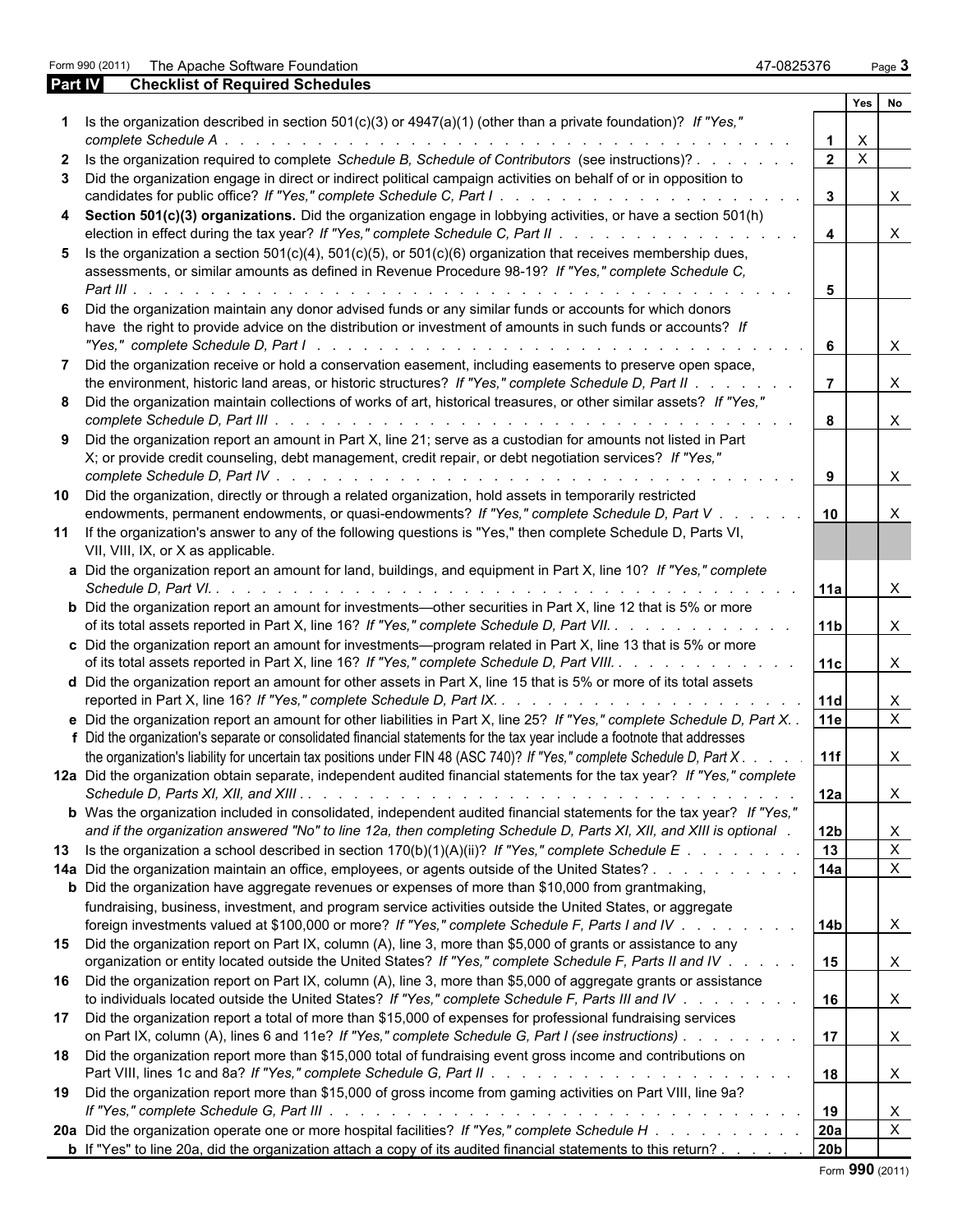|                | Form 990 (2011) | The Apache Software Foundation                                                                                                                                                                                               | 47-0825376      | Page 4                    |
|----------------|-----------------|------------------------------------------------------------------------------------------------------------------------------------------------------------------------------------------------------------------------------|-----------------|---------------------------|
| <b>Part IV</b> |                 | <b>Checklist of Required Schedules (continued)</b>                                                                                                                                                                           |                 |                           |
|                |                 |                                                                                                                                                                                                                              |                 | Yes No                    |
| 21             |                 | Did the organization report more than \$5,000 of grants and other assistance to any government or organization                                                                                                               |                 |                           |
|                |                 | in the United States on Part IX, column (A), line 1? If "Yes," complete Schedule I, Parts I and II $\ldots$                                                                                                                  | 21              | $\mathsf{X}$              |
|                |                 | 22 Did the organization report more than \$5,000 of grants and other assistance to individuals in the                                                                                                                        |                 |                           |
|                |                 | United States on Part IX, column (A), line 2? If "Yes," complete Schedule I, Parts I and III                                                                                                                                 | 22              | $\boldsymbol{\mathsf{X}}$ |
|                |                 | 23 Did the organization answer "Yes" to Part VII, Section A, line 3, 4, or 5 about compensation of the                                                                                                                       |                 |                           |
|                |                 | organization's current and former officers, directors, trustees, key employees, and highest compensated                                                                                                                      |                 |                           |
|                |                 |                                                                                                                                                                                                                              | 23              | $\mathsf{X}$              |
|                |                 | 24a Did the organization have a tax-exempt bond issue with an outstanding principal amount of more than                                                                                                                      |                 |                           |
|                |                 | \$100,000 as of the last day of the year, that was issued after December 31, 2002? If "Yes," answer lines                                                                                                                    |                 |                           |
|                |                 |                                                                                                                                                                                                                              | 24a             | X                         |
|                |                 | <b>b</b> Did the organization invest any proceeds of tax-exempt bonds beyond a temporary period exception?                                                                                                                   | 24 <sub>b</sub> |                           |
|                |                 | c Did the organization maintain an escrow account other than a refunding escrow at any time during the year                                                                                                                  |                 |                           |
|                |                 |                                                                                                                                                                                                                              | 24c             |                           |
|                |                 | d Did the organization act as an "on behalf of" issuer for bonds outstanding at any time during the year?                                                                                                                    | 24d             |                           |
|                |                 | 25a Section 501(c)(3) and 501(c)(4) organizations. Did the organization engage in an excess benefit transaction                                                                                                              |                 |                           |
|                |                 | with a disqualified person during the year? If "Yes," complete Schedule L, Part $1 \ldots \ldots \ldots \ldots$                                                                                                              | <b>25a</b>      |                           |
|                |                 | <b>b</b> Is the organization aware that it engaged in an excess benefit transaction with a disqualified person in a                                                                                                          |                 |                           |
|                |                 | prior year, and that the transaction has not been reported on any of the organization's prior Forms 990 or                                                                                                                   |                 |                           |
|                |                 |                                                                                                                                                                                                                              | 25 <sub>b</sub> |                           |
|                |                 |                                                                                                                                                                                                                              |                 |                           |
|                |                 | 26 Was a loan to or by a current or former officer, director, trustee, key employee, highly compensated employee, or                                                                                                         | -26             |                           |
|                |                 | disqualified person outstanding as of the end of the organization's tax year? If "Yes," complete Schedule L, Part II                                                                                                         |                 | X                         |
|                |                 | 27 Did the organization provide a grant or other assistance to an officer, director, trustee, key employee,<br>substantial contributor or employee thereof, a grant selection committee member, or to a 35% controlled       |                 |                           |
|                |                 |                                                                                                                                                                                                                              | 27              |                           |
|                |                 | entity or family member of any of these persons? If "Yes," complete Schedule L, Part III                                                                                                                                     |                 | $\boldsymbol{\mathsf{X}}$ |
|                |                 | 28 Was the organization a party to a business transaction with one of the following parties (see Schedule L,                                                                                                                 |                 |                           |
|                |                 | Part IV instructions for applicable filing thresholds, conditions, and exceptions):                                                                                                                                          |                 |                           |
|                |                 | a A current or former officer, director, trustee, or key employee? If "Yes," complete Schedule L, Part IV<br><b>b</b> A family member of a current or former officer, director, trustee, or key employee? If "Yes," complete | <b>28a</b>      | X                         |
|                |                 |                                                                                                                                                                                                                              | 28 <sub>b</sub> | X                         |
|                |                 | c An entity of which a current or former officer, director, trustee, or key employee (or a family member thereof)                                                                                                            |                 |                           |
|                |                 | was an officer, director, trustee, or direct or indirect owner? If "Yes," complete Schedule L, Part IV                                                                                                                       | <b>28c</b>      | X                         |
|                |                 | 29 Did the organization receive more than \$25,000 in non-cash contributions? If "Yes," complete Schedule M                                                                                                                  | 29              | $\overline{X}$            |
|                |                 | 30 Did the organization receive contributions of art, historical treasures, or other similar assets, or qualified                                                                                                            |                 |                           |
|                |                 |                                                                                                                                                                                                                              | 30              | X                         |
|                |                 | 31 Did the organization liquidate, terminate, or dissolve and cease operations? If "Yes," complete Schedule N,                                                                                                               |                 |                           |
|                |                 |                                                                                                                                                                                                                              | 31              | $\boldsymbol{\mathsf{X}}$ |
|                |                 | 32 Did the organization sell, exchange, dispose of, or transfer more than 25% of its net assets?                                                                                                                             |                 |                           |
|                |                 |                                                                                                                                                                                                                              | 32              | $\mathsf{X}$              |
|                |                 | 33 Did the organization own 100% of an entity disregarded as separate from the organization under Regulations                                                                                                                |                 |                           |
|                |                 |                                                                                                                                                                                                                              | 33              | $\mathsf{X}$              |
|                |                 |                                                                                                                                                                                                                              |                 |                           |
|                |                 | 34 Was the organization related to any tax-exempt or taxable entity? If "Yes," complete Schedule R, Parts II,                                                                                                                |                 |                           |
|                |                 |                                                                                                                                                                                                                              | 34              | $\mathsf{X}$              |
|                |                 | 35a Did the organization have a controlled entity within the meaning of section 512(b)(13)?                                                                                                                                  | 35a             |                           |
|                |                 | <b>b</b> Did the organization receive any payment from or engage in any transaction with a controlled entity within                                                                                                          |                 |                           |
|                |                 | the meaning of section 512(b)(13)? If "Yes," complete Schedule R, Part V, line 2                                                                                                                                             | 35 <sub>b</sub> |                           |
|                |                 | 36 Section 501(c)(3) organizations. Did the organization make any transfers to an exempt non-charitable related                                                                                                              | 36              | $\mathsf{X}$              |
|                |                 |                                                                                                                                                                                                                              |                 |                           |
|                |                 | 37 Did the organization conduct more than 5% of its activities through an entity that is not a related organization                                                                                                          |                 |                           |
|                |                 | and that is treated as a partnership for federal income tax purposes? If "Yes," complete Schedule R, Part                                                                                                                    |                 |                           |
|                |                 |                                                                                                                                                                                                                              | 37              | $\mathsf{X}$              |
|                |                 | 38 Did the organization complete Schedule O and provide explanations in Schedule O for Part VI, lines 11 and                                                                                                                 |                 |                           |
|                |                 |                                                                                                                                                                                                                              | 38              | $\mathsf{X}$              |
|                |                 |                                                                                                                                                                                                                              |                 | Form 990 (2011)           |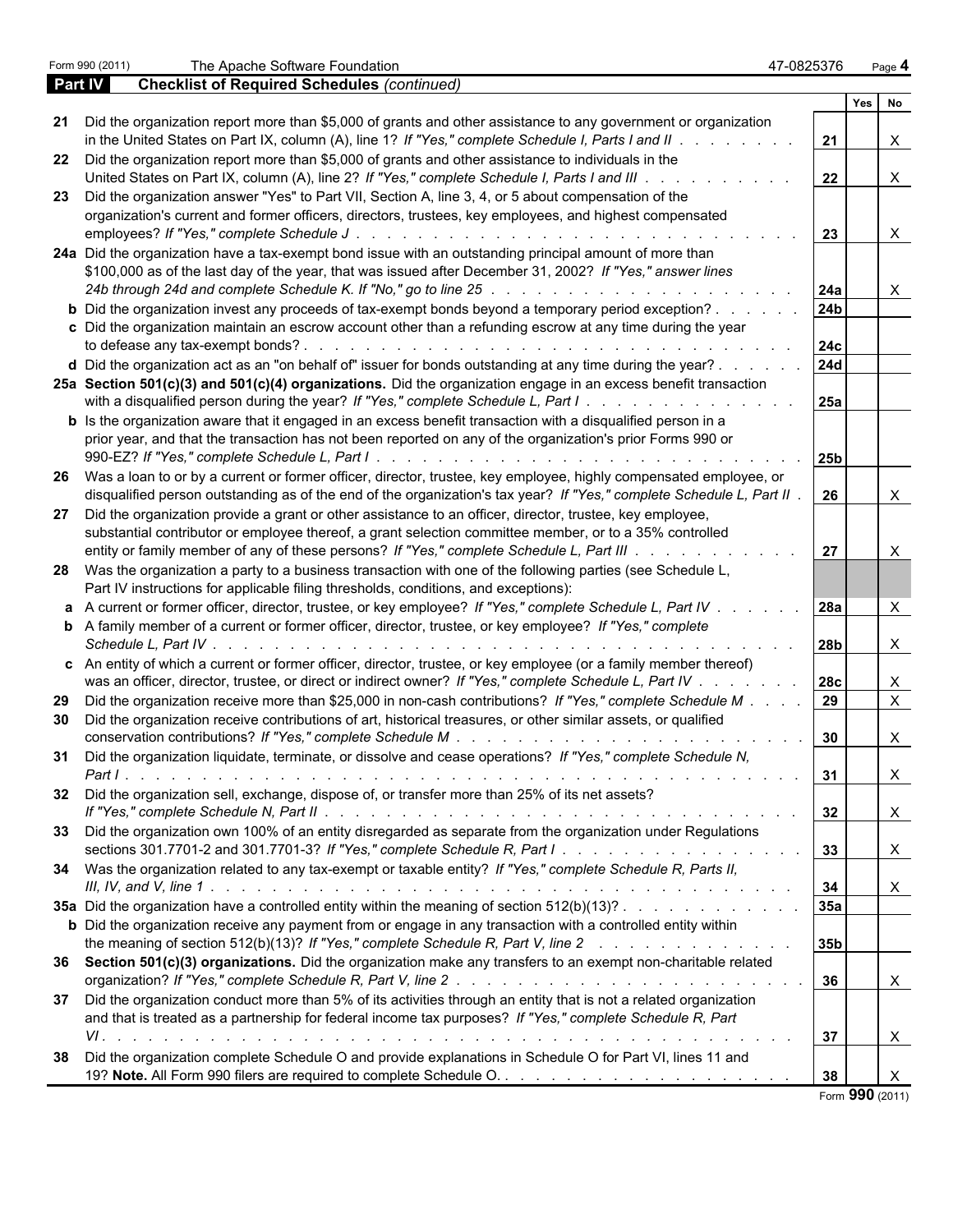|               | Form 990 (2011) | The Apache Software Foundation                                                                                                                                                                                                         | 47-0825376     |                    | Page 5                    |  |
|---------------|-----------------|----------------------------------------------------------------------------------------------------------------------------------------------------------------------------------------------------------------------------------------|----------------|--------------------|---------------------------|--|
| <b>Part V</b> |                 | <b>Statements Regarding Other IRS Filings and Tax Compliance</b>                                                                                                                                                                       |                |                    |                           |  |
|               |                 |                                                                                                                                                                                                                                        |                |                    |                           |  |
|               |                 |                                                                                                                                                                                                                                        |                | Yes                |                           |  |
|               |                 | Enter the number reported in Box 3 of Form 1096. Enter -0- if not applicable<br>1a                                                                                                                                                     |                |                    |                           |  |
|               |                 | Enter the number of Forms W-2G included in line 1a. Enter -0- if not applicable<br>$\blacksquare$ 1b                                                                                                                                   |                |                    |                           |  |
|               |                 | c Did the organization comply with backup withholding rules for reportable payments to vendors and reportable                                                                                                                          |                |                    |                           |  |
|               |                 |                                                                                                                                                                                                                                        |                | 1c<br>$\mathsf{X}$ |                           |  |
|               |                 | 2a Enter the number of employees reported on Form W-3, Transmittal of Wage and Tax                                                                                                                                                     |                |                    |                           |  |
|               |                 | Statements, filed for the calendar year ending with or within the year covered by this return<br>  2a                                                                                                                                  |                |                    |                           |  |
|               |                 | <b>b</b> If at least one is reported on line 2a, did the organization file all required federal employment tax returns?                                                                                                                | 2 <sub>b</sub> |                    |                           |  |
|               |                 | Note. If the sum of lines 1a and 2a is greater than 250, you may be required to e-file. (see instructions)                                                                                                                             |                |                    |                           |  |
|               |                 | 3a Did the organization have unrelated business gross income of \$1,000 or more during the year?.                                                                                                                                      | За             |                    | X                         |  |
|               |                 | If "Yes," has it filed a Form 990-T for this year? If "No," provide an explanation in Schedule O.                                                                                                                                      | 3 <sub>b</sub> |                    |                           |  |
| b             |                 |                                                                                                                                                                                                                                        |                |                    |                           |  |
| 4a            |                 | At any time during the calendar year, did the organization have an interest in, or a signature or other authority                                                                                                                      |                |                    |                           |  |
|               |                 | over, a financial account in a foreign country (such as a bank account, securities account, or other financial                                                                                                                         |                |                    |                           |  |
|               | $account$ $?$ . |                                                                                                                                                                                                                                        | 4a             |                    |                           |  |
|               |                 | <b>b</b> If "Yes," enter the name of the foreign country: $\blacktriangleright$                                                                                                                                                        |                |                    |                           |  |
|               |                 | See instructions for filing requirements for Form TD F 90-22.1, Report of Foreign Bank and Financial Accounts.                                                                                                                         |                |                    |                           |  |
|               |                 | 5a Was the organization a party to a prohibited tax shelter transaction at any time during the tax year?                                                                                                                               | 5a             |                    | $\times$                  |  |
|               |                 | Did any taxable party notify the organization that it was or is a party to a prohibited tax shelter transaction?.                                                                                                                      | 5 <sub>b</sub> |                    | $\pmb{\times}$            |  |
|               |                 |                                                                                                                                                                                                                                        | 5 <sub>c</sub> |                    |                           |  |
| 6а            |                 | Does the organization have annual gross receipts that are normally greater than \$100,000, and did the                                                                                                                                 |                |                    |                           |  |
|               |                 |                                                                                                                                                                                                                                        | 6а             |                    | X                         |  |
|               |                 | <b>b</b> If "Yes," did the organization include with every solicitation an express statement that such contributions or                                                                                                                |                |                    |                           |  |
|               |                 | gifts were not tax deductible?<br>de la caractería de la caractería de la caractería de la caractería de la caractería                                                                                                                 | 6b             |                    |                           |  |
| 7             |                 | Organizations that may receive deductible contributions under section 170(c).                                                                                                                                                          |                |                    |                           |  |
|               |                 | Did the organization receive a payment in excess of \$75 made partly as a contribution and partly for goods                                                                                                                            |                |                    |                           |  |
|               |                 | and services provided to the payor?.<br>the contract of the contract of the contract of the contract of the contract of                                                                                                                | 7а             |                    |                           |  |
|               |                 | <b>b</b> If "Yes," did the organization notify the donor of the value of the goods or services provided?                                                                                                                               | 7 <sub>b</sub> |                    |                           |  |
|               |                 | c Did the organization sell, exchange, or otherwise dispose of tangible personal property for which it was                                                                                                                             |                |                    |                           |  |
|               |                 |                                                                                                                                                                                                                                        | 7c             |                    |                           |  |
|               |                 | <b>7d</b><br>d If "Yes," indicate the number of Forms 8282 filed during the year                                                                                                                                                       |                |                    |                           |  |
|               |                 | Did the organization receive any funds, directly or indirectly, to pay premiums on a personal benefit contract?                                                                                                                        | 7e             |                    | $\times$                  |  |
|               |                 | Did the organization, during the year, pay premiums, directly or indirectly, on a personal benefit contract?.                                                                                                                          | 7f             |                    |                           |  |
|               |                 | If the organization received a contribution of qualified intellectual property, did the organization file Form 8899 as required?.                                                                                                      | 7g             |                    |                           |  |
|               |                 | If the organization received a contribution of cars, boats, airplanes, or other vehicles, did the organization file a Form 1098-C?                                                                                                     | <b>7h</b>      |                    |                           |  |
| 8             |                 | Sponsoring organizations maintaining donor advised funds and section 509(a)(3) supporting                                                                                                                                              |                |                    |                           |  |
|               |                 | organizations. Did the supporting organization, or a donor advised fund maintained by a sponsoring                                                                                                                                     |                |                    |                           |  |
|               |                 |                                                                                                                                                                                                                                        | 8              |                    | $\times$                  |  |
| 9             |                 | Sponsoring organizations maintaining donor advised funds.                                                                                                                                                                              |                |                    |                           |  |
|               |                 |                                                                                                                                                                                                                                        | 9а             |                    |                           |  |
| b             |                 | Did the organization make a distribution to a donor, donor advisor, or related person?                                                                                                                                                 | 9 <sub>b</sub> |                    |                           |  |
|               |                 | Section 501(c)(7) organizations. Enter:                                                                                                                                                                                                |                |                    |                           |  |
| 10            |                 |                                                                                                                                                                                                                                        |                |                    |                           |  |
| а             |                 | Initiation fees and capital contributions included on Part VIII, line 12<br> 10a                                                                                                                                                       |                |                    |                           |  |
| b             |                 | 10 <sub>b</sub><br>Gross receipts, included on Form 990, Part VIII, line 12, for public use of club facilities                                                                                                                         |                |                    |                           |  |
| 11            |                 | Section 501(c)(12) organizations. Enter:                                                                                                                                                                                               |                |                    |                           |  |
| a             |                 | 11a                                                                                                                                                                                                                                    |                |                    |                           |  |
| $\mathbf b$   |                 | Gross income from other sources (Do not net amounts due or paid to other sources                                                                                                                                                       |                |                    |                           |  |
|               |                 | against amounts due or received from them.). The subset of the state of the state of the state of the state of the state of the state of the state of the state of the state of the state of the state of the state of the sta<br> 11b |                |                    |                           |  |
|               |                 | 12a Section 4947(a)(1) non-exempt charitable trusts. Is the organization filing Form 990 in lieu of Form 1041?                                                                                                                         | 12a            |                    |                           |  |
| $\mathbf b$   |                 | If "Yes," enter the amount of tax-exempt interest received or accrued during the year<br>12 <sub>b</sub>                                                                                                                               |                |                    |                           |  |
| 13            |                 | Section 501(c)(29) qualified nonprofit health insurance issuers.                                                                                                                                                                       |                |                    |                           |  |
| a             |                 | Is the organization licensed to issue qualified health plans in more than one state?                                                                                                                                                   | 13a            |                    |                           |  |
|               |                 | Note. See the instructions for additional information the organization must report on Schedule O.                                                                                                                                      |                |                    |                           |  |
|               |                 | <b>b</b> Enter the amount of reserves the organization is required to maintain by the states in which                                                                                                                                  |                |                    |                           |  |
|               |                 | 13b                                                                                                                                                                                                                                    |                |                    |                           |  |
| C             |                 | 13c                                                                                                                                                                                                                                    |                |                    |                           |  |
| 14a           |                 | Did the organization receive any payments for indoor tanning services during the tax year?                                                                                                                                             | 14a            |                    | X                         |  |
|               |                 | <b>b</b> If "Yes," has it filed a Form 720 to report these payments? If "No," provide an explanation in Schedule O                                                                                                                     | 14b            |                    | $\boldsymbol{\mathsf{X}}$ |  |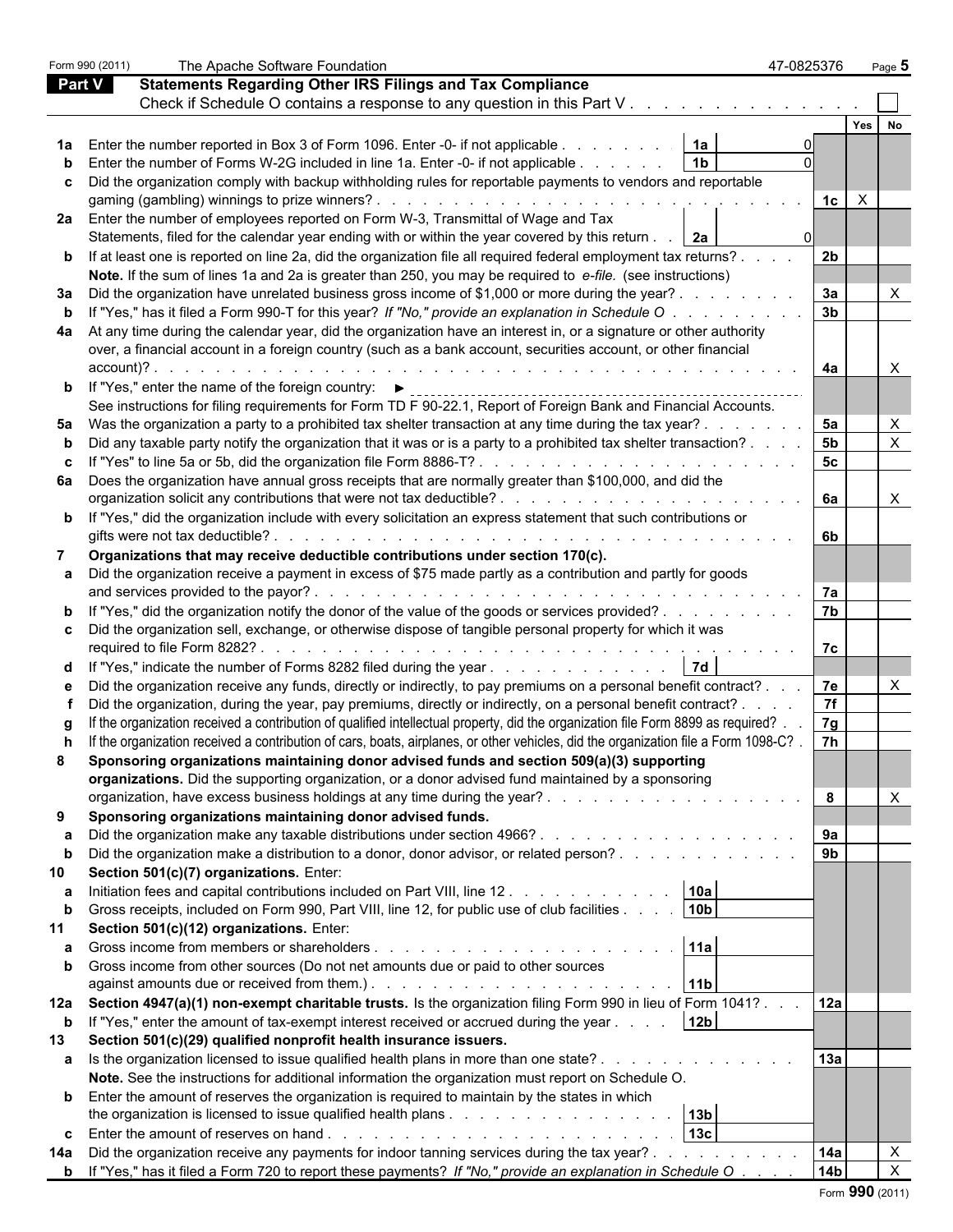|                | Form 990 (2011) | The Apache Software Foundation<br>47-0825376                                                                                                 |                         |              | Page $6$                  |  |
|----------------|-----------------|----------------------------------------------------------------------------------------------------------------------------------------------|-------------------------|--------------|---------------------------|--|
| <b>Part VI</b> |                 | Governance, Management, and Disclosure For each "Yes" response to lines 2 through 7b below, and for a "No"                                   |                         |              |                           |  |
|                |                 | response to line 8a, 8b, or 10b below, describe the circumstances, processes, or changes in Schedule O. See instructions.                    |                         |              |                           |  |
|                |                 | Check if Schedule O contains a response to any question in this Part VI.                                                                     |                         |              |                           |  |
|                |                 | <b>Section A. Governing Body and Management</b>                                                                                              |                         |              |                           |  |
|                |                 |                                                                                                                                              |                         | Yes          | No                        |  |
|                |                 | 1a Enter the number of voting members of the governing body at the end of the tax year<br>1a<br>386                                          |                         |              |                           |  |
|                |                 | If there are material differences in voting rights among members of the governing body, or                                                   |                         |              |                           |  |
|                |                 | if the governing body delegated broad authority to an executive committee or similar                                                         |                         |              |                           |  |
|                |                 | committee, explain in Schedule O.                                                                                                            |                         |              |                           |  |
|                |                 | <b>b</b> Enter the number of voting members included in line 1a, above, who are independent.<br>386<br>1b                                    |                         |              |                           |  |
| $\mathbf{2}$   |                 | Did any officer, director, trustee, or key employee have a family relationship or a business relationship with                               |                         |              |                           |  |
|                |                 |                                                                                                                                              | $2^{\circ}$             |              | X                         |  |
| 3              |                 | Did the organization delegate control over management duties customarily performed by or under the direct                                    |                         |              |                           |  |
|                |                 | supervision of officers, directors, or trustees, or key employees to a management company or other person?.                                  | $3\phantom{a}$          |              | $\mathsf{X}$              |  |
|                |                 | Did the organization make any significant changes to its governing documents since the prior Form 990 was filed?.                            | $\overline{\mathbf{4}}$ |              | $\mathsf{X}$              |  |
|                |                 | Did the organization become aware during the year of a significant diversion of the organization's assets?                                   | 5 <sup>5</sup>          |              | $\mathsf{X}$              |  |
|                |                 |                                                                                                                                              | $6\overline{6}$         | $\mathsf{X}$ |                           |  |
|                |                 | 7a Did the organization have members, stockholders, or other persons who had the power to elect or appoint                                   |                         |              |                           |  |
|                |                 |                                                                                                                                              | $7a \times$             |              |                           |  |
|                |                 | <b>b</b> Are any governance decisions of the organization reserved to (or subject to approval by) members,                                   |                         |              |                           |  |
|                |                 |                                                                                                                                              | 7 <sub>b</sub>          |              | $\times$                  |  |
| 8              |                 | Did the organization contemporaneously document the meetings held or written actions undertaken during                                       |                         |              |                           |  |
|                |                 | the year by the following:                                                                                                                   |                         |              |                           |  |
|                |                 | <b>a</b> The governing body?.                                                                                                                | 8a                      | $\times$     |                           |  |
|                |                 |                                                                                                                                              | 8 <sub>b</sub>          | $\mathsf{X}$ |                           |  |
|                |                 | Is there any officer, director, trustee, or key employee listed in Part VII, Section A, who cannot be reached                                |                         |              |                           |  |
|                |                 | at the organization's mailing address? If "Yes," provide the names and addresses in Schedule O.                                              |                         |              | X.                        |  |
|                |                 | Section B. Policies (This Section B requests information about policies not required by the Internal Revenue Code.)                          |                         |              |                           |  |
|                |                 |                                                                                                                                              |                         | Yes          | No                        |  |
|                |                 |                                                                                                                                              | 10a                     |              | $\mathsf{X}$              |  |
|                |                 | <b>b</b> If "Yes," did the organization have written policies and procedures governing the activities of such chapters,                      |                         |              |                           |  |
|                |                 | affiliates, and branches to ensure their operations are consistent with the organization's exempt purposes?.                                 | 10 <sub>b</sub>         |              |                           |  |
|                |                 | 11a Has the organization provided a complete copy of this Form 990 to all members of its governing body before filing the form?.             | 11a                     |              | $\mathsf{X}$              |  |
|                |                 | <b>b</b> Describe in Schedule O the process, if any, used by the organization to review this Form 990.                                       |                         |              |                           |  |
|                |                 | 12a Did the organization have a written conflict of interest policy? If "No," go to line 13.                                                 | 12a                     |              | $\boldsymbol{\mathsf{X}}$ |  |
|                |                 | <b>b</b> Were officers, directors, or trustees, and key employees required to disclose annually interests that could give rise to conflicts? | 12 <sub>b</sub>         |              |                           |  |
|                |                 | c Did the organization regularly and consistently monitor and enforce compliance with the policy? If "Yes,"                                  |                         |              |                           |  |
|                |                 |                                                                                                                                              | 12c                     |              |                           |  |
| 13             |                 |                                                                                                                                              | $\vert$ 13              |              | $\mathsf{X}$              |  |
| 14             |                 | Did the organization have a written document retention and destruction policy?                                                               |                         |              | $\mathsf{X}$              |  |
|                |                 | 15 Did the process for determining compensation of the following persons include a review and approval by                                    |                         |              |                           |  |
|                |                 | independent persons, comparability data, and contemporaneous substantiation of the deliberation and decision?                                |                         |              |                           |  |
|                |                 |                                                                                                                                              | 15a                     |              | X                         |  |
|                |                 |                                                                                                                                              | 15 <sub>b</sub>         |              | $\overline{X}$            |  |
|                |                 | If "Yes" to line 15a or 15b, describe the process in Schedule O (see instructions).                                                          |                         |              |                           |  |
|                |                 | 16a Did the organization invest in, contribute assets to, or participate in a joint venture or similar arrangement                           |                         |              |                           |  |
|                |                 |                                                                                                                                              | <b>16a</b>              |              | $\boldsymbol{\mathsf{X}}$ |  |
|                |                 | <b>b</b> If "Yes," did the organization follow a written policy or procedure requiring the organization to evaluate its                      |                         |              |                           |  |
|                |                 | participation in joint venture arrangements under applicable federal tax law, and take steps to safeguard                                    |                         |              |                           |  |
|                |                 |                                                                                                                                              | 16 <sub>b</sub>         |              |                           |  |
|                |                 | <b>Section C. Disclosure</b>                                                                                                                 |                         |              |                           |  |
| 17             |                 | List the states with which a copy of this Form 990 is required to be filed<br>$\triangleright$ DE                                            |                         |              |                           |  |
| 18             |                 | Section 6104 requires an organization to make its Forms 1023 (or 1024 if applicable), 990, and 990-T (Section 501(c)(3)s only)               |                         |              |                           |  |
|                |                 | available for public inspection. Indicate how you made these available. Check all that apply.                                                |                         |              |                           |  |
|                |                 | $ X $ Upon request<br>Another's website<br>Own website                                                                                       |                         |              |                           |  |
| 19             |                 | Describe in Schedule O whether (and if so, how), the organization made its governing documents, conflict of interest                         |                         |              |                           |  |
|                |                 | policy, and financial statements available to the public.                                                                                    |                         |              |                           |  |
| <b>20</b>      |                 | State the name, physical address, and telephone number of the person who possesses the books and records of the                              |                         |              |                           |  |
|                |                 | organization: ▶ _ _ _ _ _ _ Chris Mattmann                                                                                                   |                         |              |                           |  |
|                |                 | 9501 Stoneybrock Place, Rancho Cucamonga, CA 91730                                                                                           |                         |              |                           |  |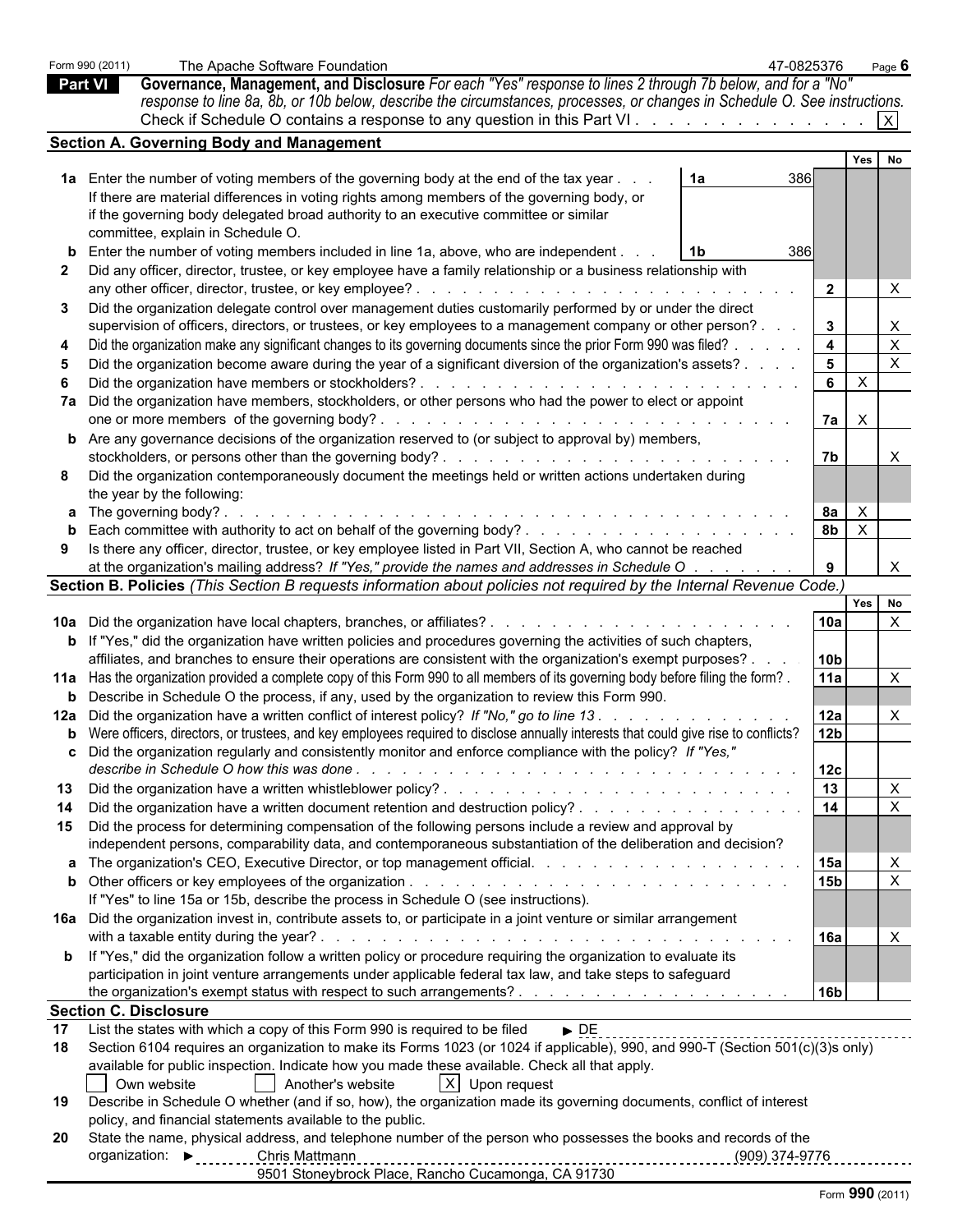| Form 990 (2011)   | The Apache Software Foundation                                                           | 47-0825376 | Page 7 |
|-------------------|------------------------------------------------------------------------------------------|------------|--------|
| Part VII          | <b>Compensation of Officers, Directors, Trustees, Key Employees, Highest Compensated</b> |            |        |
|                   | <b>Employees, and Independent Contractors</b>                                            |            |        |
|                   | Check if Schedule O contains a response to any question in this Part VII.                |            |        |
| <b>Section A.</b> | Officers, Directors, Trustees, Key Employees, and Highest Compensated Employees          |            |        |
|                   |                                                                                          |            |        |

**1a** Complete this table for all persons required to be listed. Report compensation for the calendar year ending with or within the organization's tax year.

List all of the organization's **current** officers, directors, trustees (whether individuals or organizations), regardless of amount of compensation. Enter -0- in columns (D), (E), and (F) if no compensation was paid.

List all of the organization's **current** key employees, if any. See instructions for definition of "key employee."

List the organization's five **current** highest compensated employees (other than an officer, director, trustee, or key employee) who received reportable compensation (Box 5 of Form W-2 and/or Box 7 of Form 1099-MISC) of more than \$100,000 from the organization and any related organizations.

List all of the organization's **former** officers, key employees, and highest compensated employees who received more than \$100,000 of reportable compensation from the organization and any related organizations.

List all of the organization's **former directors or trustees** that received, in the capacity as a former director or trustee of the organization, more than \$10,000 of reportable compensation from the organization and any related organizations.

List persons in the following order: individual trustees or directors; institutional trustees; officers; key employees; highest compensated employees; and former such persons.

 $X$  Check this box if neither the organization nor any related organization compensated any current officer, director, or trustee.

|                       |                                                                                 |                                   |                       | (C)     |          |                                                                                                 |        |                                                |                                                  |                                                                                   |
|-----------------------|---------------------------------------------------------------------------------|-----------------------------------|-----------------------|---------|----------|-------------------------------------------------------------------------------------------------|--------|------------------------------------------------|--------------------------------------------------|-----------------------------------------------------------------------------------|
| (A)<br>Name and Title | (B)<br>Average<br>hours per                                                     |                                   |                       |         | Position | (do not check more than one<br>box, unless person is both an<br>officer and a director/trustee) |        | (D)<br>Reportable<br>compensation              | (E)<br>Reportable<br>compensation                | (F)<br>Estimated<br>amount of                                                     |
|                       | week<br>(describe<br>hours for<br>related<br>organizations<br>in Schedule<br>O) | Individual trustee<br>or director | Institutional trustee | Officer |          | i<br>  Highest compensated<br> <br>  Key employee                                               | Former | from<br>the<br>organization<br>(W-2/1099-MISC) | from related<br>organizations<br>(W-2/1099-MISC) | other<br>compensation<br>from the<br>organization<br>and related<br>organizations |
|                       |                                                                                 |                                   |                       |         |          |                                                                                                 |        |                                                |                                                  |                                                                                   |
|                       |                                                                                 |                                   |                       |         |          |                                                                                                 |        |                                                |                                                  |                                                                                   |
|                       |                                                                                 |                                   |                       |         |          |                                                                                                 |        |                                                |                                                  |                                                                                   |
|                       |                                                                                 |                                   |                       |         |          |                                                                                                 |        |                                                |                                                  |                                                                                   |
|                       |                                                                                 |                                   |                       |         |          |                                                                                                 |        |                                                |                                                  |                                                                                   |
|                       |                                                                                 |                                   |                       |         |          |                                                                                                 |        |                                                |                                                  |                                                                                   |
|                       |                                                                                 |                                   |                       |         |          |                                                                                                 |        |                                                |                                                  |                                                                                   |
|                       |                                                                                 |                                   |                       |         |          |                                                                                                 |        |                                                |                                                  |                                                                                   |
|                       |                                                                                 |                                   |                       |         |          |                                                                                                 |        |                                                |                                                  |                                                                                   |
|                       |                                                                                 |                                   |                       |         |          |                                                                                                 |        |                                                |                                                  |                                                                                   |
|                       |                                                                                 |                                   |                       |         |          |                                                                                                 |        |                                                |                                                  |                                                                                   |
|                       |                                                                                 |                                   |                       |         |          |                                                                                                 |        |                                                |                                                  |                                                                                   |
|                       |                                                                                 |                                   |                       |         |          |                                                                                                 |        |                                                |                                                  |                                                                                   |
|                       |                                                                                 |                                   |                       |         |          |                                                                                                 |        |                                                |                                                  |                                                                                   |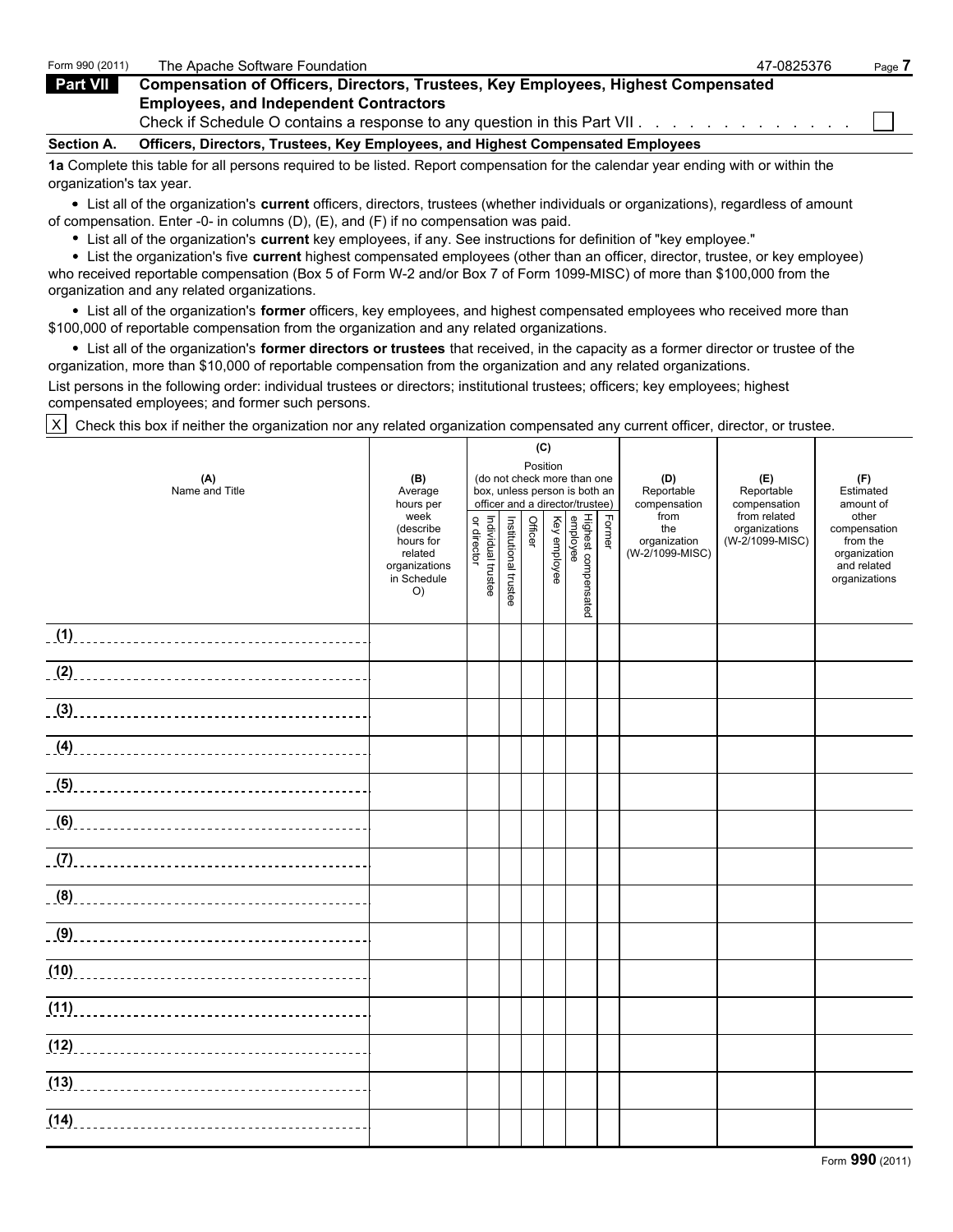| Part VII<br>Section A. Officers, Directors, Trustees, Key Employees, and Highest Compensated Employees (continued)<br>(C)<br>Position<br>(A)<br>(B)<br>(do not check more than one<br>(D)<br>(E)<br>(F)<br>Name and title<br>box, unless person is both an<br>Average<br>Reportable<br>Reportable<br>Estimated<br>officer and a director/trustee)<br>compensation<br>hours per<br>compensation<br>amount of<br>from related<br>other<br>week<br>from<br>Officer<br>Highest compensated<br>employee<br>Key employee<br>Former<br>Institutional trustee<br>Individual trustee<br>or director<br>organizations<br>(describe<br>the<br>compensation<br>(W-2/1099-MISC)<br>hours for<br>organization<br>from the<br>(W-2/1099-MISC)<br>related<br>organization<br>organizations<br>and related<br>in Schedule<br>organizations<br>O)<br>$\Omega$<br>$\Omega$<br>1b.<br>$\Omega$<br>$\mathbf 0$<br>Total from continuation sheets to Part VII, Section A ▶<br>C.<br>$\Omega$<br>2 Total number of individuals (including but not limited to those listed above) who received more than \$100,000 of<br>reportable compensation from the organization<br>▶<br>0<br>Did the organization list any former officer, director, or trustee, key employee, or highest compensated<br>3<br>employee on line 1a? If "Yes," complete Schedule J for such individual response to the content of the content of<br>3<br>Х<br>For any individual listed on line 1a, is the sum of reportable compensation and other compensation from<br>4<br>the organization and related organizations greater than \$150,000? If "Yes," complete Schedule J for such<br>4<br>X<br>Did any person listed on line 1a receive or accrue compensation from any unrelated organization or individual<br>5<br>for services rendered to the organization? If "Yes," complete Schedule J for such person<br>5<br>X<br><b>Section B. Independent Contractors</b><br>Complete this table for your five highest compensated independent contractors that received more than \$100,000 of<br>1.<br>compensation from the organization. Report compensation for the calendar year ending with or within the organization's tax<br>year.<br>(A)<br>(B)<br>(C)<br>Name and business address<br>Description of services<br>Compensation<br>Total number of independent contractors (including but not limited to those listed above) who received<br>2<br>more than \$100,000 of compensation from the organization | Form 990 (2011) | The Apache Software Foundation |  |  |   | 47-0825376 | $Page$ 8    |
|---------------------------------------------------------------------------------------------------------------------------------------------------------------------------------------------------------------------------------------------------------------------------------------------------------------------------------------------------------------------------------------------------------------------------------------------------------------------------------------------------------------------------------------------------------------------------------------------------------------------------------------------------------------------------------------------------------------------------------------------------------------------------------------------------------------------------------------------------------------------------------------------------------------------------------------------------------------------------------------------------------------------------------------------------------------------------------------------------------------------------------------------------------------------------------------------------------------------------------------------------------------------------------------------------------------------------------------------------------------------------------------------------------------------------------------------------------------------------------------------------------------------------------------------------------------------------------------------------------------------------------------------------------------------------------------------------------------------------------------------------------------------------------------------------------------------------------------------------------------------------------------------------------------------------------------------------------------------------------------------------------------------------------------------------------------------------------------------------------------------------------------------------------------------------------------------------------------------------------------------------------------------------------------------------------------------------------------------------------------------------------------------------------------------------------------------------------------------|-----------------|--------------------------------|--|--|---|------------|-------------|
| (15)                                                                                                                                                                                                                                                                                                                                                                                                                                                                                                                                                                                                                                                                                                                                                                                                                                                                                                                                                                                                                                                                                                                                                                                                                                                                                                                                                                                                                                                                                                                                                                                                                                                                                                                                                                                                                                                                                                                                                                                                                                                                                                                                                                                                                                                                                                                                                                                                                                                                |                 |                                |  |  |   |            |             |
|                                                                                                                                                                                                                                                                                                                                                                                                                                                                                                                                                                                                                                                                                                                                                                                                                                                                                                                                                                                                                                                                                                                                                                                                                                                                                                                                                                                                                                                                                                                                                                                                                                                                                                                                                                                                                                                                                                                                                                                                                                                                                                                                                                                                                                                                                                                                                                                                                                                                     |                 |                                |  |  |   |            |             |
|                                                                                                                                                                                                                                                                                                                                                                                                                                                                                                                                                                                                                                                                                                                                                                                                                                                                                                                                                                                                                                                                                                                                                                                                                                                                                                                                                                                                                                                                                                                                                                                                                                                                                                                                                                                                                                                                                                                                                                                                                                                                                                                                                                                                                                                                                                                                                                                                                                                                     |                 |                                |  |  |   |            |             |
|                                                                                                                                                                                                                                                                                                                                                                                                                                                                                                                                                                                                                                                                                                                                                                                                                                                                                                                                                                                                                                                                                                                                                                                                                                                                                                                                                                                                                                                                                                                                                                                                                                                                                                                                                                                                                                                                                                                                                                                                                                                                                                                                                                                                                                                                                                                                                                                                                                                                     |                 |                                |  |  |   |            |             |
|                                                                                                                                                                                                                                                                                                                                                                                                                                                                                                                                                                                                                                                                                                                                                                                                                                                                                                                                                                                                                                                                                                                                                                                                                                                                                                                                                                                                                                                                                                                                                                                                                                                                                                                                                                                                                                                                                                                                                                                                                                                                                                                                                                                                                                                                                                                                                                                                                                                                     |                 |                                |  |  |   |            |             |
|                                                                                                                                                                                                                                                                                                                                                                                                                                                                                                                                                                                                                                                                                                                                                                                                                                                                                                                                                                                                                                                                                                                                                                                                                                                                                                                                                                                                                                                                                                                                                                                                                                                                                                                                                                                                                                                                                                                                                                                                                                                                                                                                                                                                                                                                                                                                                                                                                                                                     |                 |                                |  |  |   |            |             |
|                                                                                                                                                                                                                                                                                                                                                                                                                                                                                                                                                                                                                                                                                                                                                                                                                                                                                                                                                                                                                                                                                                                                                                                                                                                                                                                                                                                                                                                                                                                                                                                                                                                                                                                                                                                                                                                                                                                                                                                                                                                                                                                                                                                                                                                                                                                                                                                                                                                                     |                 |                                |  |  |   |            |             |
|                                                                                                                                                                                                                                                                                                                                                                                                                                                                                                                                                                                                                                                                                                                                                                                                                                                                                                                                                                                                                                                                                                                                                                                                                                                                                                                                                                                                                                                                                                                                                                                                                                                                                                                                                                                                                                                                                                                                                                                                                                                                                                                                                                                                                                                                                                                                                                                                                                                                     |                 |                                |  |  |   |            |             |
|                                                                                                                                                                                                                                                                                                                                                                                                                                                                                                                                                                                                                                                                                                                                                                                                                                                                                                                                                                                                                                                                                                                                                                                                                                                                                                                                                                                                                                                                                                                                                                                                                                                                                                                                                                                                                                                                                                                                                                                                                                                                                                                                                                                                                                                                                                                                                                                                                                                                     |                 |                                |  |  |   |            |             |
|                                                                                                                                                                                                                                                                                                                                                                                                                                                                                                                                                                                                                                                                                                                                                                                                                                                                                                                                                                                                                                                                                                                                                                                                                                                                                                                                                                                                                                                                                                                                                                                                                                                                                                                                                                                                                                                                                                                                                                                                                                                                                                                                                                                                                                                                                                                                                                                                                                                                     |                 |                                |  |  |   |            |             |
|                                                                                                                                                                                                                                                                                                                                                                                                                                                                                                                                                                                                                                                                                                                                                                                                                                                                                                                                                                                                                                                                                                                                                                                                                                                                                                                                                                                                                                                                                                                                                                                                                                                                                                                                                                                                                                                                                                                                                                                                                                                                                                                                                                                                                                                                                                                                                                                                                                                                     |                 |                                |  |  |   |            |             |
|                                                                                                                                                                                                                                                                                                                                                                                                                                                                                                                                                                                                                                                                                                                                                                                                                                                                                                                                                                                                                                                                                                                                                                                                                                                                                                                                                                                                                                                                                                                                                                                                                                                                                                                                                                                                                                                                                                                                                                                                                                                                                                                                                                                                                                                                                                                                                                                                                                                                     |                 |                                |  |  |   |            |             |
|                                                                                                                                                                                                                                                                                                                                                                                                                                                                                                                                                                                                                                                                                                                                                                                                                                                                                                                                                                                                                                                                                                                                                                                                                                                                                                                                                                                                                                                                                                                                                                                                                                                                                                                                                                                                                                                                                                                                                                                                                                                                                                                                                                                                                                                                                                                                                                                                                                                                     |                 |                                |  |  |   |            |             |
|                                                                                                                                                                                                                                                                                                                                                                                                                                                                                                                                                                                                                                                                                                                                                                                                                                                                                                                                                                                                                                                                                                                                                                                                                                                                                                                                                                                                                                                                                                                                                                                                                                                                                                                                                                                                                                                                                                                                                                                                                                                                                                                                                                                                                                                                                                                                                                                                                                                                     |                 |                                |  |  |   |            | 0<br>0<br>0 |
|                                                                                                                                                                                                                                                                                                                                                                                                                                                                                                                                                                                                                                                                                                                                                                                                                                                                                                                                                                                                                                                                                                                                                                                                                                                                                                                                                                                                                                                                                                                                                                                                                                                                                                                                                                                                                                                                                                                                                                                                                                                                                                                                                                                                                                                                                                                                                                                                                                                                     |                 |                                |  |  |   |            |             |
|                                                                                                                                                                                                                                                                                                                                                                                                                                                                                                                                                                                                                                                                                                                                                                                                                                                                                                                                                                                                                                                                                                                                                                                                                                                                                                                                                                                                                                                                                                                                                                                                                                                                                                                                                                                                                                                                                                                                                                                                                                                                                                                                                                                                                                                                                                                                                                                                                                                                     |                 |                                |  |  |   |            | Yes No      |
|                                                                                                                                                                                                                                                                                                                                                                                                                                                                                                                                                                                                                                                                                                                                                                                                                                                                                                                                                                                                                                                                                                                                                                                                                                                                                                                                                                                                                                                                                                                                                                                                                                                                                                                                                                                                                                                                                                                                                                                                                                                                                                                                                                                                                                                                                                                                                                                                                                                                     |                 |                                |  |  |   |            |             |
|                                                                                                                                                                                                                                                                                                                                                                                                                                                                                                                                                                                                                                                                                                                                                                                                                                                                                                                                                                                                                                                                                                                                                                                                                                                                                                                                                                                                                                                                                                                                                                                                                                                                                                                                                                                                                                                                                                                                                                                                                                                                                                                                                                                                                                                                                                                                                                                                                                                                     |                 |                                |  |  |   |            |             |
|                                                                                                                                                                                                                                                                                                                                                                                                                                                                                                                                                                                                                                                                                                                                                                                                                                                                                                                                                                                                                                                                                                                                                                                                                                                                                                                                                                                                                                                                                                                                                                                                                                                                                                                                                                                                                                                                                                                                                                                                                                                                                                                                                                                                                                                                                                                                                                                                                                                                     |                 |                                |  |  |   |            |             |
|                                                                                                                                                                                                                                                                                                                                                                                                                                                                                                                                                                                                                                                                                                                                                                                                                                                                                                                                                                                                                                                                                                                                                                                                                                                                                                                                                                                                                                                                                                                                                                                                                                                                                                                                                                                                                                                                                                                                                                                                                                                                                                                                                                                                                                                                                                                                                                                                                                                                     |                 |                                |  |  |   |            |             |
|                                                                                                                                                                                                                                                                                                                                                                                                                                                                                                                                                                                                                                                                                                                                                                                                                                                                                                                                                                                                                                                                                                                                                                                                                                                                                                                                                                                                                                                                                                                                                                                                                                                                                                                                                                                                                                                                                                                                                                                                                                                                                                                                                                                                                                                                                                                                                                                                                                                                     |                 |                                |  |  |   |            |             |
|                                                                                                                                                                                                                                                                                                                                                                                                                                                                                                                                                                                                                                                                                                                                                                                                                                                                                                                                                                                                                                                                                                                                                                                                                                                                                                                                                                                                                                                                                                                                                                                                                                                                                                                                                                                                                                                                                                                                                                                                                                                                                                                                                                                                                                                                                                                                                                                                                                                                     |                 |                                |  |  |   |            | 0<br>0      |
|                                                                                                                                                                                                                                                                                                                                                                                                                                                                                                                                                                                                                                                                                                                                                                                                                                                                                                                                                                                                                                                                                                                                                                                                                                                                                                                                                                                                                                                                                                                                                                                                                                                                                                                                                                                                                                                                                                                                                                                                                                                                                                                                                                                                                                                                                                                                                                                                                                                                     |                 |                                |  |  |   |            | 0<br>O      |
| ▶                                                                                                                                                                                                                                                                                                                                                                                                                                                                                                                                                                                                                                                                                                                                                                                                                                                                                                                                                                                                                                                                                                                                                                                                                                                                                                                                                                                                                                                                                                                                                                                                                                                                                                                                                                                                                                                                                                                                                                                                                                                                                                                                                                                                                                                                                                                                                                                                                                                                   |                 |                                |  |  | 0 |            |             |

Form **990** (2011)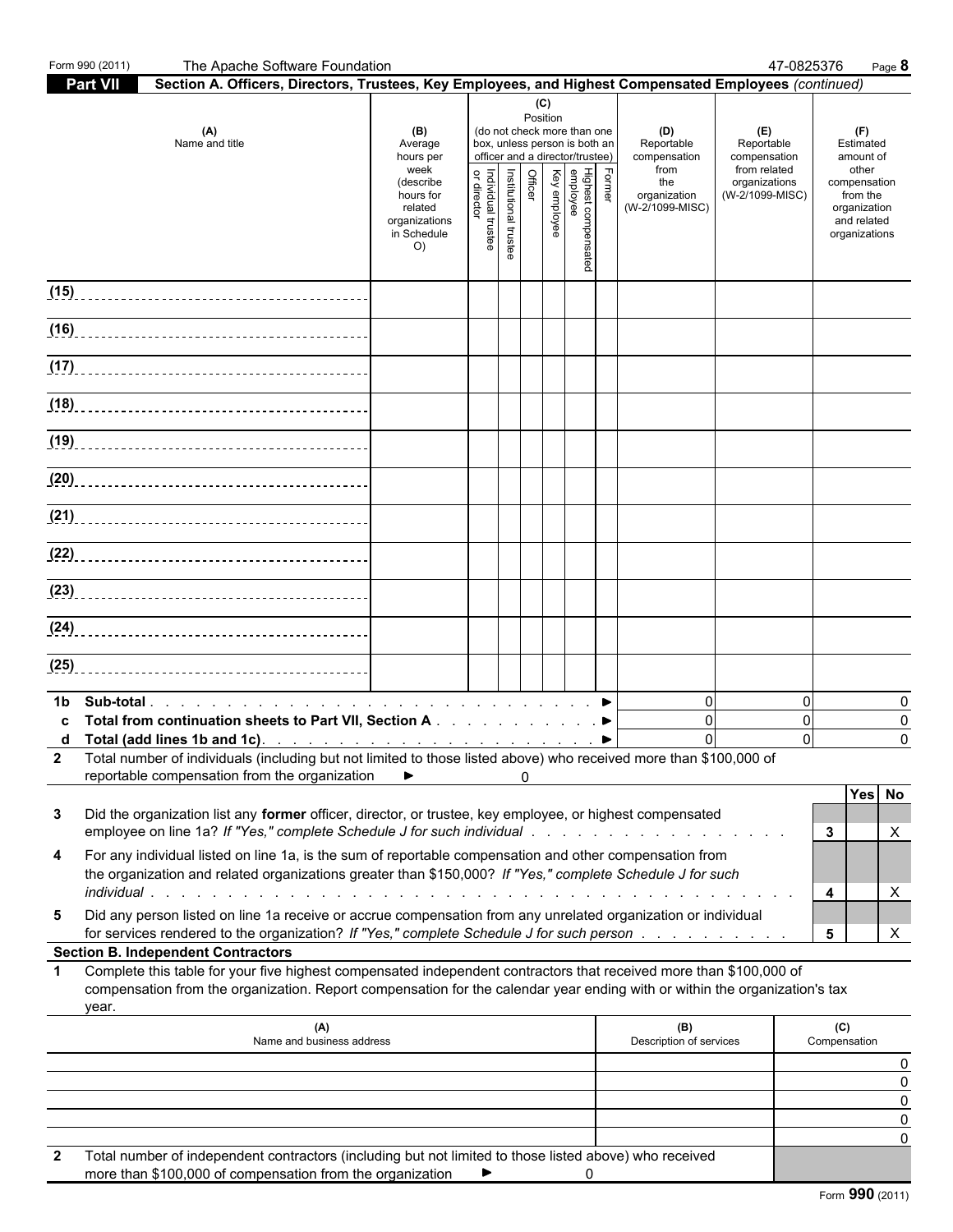| Form 990 (2011)                                           |                   | The Apache Software Foundation                                                                                                                                                                                                                                                                                                                                             |                                   |                                                    | 47-0825376                              | Page 9                                                                    |
|-----------------------------------------------------------|-------------------|----------------------------------------------------------------------------------------------------------------------------------------------------------------------------------------------------------------------------------------------------------------------------------------------------------------------------------------------------------------------------|-----------------------------------|----------------------------------------------------|-----------------------------------------|---------------------------------------------------------------------------|
| <b>Part VIII</b>                                          |                   | <b>Statement of Revenue</b>                                                                                                                                                                                                                                                                                                                                                |                                   |                                                    |                                         |                                                                           |
|                                                           |                   |                                                                                                                                                                                                                                                                                                                                                                            | (A)<br>Total revenue              | (B)<br>Related or<br>exempt<br>function<br>revenue | (C)<br>Unrelated<br>business<br>revenue | (D)<br>Revenue<br>excluded from<br>tax under sections<br>512, 513, or 514 |
| Contributions, Gifts, Grants<br>and Other Similar Amounts | 1a<br>b<br>C<br>d | 1a <br>Federated campaigns<br>1 <sub>b</sub><br>Membership dues<br>1 <sub>c</sub><br>Fundraising events<br>1 <sub>d</sub><br>Related organizations<br>1e<br>e Government grants (contributions)<br>f All other contributions, gifts, grants, and<br>similar amounts not included above<br>1f<br>541,487<br>Noncash contributions included in lines 1a-1f:<br>$\sqrt[6]{2}$ |                                   |                                                    |                                         |                                                                           |
|                                                           | h.                | Total. Add lines 1a-1f                                                                                                                                                                                                                                                                                                                                                     | ▶<br>541,487                      |                                                    |                                         |                                                                           |
|                                                           |                   | <b>Business Code</b>                                                                                                                                                                                                                                                                                                                                                       |                                   |                                                    |                                         |                                                                           |
|                                                           |                   |                                                                                                                                                                                                                                                                                                                                                                            | 12,349                            | 12,349                                             |                                         |                                                                           |
|                                                           | b                 |                                                                                                                                                                                                                                                                                                                                                                            | $\Omega$                          |                                                    |                                         |                                                                           |
|                                                           |                   |                                                                                                                                                                                                                                                                                                                                                                            | O                                 |                                                    |                                         |                                                                           |
|                                                           |                   |                                                                                                                                                                                                                                                                                                                                                                            | $\Omega$                          |                                                    |                                         |                                                                           |
|                                                           | е                 |                                                                                                                                                                                                                                                                                                                                                                            | $\Omega$<br>$\Omega$              |                                                    |                                         |                                                                           |
| Program Service Revenue                                   |                   | All other program service revenue<br>Total. Add lines 2a–2f. ▶                                                                                                                                                                                                                                                                                                             | 12,349                            |                                                    |                                         |                                                                           |
|                                                           | 3                 | Investment income (including dividends, interest, and<br>other similar amounts). $\ldots$ $\ldots$ $\ldots$ $\ldots$ $\ldots$                                                                                                                                                                                                                                              | 603                               |                                                    |                                         |                                                                           |
|                                                           | 4                 | Income from investment of tax-exempt bond proceeds ▶                                                                                                                                                                                                                                                                                                                       | $\Omega$                          |                                                    |                                         |                                                                           |
|                                                           | 5                 |                                                                                                                                                                                                                                                                                                                                                                            | $\Omega$                          |                                                    |                                         |                                                                           |
|                                                           | 6a<br>b           | Gross rents  <br>Less: rental expenses<br>$\overline{0}$<br>Rental income or (loss)  <br>Net rental income or (loss)                                                                                                                                                                                                                                                       | $\Omega$<br>$\mathbf{0}$          |                                                    |                                         |                                                                           |
|                                                           |                   | (i) Securities<br>(ii) Other<br>7a Gross amount from sales of<br>assets other than inventory.<br>$\Omega$                                                                                                                                                                                                                                                                  | U                                 |                                                    |                                         |                                                                           |
|                                                           |                   | <b>b</b> Less: cost or other basis<br>and sales expenses                                                                                                                                                                                                                                                                                                                   | 0                                 |                                                    |                                         |                                                                           |
|                                                           |                   | $\overline{0}$<br>$\Omega$<br><b>c</b> Gain or (loss) $\ldots$ $\ldots$ $\ldots$                                                                                                                                                                                                                                                                                           | $\Omega$                          |                                                    |                                         |                                                                           |
|                                                           | d                 | Net gain or (loss) $\ldots$ $\ldots$ $\ldots$                                                                                                                                                                                                                                                                                                                              | $\blacktriangleright$<br>$\Omega$ |                                                    |                                         |                                                                           |
| Other Revenue                                             |                   | 8a Gross income from fundraising<br>of contributions reported on line 1c).<br>See Part IV, line 18. a                                                                                                                                                                                                                                                                      |                                   |                                                    |                                         |                                                                           |
|                                                           |                   | <b>b</b> Less: direct expenses <b>b</b><br>c Net income or (loss) from fundraising events ▶                                                                                                                                                                                                                                                                                | $\Omega$                          |                                                    |                                         |                                                                           |
|                                                           |                   | 9a Gross income from gaming activities.<br>See Part IV, line 19. $\ldots$ $\ldots$ $\ldots$ $\ldots$ a                                                                                                                                                                                                                                                                     |                                   |                                                    |                                         |                                                                           |
|                                                           |                   | <b>b</b> Less: direct expenses <b>b</b>                                                                                                                                                                                                                                                                                                                                    | $\Omega$                          |                                                    |                                         |                                                                           |
|                                                           |                   | c Net income or (loss) from gaming activities $\ldots$ $\ldots$<br>10a Gross sales of inventory, less                                                                                                                                                                                                                                                                      | $\Omega$                          |                                                    |                                         |                                                                           |
|                                                           |                   | returns and allowances $\ldots$ $\ldots$ $\ldots$ a<br><b>b</b> Less: cost of goods sold <b>b</b>                                                                                                                                                                                                                                                                          |                                   |                                                    |                                         |                                                                           |
|                                                           |                   | c Net income or (loss) from sales of inventory $\dots$ $\dots$ $\dots$                                                                                                                                                                                                                                                                                                     | $\Omega$                          |                                                    |                                         |                                                                           |
|                                                           |                   | Miscellaneous Revenue<br><b>Business Code</b>                                                                                                                                                                                                                                                                                                                              |                                   |                                                    |                                         |                                                                           |
|                                                           |                   |                                                                                                                                                                                                                                                                                                                                                                            | $\Omega$                          |                                                    |                                         |                                                                           |
|                                                           | b                 |                                                                                                                                                                                                                                                                                                                                                                            | $\Omega$                          |                                                    |                                         |                                                                           |
|                                                           |                   |                                                                                                                                                                                                                                                                                                                                                                            | $\Omega$                          |                                                    |                                         |                                                                           |
|                                                           | d                 | All other revenue                                                                                                                                                                                                                                                                                                                                                          | $\Omega$                          |                                                    |                                         |                                                                           |
|                                                           | е                 | Total. Add lines $11a-11d$ . $\blacktriangleright$                                                                                                                                                                                                                                                                                                                         | $\Omega$                          |                                                    |                                         |                                                                           |
|                                                           |                   | 12 Total revenue. See instructions. ▶                                                                                                                                                                                                                                                                                                                                      | 554,439                           | 12,349                                             |                                         | $\Omega$<br>0                                                             |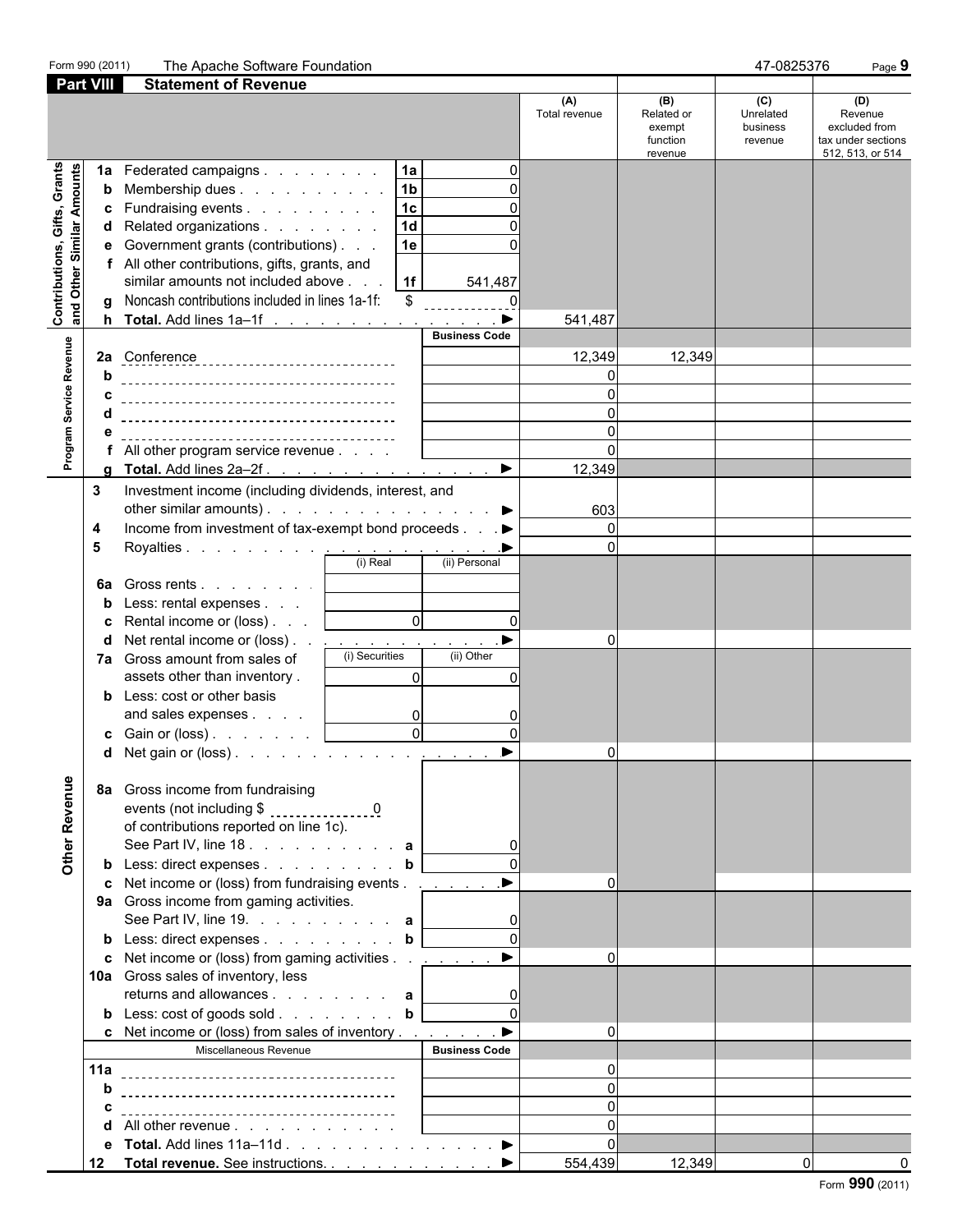## **Part IX Statement of Functional Expenses**

*Section 501(c)(3) and 501(c)(4) organizations must complete all columns. All other organizations must complete column (A) but are not required to complete columns (B), (C), and (D).*

|                 | Do not include amounts reported on lines 6b,<br>7b, 8b, 9b, and 10b of Part VIII. | (A)<br>Total expenses | (B)<br>Program service<br>expenses | (C)<br>Management and<br>general expenses | (D)<br>Fundraising<br>expenses |
|-----------------|-----------------------------------------------------------------------------------|-----------------------|------------------------------------|-------------------------------------------|--------------------------------|
| 1.              | Grants and other assistance to governments and                                    |                       |                                    |                                           |                                |
|                 | organizations in the United States. See Part IV, line 21                          | 0                     |                                    |                                           |                                |
| $\mathbf{2}$    | Grants and other assistance to individuals in the                                 |                       |                                    |                                           |                                |
|                 | United States. See Part IV, line 22.                                              | 0                     |                                    |                                           |                                |
| 3               | Grants and other assistance to governments,                                       |                       |                                    |                                           |                                |
|                 | organizations, and individuals outside the                                        |                       |                                    |                                           |                                |
|                 | United States. See Part IV, lines 15 and 16                                       |                       |                                    |                                           |                                |
| 4               | Benefits paid to or for members                                                   | $\Omega$              |                                    |                                           |                                |
| 5               | Compensation of current officers, directors,                                      |                       |                                    |                                           |                                |
|                 | trustees, and key employees                                                       | 0                     |                                    |                                           |                                |
| 6               | Compensation not included above, to disqualified                                  |                       |                                    |                                           |                                |
|                 | persons (as defined under section 4958(f)(1)) and                                 |                       |                                    |                                           |                                |
|                 | persons described in section 4958(c)(3)(B)                                        |                       |                                    |                                           |                                |
| 7               | Other salaries and wages                                                          | $\Omega$              |                                    |                                           |                                |
| 8               | Pension plan accruals and contributions (include                                  |                       |                                    |                                           |                                |
|                 | section 401(k) and 403(b) employer contributions). .                              |                       |                                    |                                           |                                |
| 9               | Other employee benefits                                                           | $\mathbf 0$           |                                    |                                           |                                |
| 10              | Payroll taxes                                                                     | $\Omega$              |                                    |                                           |                                |
| 11              | Fees for services (non-employees):                                                |                       |                                    |                                           |                                |
| a               | Management.                                                                       | 0                     |                                    |                                           |                                |
| b               |                                                                                   | 0                     |                                    |                                           |                                |
|                 |                                                                                   | 3,870                 |                                    |                                           |                                |
|                 |                                                                                   | 0                     |                                    |                                           |                                |
|                 | Professional fundraising services. See Part IV, line 17                           | $\mathbf 0$           |                                    |                                           |                                |
|                 | Investment management fees                                                        | $\Omega$              |                                    |                                           |                                |
| g               |                                                                                   | 226,575               | 226,575                            |                                           |                                |
| 12 <sup>°</sup> | Advertising and promotion                                                         | 84,107                | 84,107                             |                                           |                                |
| 13              | Office expenses                                                                   | $\Omega$              |                                    |                                           |                                |
| 14              | Information technology                                                            | 49,304                | 49,304                             |                                           |                                |
| 15              |                                                                                   | $\mathbf 0$           |                                    |                                           |                                |
| 16              | Occupancy.                                                                        | $\mathbf 0$<br>16,218 |                                    |                                           |                                |
| 17              |                                                                                   |                       | 16,218                             |                                           |                                |
| 18              | Payments of travel or entertainment expenses                                      |                       |                                    |                                           |                                |
|                 | for any federal, state, or local public officials                                 | 0<br>$\mathbf{0}$     |                                    |                                           |                                |
| 19              | Conferences, conventions, and meetings                                            |                       |                                    |                                           |                                |
| 20              | Payments to affiliates                                                            | U.<br>0               |                                    |                                           |                                |
| 21<br>22        |                                                                                   | 0                     | 0                                  | 0                                         | 0                              |
| 23              | Depreciation, depletion, and amortization                                         | 1,500                 |                                    | 1,500                                     |                                |
| 24              | Other expenses. Itemize expenses not covered                                      |                       |                                    |                                           |                                |
|                 | above (List miscellaneous expenses in line 24e. If                                |                       |                                    |                                           |                                |
|                 | line 24e amount exceeds 10% of line 25, column                                    |                       |                                    |                                           |                                |
|                 | (A) amount, list line 24e expenses on Schedule O.)                                |                       |                                    |                                           |                                |
|                 | <b>a</b> Branding                                                                 | 275                   |                                    |                                           |                                |
| b               |                                                                                   |                       |                                    | 3,334                                     |                                |
|                 |                                                                                   | 23,080                |                                    |                                           |                                |
|                 | Conference                                                                        |                       | 11,168                             |                                           |                                |
|                 | e All other expenses<br>___________________________________                       |                       |                                    |                                           |                                |
| 25              | Total functional expenses. Add lines 1 through 24e.                               | 404,929               | 387,372                            | 4,834                                     | $\mathbf{0}$                   |
| 26              | Joint costs. Complete this line only if the                                       |                       |                                    |                                           |                                |
|                 | organization reported in column (B) joint costs                                   |                       |                                    |                                           |                                |
|                 | from a combined educational campaign and                                          |                       |                                    |                                           |                                |
|                 | fundraising solicitation. Check here $\blacktriangleright$   if                   |                       |                                    |                                           |                                |
|                 | following SOP 98-2 (ASC 958-720)                                                  |                       |                                    |                                           |                                |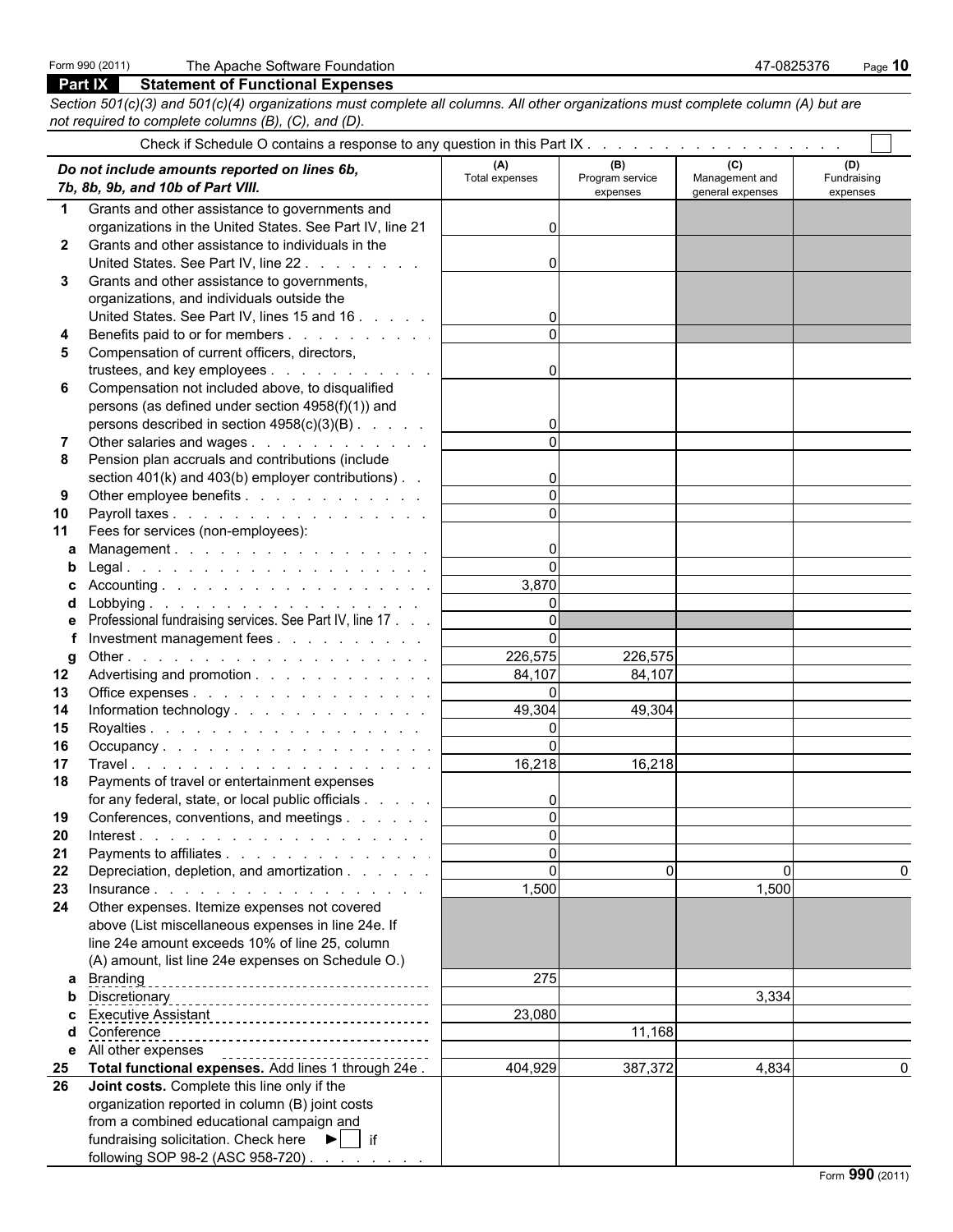| Form 990 (2011) |  |  |
|-----------------|--|--|
|-----------------|--|--|

Fine Apache Software Foundation **1990 (2012)** The Apache Software Foundation **47-0825376** Page 11

|                 | Part X | <b>Balance Sheet</b>                                                                   |                          |                         |                    |
|-----------------|--------|----------------------------------------------------------------------------------------|--------------------------|-------------------------|--------------------|
|                 |        |                                                                                        | (A)<br>Beginning of year |                         | (B)<br>End of year |
|                 | -1     |                                                                                        | 670,624                  | $\mathbf 1$             | 818,634            |
|                 | 2      | Savings and temporary cash investments                                                 |                          | $\overline{2}$          |                    |
|                 | 3      | Pledges and grants receivable, net                                                     |                          | $\mathbf{3}$            | $\Omega$           |
|                 | 4      |                                                                                        | ΩI                       | $\overline{\mathbf{4}}$ | $\Omega$           |
|                 | 5      | Receivables from current and former officers, directors, trustees, key                 |                          |                         |                    |
| Assets          |        | employees, and highest compensated employees. Complete Part II of                      |                          |                         |                    |
|                 |        |                                                                                        |                          | 5                       |                    |
|                 | 6      | Receivables from other disqualified persons (as defined under section                  |                          |                         |                    |
|                 |        | 4958(f)(1)), persons described in section 4958(c)(3)(B), and contributing              |                          |                         |                    |
|                 |        | employers and sponsoring organizations of section 501(c)(9) voluntary                  |                          |                         |                    |
|                 |        | employees' beneficiary organizations (see instructions)                                |                          | 6                       |                    |
|                 |        |                                                                                        |                          | $\overline{7}$          |                    |
|                 | -7     |                                                                                        |                          |                         |                    |
|                 | 8      |                                                                                        |                          | 8                       |                    |
|                 | 9      | Prepaid expenses and deferred charges                                                  |                          | 9                       |                    |
|                 |        | 10a Land, buildings, and equipment: cost or                                            |                          |                         |                    |
|                 |        | other basis. Complete Part VI of Schedule D<br>10a                                     |                          |                         |                    |
|                 |        | <b>b</b> Less: accumulated depreciation 10b<br>ി                                       |                          | $0$ 10 $c$              |                    |
|                 | 11     | Investments—publicly traded securities                                                 |                          | 11                      | $\Omega$           |
|                 | 12     | Investments—other securities. See Part IV, line 11                                     |                          | 12                      | $\mathbf{0}$       |
|                 | 13     | Investments—program-related. See Part IV, line 11                                      |                          | 13                      | $\mathbf{0}$       |
|                 | 14     |                                                                                        | $\Omega$                 | 14                      | $\mathbf{0}$       |
|                 | 15     |                                                                                        |                          | 15                      | $\Omega$           |
|                 | 16     | Total assets. Add lines 1 through 15 (must equal line 34)                              | 670,624                  | 16                      | 818,634            |
|                 | 17     | Accounts payable and accrued expenses                                                  | 3,000                    | 17                      | 1,500              |
|                 | 18     |                                                                                        |                          | 18                      |                    |
|                 |        |                                                                                        |                          | 19                      |                    |
|                 | 19     |                                                                                        |                          |                         |                    |
|                 | 20     |                                                                                        |                          | 20                      |                    |
|                 | 21     | Escrow or custodial account liability. Complete Part IV of Schedule D. .               |                          | 21                      |                    |
|                 | 22     | Payables to current and former officers, directors, trustees, key                      |                          |                         |                    |
| Liabilities     |        | employees, highest compensated employees, and disqualified                             |                          |                         |                    |
|                 |        | persons. Complete Part II of Schedule L.                                               |                          | 22                      |                    |
|                 | 23     | Secured mortgages and notes payable to unrelated third parties                         |                          | 23                      |                    |
|                 | 24     | Unsecured notes and loans payable to unrelated third parties                           | ΩI                       | 24                      | $\mathbf{0}$       |
|                 | 25     | Other liabilities (including federal income tax, payables to related third             |                          |                         |                    |
|                 |        | parties, and other liabilities not included on lines 17-24). Complete                  |                          |                         |                    |
|                 |        | Part X of Schedule D.                                                                  | 0                        | 25                      | $\mathbf{0}$       |
|                 | 26     | Total liabilities. Add lines 17 through 25.                                            | $3,000$ 26               |                         | 1,500              |
|                 |        | Organizations that follow SFAS 117, check here ► and                                   |                          |                         |                    |
| <b>Balances</b> |        | complete lines 27 through 29, and lines 33 and 34.                                     |                          |                         |                    |
|                 | 27     |                                                                                        |                          | 27                      |                    |
|                 |        |                                                                                        |                          |                         |                    |
|                 | 28     |                                                                                        |                          | 28                      |                    |
|                 | 29     |                                                                                        |                          | 29                      |                    |
| or Fund         |        | Organizations that do not follow SFAS 117, check here $\blacktriangleright$ $ \times $ |                          |                         |                    |
|                 |        | and complete lines 30 through 34.                                                      |                          |                         |                    |
| Assets          | 30     | Capital stock or trust principal, or current funds                                     |                          | 30                      |                    |
|                 | 31     | Paid-in or capital surplus, or land, building, or equipment fund                       |                          | 31                      |                    |
| Net             | 32     | Retained earnings, endowment, accumulated income, or other funds                       | 667,624                  | 32                      | 817,134            |
|                 | 33     |                                                                                        | 667,624 33               |                         | 817,134            |
|                 | 34     | Total liabilities and net assets/fund balances                                         | 670,624 34               |                         | 818,634            |

Form **990** (2011)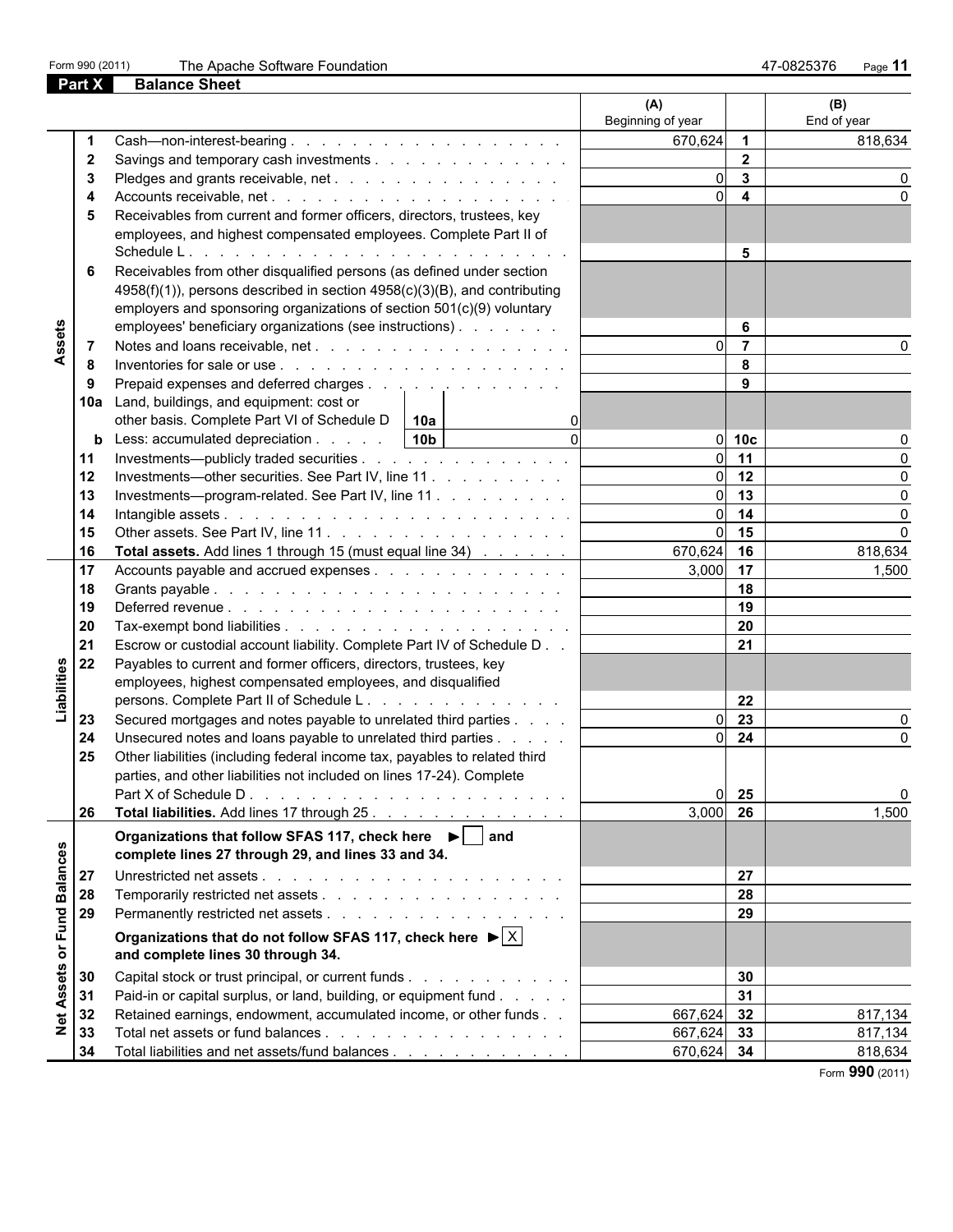|    | Form 990 (2011)<br>The Apache Software Foundation                                                                     |                         | 47-0825376      |     | Page $12$    |
|----|-----------------------------------------------------------------------------------------------------------------------|-------------------------|-----------------|-----|--------------|
|    | Part XI<br><b>Reconciliation of Net Assets</b>                                                                        |                         |                 |     |              |
|    |                                                                                                                       |                         |                 |     |              |
|    |                                                                                                                       |                         |                 |     |              |
|    |                                                                                                                       |                         |                 |     | 554,439      |
|    |                                                                                                                       |                         |                 |     | 404,929      |
|    |                                                                                                                       | $\mathbf{3}$            |                 |     | 149,510      |
|    | Net assets or fund balances at beginning of year (must equal Part X, line 33, column (A))                             | $\overline{\mathbf{4}}$ |                 |     | 667,624      |
|    | Other changes in net assets or fund balances (explain in Schedule O)                                                  | 5                       |                 |     |              |
|    | Net assets or fund balances at end of year. Combine lines 3, 4, and 5 (must equal Part X, line 33,                    |                         |                 |     |              |
|    |                                                                                                                       | 6                       |                 |     | 817,134      |
|    | <b>Financial Statements and Reporting</b><br>Part XII                                                                 |                         |                 |     |              |
|    |                                                                                                                       |                         |                 |     |              |
|    |                                                                                                                       |                         |                 | Yes | No           |
|    | Accounting method used to prepare the Form 990:<br>$ X $ Cash<br>Other<br>Accrual                                     |                         |                 |     |              |
|    | If the organization changed its method of accounting from a prior year or checked "Other," explain in                 |                         |                 |     |              |
|    | Schedule O.                                                                                                           |                         |                 |     |              |
| 2a | Were the organization's financial statements compiled or reviewed by an independent accountant?                       |                         | 2a              |     | X            |
| b  | Were the organization's financial statements audited by an independent accountant? .                                  |                         | 2 <sub>b</sub>  |     | $\mathsf{X}$ |
|    | If "Yes" to line 2a or 2b, does the organization have a committee that assumes responsibility for oversight of        |                         |                 |     |              |
|    | the audit, review, or compilation of its financial statements and selection of an independent accountant?             |                         | 2 <sub>c</sub>  |     |              |
|    | If the organization changed either its oversight process or selection process during the tax year, explain in         |                         |                 |     |              |
|    | Schedule O.                                                                                                           |                         |                 |     |              |
| d  | If "Yes" to line 2a or 2b, check a box below to indicate whether the financial statements for the year were           |                         |                 |     |              |
|    | issued on a separate basis, consolidated basis, or both:                                                              |                         |                 |     |              |
|    | X Separate basis<br>Consolidated basis<br>Both consolidated and separate basis                                        |                         |                 |     |              |
|    |                                                                                                                       |                         |                 |     |              |
|    | 3a As a result of a federal award, was the organization required to undergo an audit or audits as set forth in        |                         |                 |     |              |
|    |                                                                                                                       |                         | 3a              |     |              |
|    | <b>b</b> If "Yes," did the organization undergo the required audit or audits? If the organization did not undergo the |                         |                 |     |              |
|    | required audit or audits, explain why in Schedule O and describe any steps taken to undergo such audits.              |                         | 3 <sub>b</sub>  |     |              |
|    |                                                                                                                       |                         | Form 990 (2011) |     |              |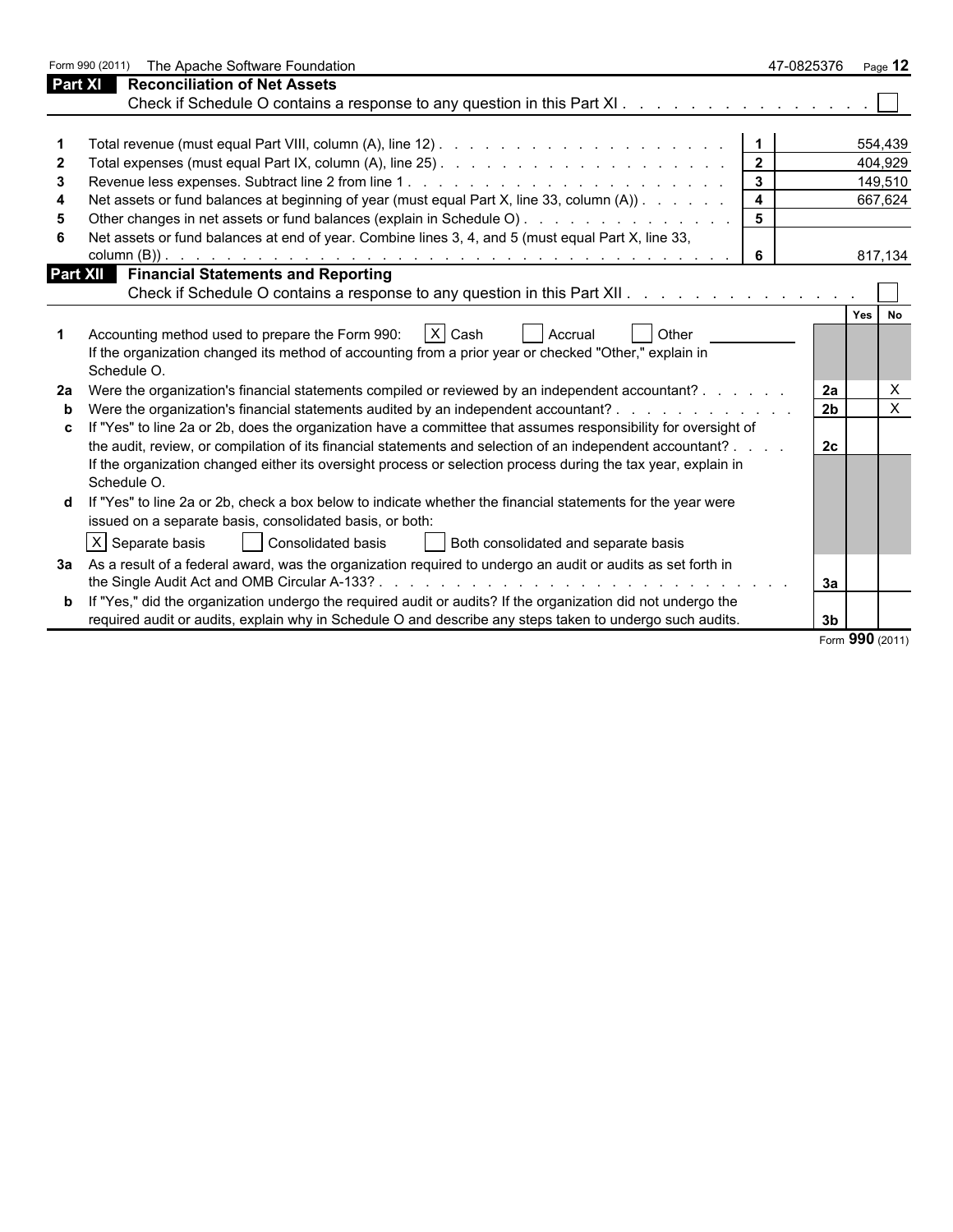# SCHEDULE A **OMB No. 1545-0047**<br>(Form 990 or 990-EZ) **Public Charity Status and Public Support** ( കണ്ണി കണ്ണ

**Complete if the organization is a section 501(c)(3) organization or a section**

|              | Department of the Treasury            |                                   | 4947(a)(1) nonexempt charitable trust.                                                                                                                                                                                                                                                                                                            |     |                                                                               |                            |                                                               |     |                                                             | <b>Open to Public</b>                 |
|--------------|---------------------------------------|-----------------------------------|---------------------------------------------------------------------------------------------------------------------------------------------------------------------------------------------------------------------------------------------------------------------------------------------------------------------------------------------------|-----|-------------------------------------------------------------------------------|----------------------------|---------------------------------------------------------------|-----|-------------------------------------------------------------|---------------------------------------|
|              | Internal Revenue Service              |                                   | Attach to Form 990 or Form 990-EZ.                                                                                                                                                                                                                                                                                                                |     |                                                                               | See separate instructions. |                                                               |     |                                                             | <b>Inspection</b>                     |
|              | Name of the organization              |                                   |                                                                                                                                                                                                                                                                                                                                                   |     |                                                                               |                            |                                                               |     |                                                             | <b>Employer identification number</b> |
|              | The Apache Software Foundation        |                                   |                                                                                                                                                                                                                                                                                                                                                   |     |                                                                               |                            |                                                               |     |                                                             | 47-0825376                            |
| Part I       |                                       |                                   | Reason for Public Charity Status (All organizations must complete this part.) See instructions.                                                                                                                                                                                                                                                   |     |                                                                               |                            |                                                               |     |                                                             |                                       |
|              |                                       |                                   | The organization is not a private foundation because it is: (For lines 1 through 11, check only one box.)<br>A church, convention of churches, or association of churches described in section 170(b)(1)(A)(i).                                                                                                                                   |     |                                                                               |                            |                                                               |     |                                                             |                                       |
|              |                                       |                                   |                                                                                                                                                                                                                                                                                                                                                   |     |                                                                               |                            |                                                               |     |                                                             |                                       |
| $\mathbf{2}$ |                                       |                                   | A school described in section 170(b)(1)(A)(ii). (Attach Schedule E.)                                                                                                                                                                                                                                                                              |     |                                                                               |                            |                                                               |     |                                                             |                                       |
| 3            |                                       |                                   | A hospital or a cooperative hospital service organization described in section 170(b)(1)(A)(iii).                                                                                                                                                                                                                                                 |     |                                                                               |                            |                                                               |     |                                                             |                                       |
|              |                                       | hospital's name, city, and state: | A medical research organization operated in conjunction with a hospital described in section 170(b)(1)(A)(iii). Enter the                                                                                                                                                                                                                         |     |                                                                               |                            |                                                               |     |                                                             |                                       |
| 5            |                                       |                                   | An organization operated for the benefit of a college or university owned or operated by a governmental unit described<br>in section $170(b)(1)(A)(iv)$ . (Complete Part II.)                                                                                                                                                                     |     |                                                                               |                            |                                                               |     |                                                             |                                       |
| 6            |                                       |                                   | A federal, state, or local government or governmental unit described in section 170(b)(1)(A)(v).                                                                                                                                                                                                                                                  |     |                                                                               |                            |                                                               |     |                                                             |                                       |
| 7            | $\vert x \vert$                       |                                   | An organization that normally receives a substantial part of its support from a governmental unit or from the general public<br>described in section 170(b)(1)(A)(vi). (Complete Part II.)                                                                                                                                                        |     |                                                                               |                            |                                                               |     |                                                             |                                       |
| 8            |                                       |                                   | A community trust described in section 170(b)(1)(A)(vi). (Complete Part II.)                                                                                                                                                                                                                                                                      |     |                                                                               |                            |                                                               |     |                                                             |                                       |
| 9            |                                       |                                   | An organization that normally receives: (1) more than 33 1/3% of its support from contributions, membership fees, and gross                                                                                                                                                                                                                       |     |                                                                               |                            |                                                               |     |                                                             |                                       |
|              |                                       |                                   | receipts from activities related to its exempt functions—subject to certain exceptions, and (2) no more than 33 1/3% of its<br>support from gross investment income and unrelated business taxable income (less section 511 tax) from businesses<br>acquired by the organization after June 30, 1975. See section 509(a)(2). (Complete Part III.) |     |                                                                               |                            |                                                               |     |                                                             |                                       |
| 10           |                                       |                                   | An organization organized and operated exclusively to test for public safety. See section 509(a)(4).                                                                                                                                                                                                                                              |     |                                                                               |                            |                                                               |     |                                                             |                                       |
| 11           |                                       |                                   | An organization organized and operated exclusively for the benefit of, to perform the functions of, or to carry out the                                                                                                                                                                                                                           |     |                                                                               |                            |                                                               |     |                                                             |                                       |
|              |                                       |                                   | purposes of one or more publicly supported organizations described in section $509(a)(1)$ or section $509(a)(2)$ . See section<br>509(a)(3). Check the box that describes the type of supporting organization and complete lines 11e through 11h.                                                                                                 |     |                                                                               |                            |                                                               |     |                                                             |                                       |
|              | $a$ Type I                            |                                   | Type II<br>c <sub>1</sub>                                                                                                                                                                                                                                                                                                                         |     | Type III-Functionally integrated                                              |                            |                                                               |     |                                                             | Type III-Other                        |
| е            |                                       |                                   | By checking this box, I certify that the organization is not controlled directly or indirectly by one or more disqualified<br>persons other than foundation managers and other than one or more publicly supported organizations described in section                                                                                             |     |                                                                               |                            |                                                               |     |                                                             |                                       |
|              |                                       | 509(a)(1) or section 509(a)(2).   |                                                                                                                                                                                                                                                                                                                                                   |     |                                                                               |                            |                                                               |     |                                                             |                                       |
| f            |                                       |                                   | If the organization received a written determination from the IRS that it is a Type I, Type II, or Type III supporting                                                                                                                                                                                                                            |     |                                                                               |                            |                                                               |     |                                                             |                                       |
| g            |                                       |                                   | Since August 17, 2006, has the organization accepted any gift or contribution from any of the                                                                                                                                                                                                                                                     |     |                                                                               |                            |                                                               |     |                                                             |                                       |
|              | following persons?                    |                                   |                                                                                                                                                                                                                                                                                                                                                   |     |                                                                               |                            |                                                               |     |                                                             |                                       |
|              | (i)                                   |                                   | A person who directly or indirectly controls, either alone or together with persons described in (ii)                                                                                                                                                                                                                                             |     |                                                                               |                            |                                                               |     |                                                             | <b>Yes</b><br>No                      |
|              | (ii)                                  |                                   | and (iii) below, the governing body of the supported organization?                                                                                                                                                                                                                                                                                |     |                                                                               |                            |                                                               |     |                                                             | 11g(i)<br>11g(ii)                     |
|              |                                       |                                   | (iii) A 35% controlled entity of a person described in (i) or (ii) above? .                                                                                                                                                                                                                                                                       |     |                                                                               |                            |                                                               |     |                                                             | 11g(iii)                              |
| h.           |                                       |                                   | Provide the following information about the supported organization(s).                                                                                                                                                                                                                                                                            |     |                                                                               |                            |                                                               |     |                                                             |                                       |
|              | (i) Name of supported<br>organization | (ii) EIN                          | (iii) Type of organization<br>(described on lines 1-9<br>above or IRC section                                                                                                                                                                                                                                                                     |     | (iv) Is the organization<br>in col. (i) listed in your<br>governing document? |                            | (v) Did you notify<br>the organization in<br>col. (i) of your |     | (vi) is the<br>organization in col.<br>(i) organized in the | (vii) Amount of<br>support            |
|              |                                       |                                   | (see instructions))                                                                                                                                                                                                                                                                                                                               |     |                                                                               |                            | support?                                                      |     | U.S.?                                                       |                                       |
|              |                                       |                                   |                                                                                                                                                                                                                                                                                                                                                   | Yes | No                                                                            | Yes                        | No                                                            | Yes | No                                                          |                                       |
| (A)          |                                       |                                   |                                                                                                                                                                                                                                                                                                                                                   |     |                                                                               |                            |                                                               |     |                                                             |                                       |
| (B)          |                                       |                                   |                                                                                                                                                                                                                                                                                                                                                   |     |                                                                               |                            |                                                               |     |                                                             | 0                                     |
|              |                                       |                                   |                                                                                                                                                                                                                                                                                                                                                   |     |                                                                               |                            |                                                               |     |                                                             | 0                                     |
| (C)          |                                       |                                   |                                                                                                                                                                                                                                                                                                                                                   |     |                                                                               |                            |                                                               |     |                                                             | 0                                     |
| (D)          |                                       |                                   |                                                                                                                                                                                                                                                                                                                                                   |     |                                                                               |                            |                                                               |     |                                                             | 0                                     |
| (E)          |                                       |                                   |                                                                                                                                                                                                                                                                                                                                                   |     |                                                                               |                            |                                                               |     |                                                             | 0                                     |
|              |                                       |                                   |                                                                                                                                                                                                                                                                                                                                                   |     |                                                                               |                            |                                                               |     |                                                             |                                       |

**Total** 0

20

11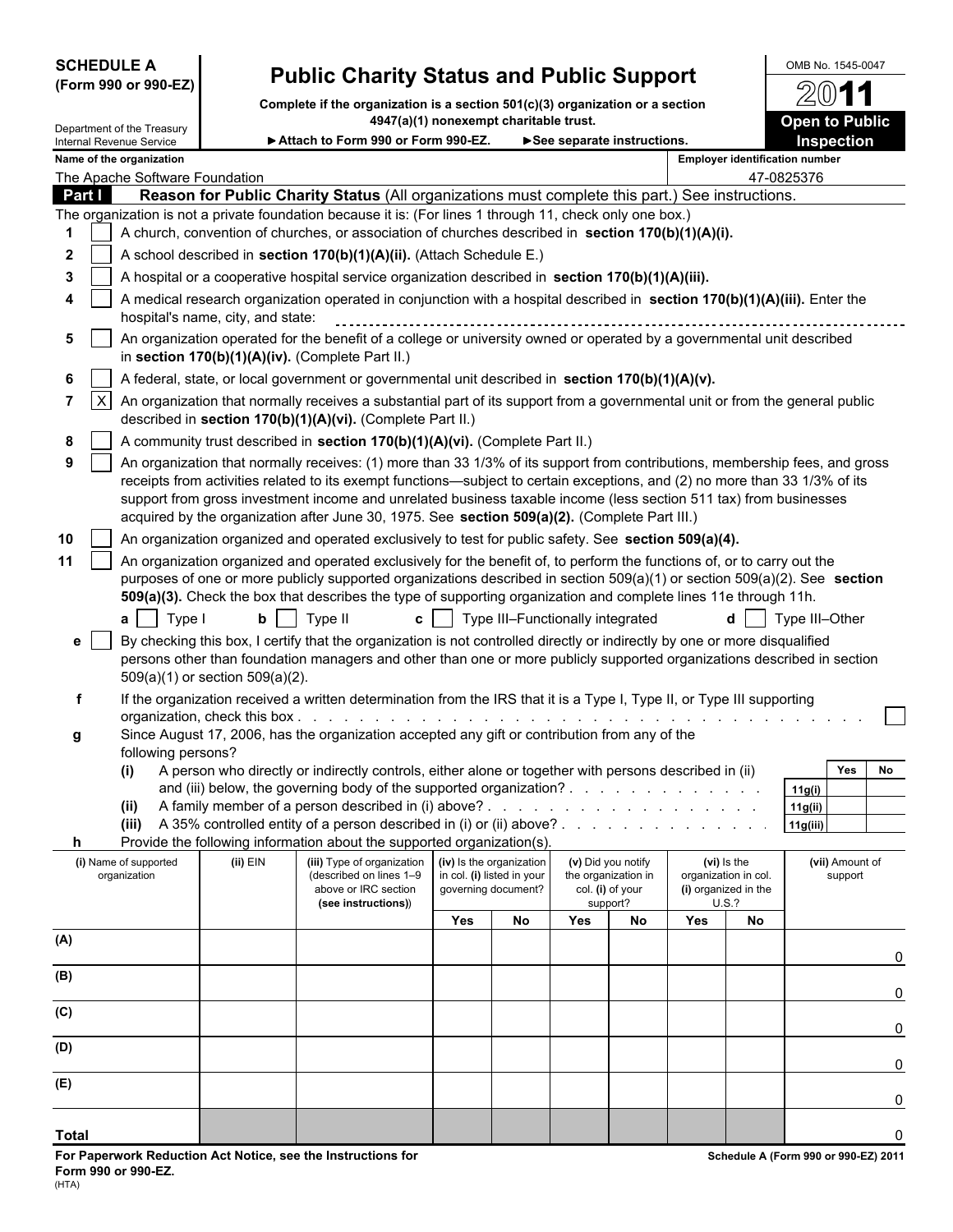|              | Schedule A (Form 990 or 990-EZ) 2011<br>The Apache Software Foundation                                                             |          |          |            |            | 47-0825376                           | Page 2                         |
|--------------|------------------------------------------------------------------------------------------------------------------------------------|----------|----------|------------|------------|--------------------------------------|--------------------------------|
| Part II      | Support Schedule for Organizations Described in Sections 170(b)(1)(A)(iv) and 170(b)(1)(A)(vi)                                     |          |          |            |            |                                      |                                |
|              | (Complete only if you checked the box on line 5, 7, or 8 of Part I or if the organization failed to qualify under                  |          |          |            |            |                                      |                                |
|              | Part III. If the organization fails to qualify under the tests listed below, please complete Part III.)                            |          |          |            |            |                                      |                                |
|              | <b>Section A. Public Support</b>                                                                                                   |          |          |            |            |                                      |                                |
|              | Calendar year (or fiscal year beginning in) ▶                                                                                      | (a) 2007 | (b) 2008 | $(c)$ 2009 | $(d)$ 2010 | (e) $2011$                           | (f) Total                      |
| 1            | Gifts, grants, contributions, and                                                                                                  |          |          |            |            |                                      |                                |
|              | membership fees received. (Do not                                                                                                  |          |          |            |            |                                      |                                |
|              | include any "unusual grants.") $\ldots$ $\ldots$                                                                                   | 222,807  | 281,791  | 497,449    | 525,954    | 541,487                              | 2,069,488                      |
| $\mathbf{2}$ | Tax revenues levied for the organization's                                                                                         |          |          |            |            |                                      |                                |
|              | benefit and either paid to or expended on                                                                                          |          |          |            |            |                                      |                                |
|              | its behalf.                                                                                                                        |          |          |            |            |                                      | 0                              |
| 3            | The value of services or facilities                                                                                                |          |          |            |            |                                      |                                |
|              | furnished by a governmental unit to the                                                                                            |          |          |            |            |                                      |                                |
|              | organization without charge                                                                                                        |          |          |            |            |                                      |                                |
| 4            | Total. Add lines 1 through 3                                                                                                       | 222,807  | 281,791  | 497,449    | 525,954    | 541,487                              | 2,069,488                      |
| 5            | The portion of total contributions by each                                                                                         |          |          |            |            |                                      |                                |
|              | person (other than a governmental unit<br>or publicly supported organization)                                                      |          |          |            |            |                                      |                                |
|              | included on line 1 that exceeds 2%                                                                                                 |          |          |            |            |                                      |                                |
|              | of the amount shown on line 11,                                                                                                    |          |          |            |            |                                      |                                |
|              | column $(f)$ .                                                                                                                     |          |          |            |            |                                      |                                |
| 6            | Public support. Subtract line 5 from line 4.                                                                                       |          |          |            |            |                                      | 2,069,488                      |
|              | <b>Section B. Total Support</b>                                                                                                    |          |          |            |            |                                      |                                |
|              | Calendar year (or fiscal year beginning in) ▶                                                                                      | (a) 2007 | (b) 2008 | $(c)$ 2009 | $(d)$ 2010 | (e) 2011                             | (f) Total                      |
|              | Amounts from line 4.                                                                                                               | 222,807  | 281,791  | 497,449    | 525,954    | 541,487                              | 2,069,488                      |
| 8            | Gross income from interest, dividends,                                                                                             |          |          |            |            |                                      |                                |
|              | payments received on securities loans,                                                                                             |          |          |            |            |                                      |                                |
|              | rents, royalties and income from similar                                                                                           |          |          |            |            |                                      |                                |
|              | SOURCES                                                                                                                            | 3,199    | 1,951    | 1,439      | 1,107      | 603                                  | 8,299                          |
| 9            | Net income from unrelated business                                                                                                 |          |          |            |            |                                      |                                |
|              | activities, whether or not the business is                                                                                         |          |          |            |            |                                      |                                |
|              | regularly carried on                                                                                                               |          | 259      |            |            |                                      | 259                            |
| 10           | Other income. Do not include gain or                                                                                               |          |          |            |            |                                      |                                |
|              | loss from the sale of capital assets                                                                                               |          |          |            |            |                                      |                                |
|              | (Explain in Part IV.) $\ldots$ $\ldots$ $\ldots$ $\ldots$                                                                          |          |          |            |            |                                      |                                |
| 11           | Total support. Add lines 7 through 10                                                                                              |          |          |            |            |                                      | 2,078,046                      |
| 12           | Gross receipts from related activities, etc. (see instructions).                                                                   |          |          |            |            | 12 <sup>12</sup>                     |                                |
| 13           | First five years. If the Form 990 is for the organization's first, second, third, fourth, or fifth tax year as a section 501(c)(3) |          |          |            |            |                                      |                                |
|              |                                                                                                                                    |          |          |            |            |                                      |                                |
|              | <b>Section C. Computation of Public Support Percentage</b>                                                                         |          |          |            |            |                                      |                                |
| 14           | Public support percentage for 2011 (line 6, column (f) divided by line 11, column (f)).                                            |          |          |            |            | 14                                   | 99.59%                         |
| 15           | Public support percentage from 2010 Schedule A, Part II, line 14                                                                   |          |          |            |            | 15                                   | 88.54%                         |
| 16a          | 33 1/3% support test-2011. If the organization did not check the box on line 13, and line 14 is 33 1/3% or more, check this box    |          |          |            |            |                                      | $\blacktriangleright$ $\mid$ X |
| b            | 33 1/3% support test-2010. If the organization did not check a box on line 13 or 16a, and line 15 is 33 1/3% or more, check this   |          |          |            |            |                                      |                                |
|              |                                                                                                                                    |          |          |            |            |                                      | ▶                              |
|              |                                                                                                                                    |          |          |            |            |                                      |                                |
| 17a          | 10%-facts-and-circumstances test-2011. If the organization did not check a box on line 13, 16a, or 16b, and line 14                |          |          |            |            |                                      |                                |
|              | is 10% or more, and if the organization meets the "facts-and-circumstances" test, check this box and stop here. Explain in         |          |          |            |            |                                      |                                |
|              | Part IV how the organization meets the "facts-and-circumstances" test. The organization qualifies as a publicly supported          |          |          |            |            |                                      |                                |
| b            | 10%-facts-and-circumstances test-2010. If the organization did not check a box on line 13, 16a, 16b, or 17a, and line              |          |          |            |            |                                      | $\blacktriangleright$          |
|              | 15 is 10% or more, and if the organization meets the "facts-and-circumstances" test, check this box and stop here. Explain in      |          |          |            |            |                                      |                                |
|              | Part IV how the organization meets the "facts-and-circumstances" test. The organization qualifies as a publicly                    |          |          |            |            |                                      |                                |
|              |                                                                                                                                    |          |          |            |            |                                      |                                |
| 18           | Private foundation. If the organization did not check a box on line 13, 16a, 16b, 17a, or 17b, check this box and see              |          |          |            |            |                                      |                                |
|              |                                                                                                                                    |          |          |            |            |                                      | ▶                              |
|              |                                                                                                                                    |          |          |            |            |                                      |                                |
|              |                                                                                                                                    |          |          |            |            | Schedule A (Form 990 or 990-EZ) 2011 |                                |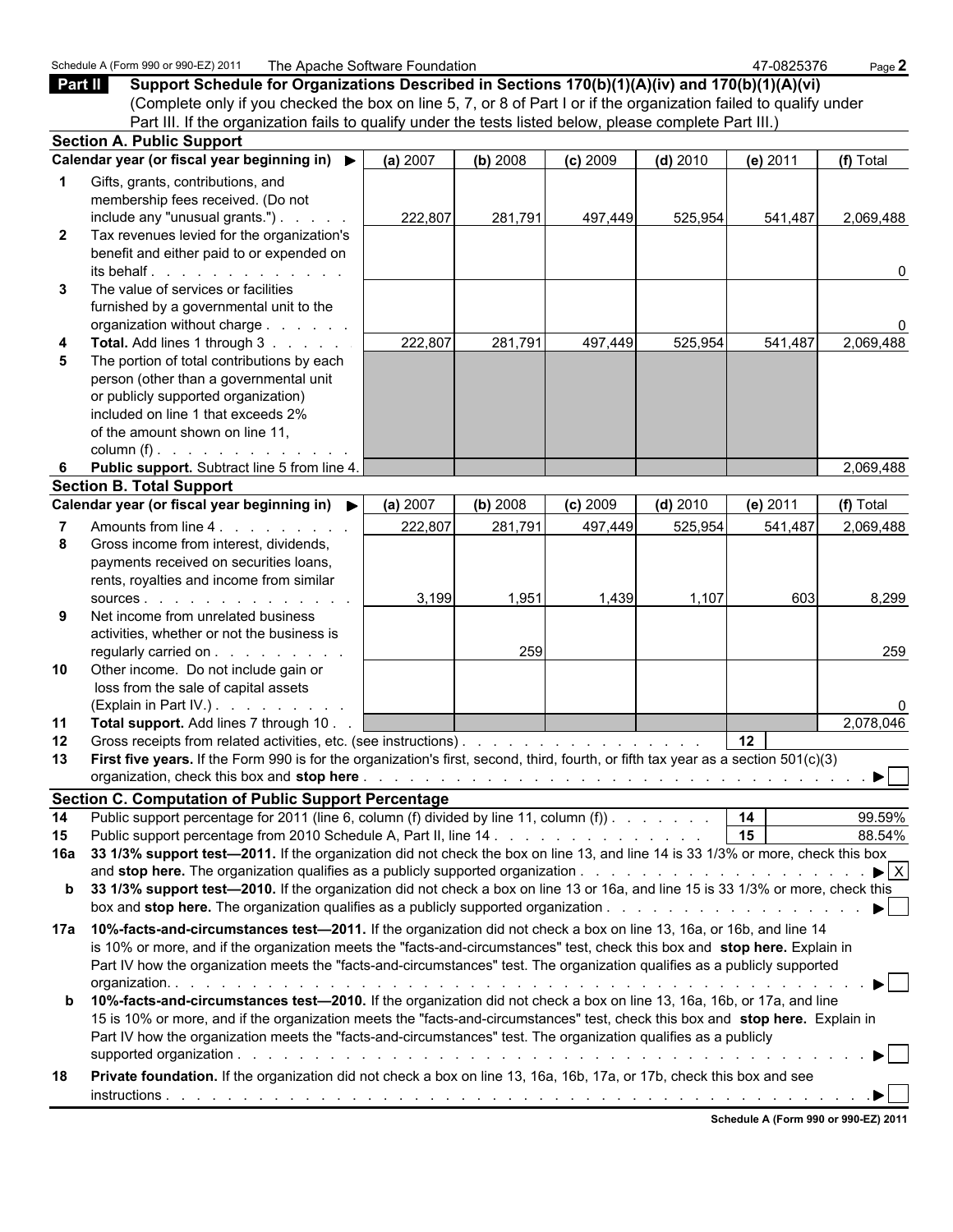## Schedule A (Form 990 or 990-EZ) 2011 The Apache Software Foundation 47-0825376 Page 3 **Part III Support Schedule for Organizations Described in Section 509(a)(2)** (Complete only if you checked the box on line 9 of Part I or if the organization failed to qualify under Part II. If the organization fails to qualify under the tests listed below, please complete Part II.) **Section A. Public Support Calendar year (or fiscal year beginning in) (a)** 2007 **(b)** 2008 **(c)** 2009 **(d)** 2010 **(e)** 2011 **(f)** Total  **1** Gifts, grants, contributions, and membership fees received. (Do not include any "unusual grants.") and the control of the control of the control of the control o  **2** Gross receipts from admissions, merchandise sold or services performed, or facilities furnished in any activity that is related to the organization's tax-exempt purpose . . . . . . . . . . . . . . . . . . . . . . . . . . . . . . . . . . . . . . . . . . . . . . . . . . . . . 0  **3** Gross receipts from activities that are not an unrelated trade or business under section 513 . . . . . . . . . . . . . . . . . . . . . . . . . . . . . . . . . . . . . . . . . . . . . . . . . . 0  **4** Tax revenues levied for the organization's benefit and either paid to or expended on its behalf . . . . . . . . . . . . . . . . . . . . . . . . . . . . . . . . . . . . . . . . . . . . . . . . . . . . . . . . . . . 0 **5** The value of services or facilities furnished by a governmental unit to the organization without charge . . . . . . . . . . . . . . . . . . . . . . . . . . . . . . . . . . . . . . . . . . . . . . . . . . . . . . . 0  **6 Total.** Add lines 1 through 5 . . . . . . . . . . . . . . . . . . . . . . . . . . . . . . . . . . . . . . . . . . . . . . . . . . . . . . . . . . . . 0 0 0 0 0 0  **7a** Amounts included on lines 1, 2, and 3 received from disqualified persons . . . . . . | . . . . . | . . . . . | . . . . . . . | . . . . . . . . . . | **b** Amounts included on lines 2 and 3 received from other than disqualified persons that exceed the greater of \$5,000 or 1% of the amount on line 13 for the year . . . . . . . . . . . . . . . . . . . . . . . . . . . . . . . . . . . . . . . . . . . . . . . . . . . . . . 0  **c** Add lines 7a and 7b . . . . . . . . . . . . . . . . . . . . . . . . . . . . . . . . . . . . . . . . . . . . . . . . . . . . . . . 0 0 0 0 0 0  **8 Public support** (Subtract line 7c from line 6.) . . . . . . . . . . . . . . . . . . . . . . . . . . . . . . . . . . . . . . . . . . . . . . . . . . . . . . . . . . . 0 **Section B. Total Support Calendar year (or fiscal year beginning in) (a)** 2007 **(b)** 2008 **(c)** 2009 **(d)** 2010 **(e)** 2011 **(f)** Total  **9** Amounts from line 6 . . . . . . . . . . . . . . . . . . . . . . . . . . . . . . . . . . . . . . . . . . . . . . . . . . . . . . . . . 0 0 0 0 0 0 **10a** Gross income from interest, dividends, payments received on securities loans, rents, royalties and income from similar sources 0 **b** Unrelated business taxable income (less section 511 taxes) from businesses acquired after June 30, 1975 . . . . . . . . . . . . . . . . . . . . . . . . . . . . . . . . . . . . . . . . . . . . . . . . . . . . . . . 0  **c** Add lines 10a and 10b . . . . . . . . . . . . . . . . . . . . . . . . . . . . . . . . . . . . . . . . . . . . . . . . . . . . . . . 0 0 0 0 0 0 **11** Net income from unrelated business activities not included in line 10b, whether or not the business is regularly carried on . . . . . . . . . . . . . . . . . . . . . . . . . . . . . . . . . . . . . . . . . . . . . . . . . . . . . . . . . . . 0 **12** Other income. Do not include gain or loss from the sale of capital assets (Explain in Part IV.) . . . . . . . . . . . . . . . . . . . . . . . . . . . . . . . . . . . . . . . . . . . . . . . . . . . . . . . . 0 **13 Total support.** (Add lines 9, 10c, 11, and 12.) . . . . . . . . . . . . . . . . . . . . . . . . . . . . . . . . . . . . . . . . . . . . . . . . . . . . . . . . . . . 0 0 0 0 0 0 **14 First five years.** If the Form 990 is for the organization's first, second, third, fourth, or fifth tax year as a section 501(c)(3) organization, check this box and **stop here** . . . . . . . . . . . . . . . . . . . . . . . . . . . . . . . . . . . . . . . . . . . . . . . . . . . **Section C. Computation of Public Support Percentage 15** Public support percentage for 2011 (line 8, column (f) divided by line 13, column (f)) . . . . . . . . . . . . . . . . . . . . . . . . . . . . . . . . . . . . . . . . **15** 0.00% **16** Public support percentage from 2010 Schedule A, Part III, line 15 . . . . . . . . . . . . . . . . . . . . . . . . . . . . . . . . . . . . . . . . . . . . . **16** 0.00%

| Section D. Computation of Investment Income Percentage |                                                                                                                                        |    |          |  |  |  |  |
|--------------------------------------------------------|----------------------------------------------------------------------------------------------------------------------------------------|----|----------|--|--|--|--|
| 17                                                     | Investment income percentage for 2011 (line 10c, column (f) divided by line 13, column (f)).                                           | 17 | $0.00\%$ |  |  |  |  |
| 18                                                     |                                                                                                                                        | 18 | $0.00\%$ |  |  |  |  |
|                                                        | 19a 33 1/3% support tests—2011. If the organization did not check the box on line 14, and line 15 is more than 33 1/3%, and line 17 is |    |          |  |  |  |  |
|                                                        | not more than 33 1/3%, check this box and stop here. The organization qualifies as a publicly supported organization.                  |    |          |  |  |  |  |
|                                                        | b 33 1/3% support tests-2010. If the organization did not check a box on line 14 or line 19a, and line 16 is more than 33 1/3%, and    |    |          |  |  |  |  |
|                                                        | line 18 is not more than 33 1/3%, check this box and stop here. The organization qualifies as a publicly supported organization.       |    |          |  |  |  |  |
| 20                                                     | Private foundation. If the organization did not check a box on line 14, 19a, or 19b, check this box and see instructions.              |    |          |  |  |  |  |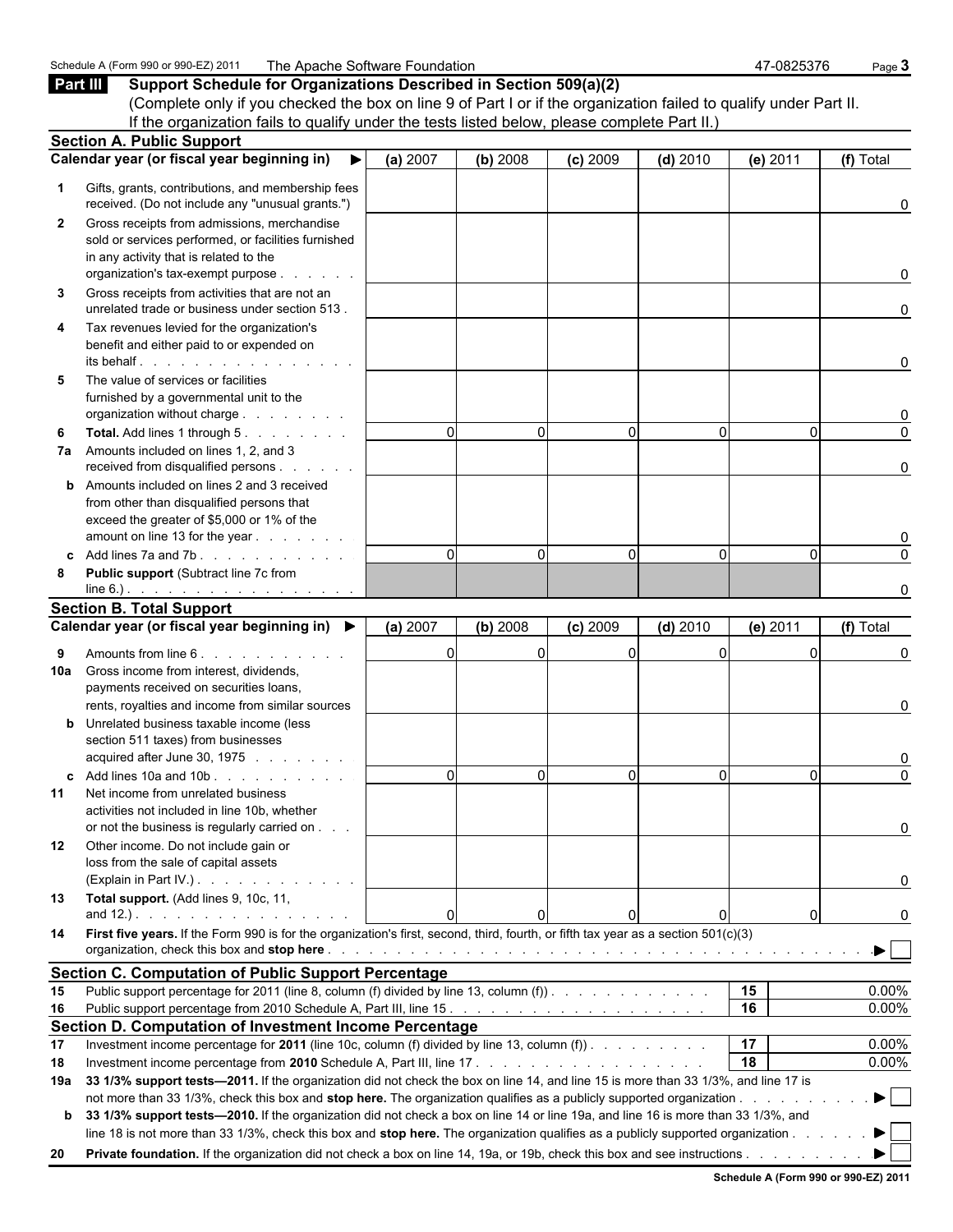|                | Schedule A (Form 990 or 990-EZ) 2011                                                                          | The Apache Software Foundation |  | 47-0825376 | Page 4 |
|----------------|---------------------------------------------------------------------------------------------------------------|--------------------------------|--|------------|--------|
| <b>Part IV</b> | Supplemental Information. Complete this part to provide the explanations required by Part II, line 10;        |                                |  |            |        |
|                | Part II, line 17a or 17b; and Part III, line 12. Also complete this part for any additional information. (See |                                |  |            |        |
|                | instructions).                                                                                                |                                |  |            |        |
|                |                                                                                                               |                                |  |            |        |
|                |                                                                                                               |                                |  |            |        |
|                |                                                                                                               |                                |  |            |        |
|                |                                                                                                               |                                |  |            |        |
|                |                                                                                                               |                                |  |            |        |
|                |                                                                                                               |                                |  |            |        |
|                |                                                                                                               |                                |  |            |        |
|                |                                                                                                               |                                |  |            |        |
|                |                                                                                                               |                                |  |            |        |
|                |                                                                                                               |                                |  |            |        |
|                |                                                                                                               |                                |  |            |        |
|                |                                                                                                               |                                |  |            |        |
|                |                                                                                                               |                                |  |            |        |
|                |                                                                                                               |                                |  |            |        |
|                |                                                                                                               |                                |  |            |        |
|                |                                                                                                               |                                |  |            |        |
|                |                                                                                                               |                                |  |            |        |
|                |                                                                                                               |                                |  |            |        |
|                |                                                                                                               |                                |  |            |        |
|                |                                                                                                               |                                |  |            |        |
|                |                                                                                                               |                                |  |            |        |
|                |                                                                                                               |                                |  |            |        |
|                |                                                                                                               |                                |  |            |        |
|                |                                                                                                               |                                |  |            |        |
|                |                                                                                                               |                                |  |            |        |
|                |                                                                                                               |                                |  |            |        |
|                |                                                                                                               |                                |  |            |        |
|                |                                                                                                               |                                |  |            |        |
|                |                                                                                                               |                                |  |            |        |
|                |                                                                                                               |                                |  |            |        |
|                |                                                                                                               |                                |  |            |        |
|                |                                                                                                               |                                |  |            |        |
|                |                                                                                                               |                                |  |            |        |
|                |                                                                                                               |                                |  |            |        |
|                |                                                                                                               |                                |  |            |        |
|                |                                                                                                               |                                |  |            |        |
|                |                                                                                                               |                                |  |            |        |
|                |                                                                                                               |                                |  |            |        |
|                |                                                                                                               |                                |  |            |        |
|                |                                                                                                               |                                |  |            |        |
|                |                                                                                                               |                                |  |            |        |
|                |                                                                                                               |                                |  |            |        |
|                |                                                                                                               |                                |  |            |        |
|                |                                                                                                               |                                |  |            |        |
|                |                                                                                                               |                                |  |            |        |
|                |                                                                                                               |                                |  |            |        |
|                |                                                                                                               |                                |  |            |        |
|                |                                                                                                               |                                |  |            |        |
|                |                                                                                                               |                                |  |            |        |
|                |                                                                                                               |                                |  |            |        |
|                |                                                                                                               |                                |  |            |        |
|                |                                                                                                               |                                |  |            |        |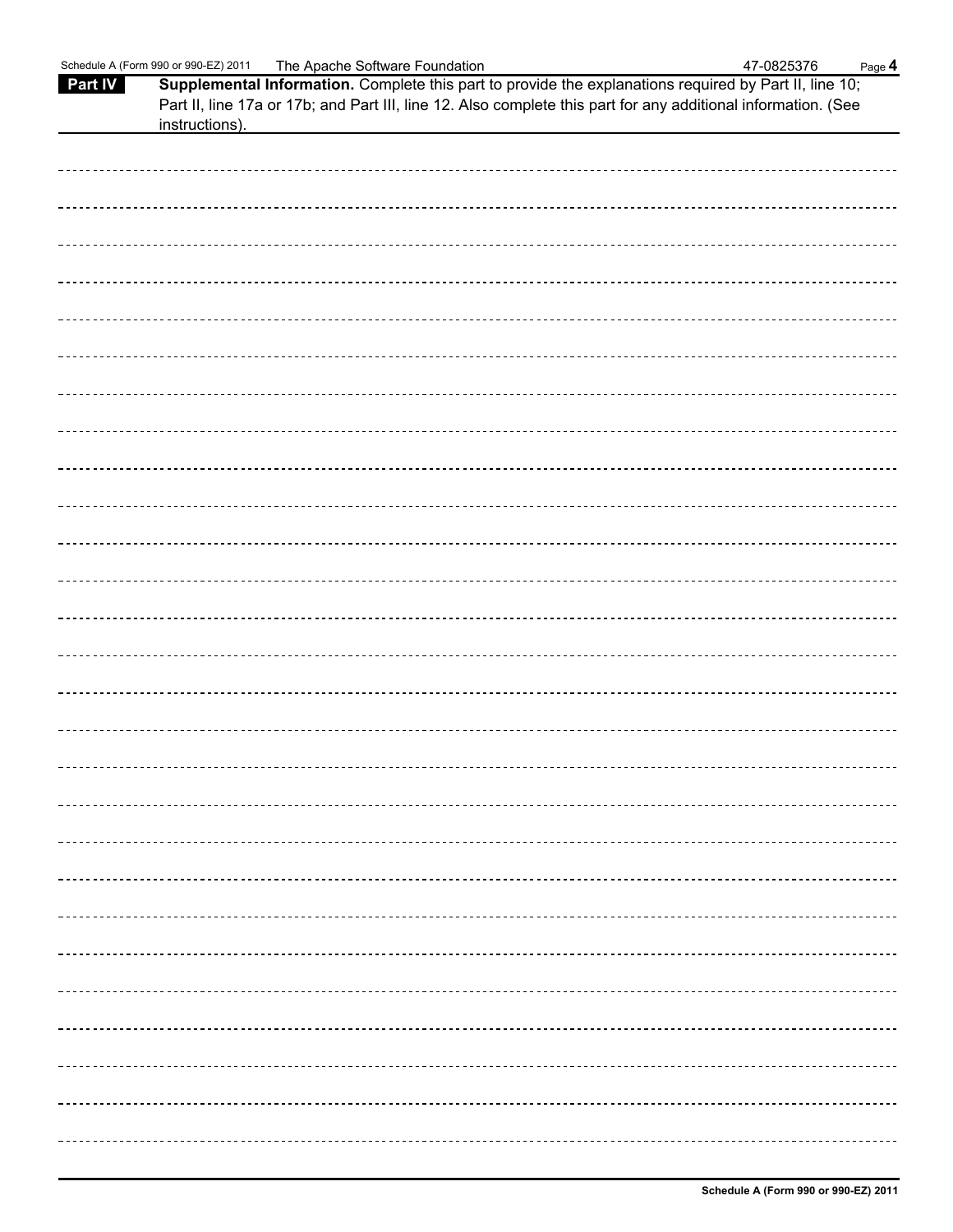# Schedule B<br>
(Form 990, 990-EZ, Schedule of Contributors **Schedule 10 Contributors**

| or 990-PF)<br>Department of the Treasury<br>Internal Revenue Service | Attach to Form 990, Form 990-EZ, or Form 990-PF. | 2011                                  |
|----------------------------------------------------------------------|--------------------------------------------------|---------------------------------------|
| Name of the organization                                             |                                                  | <b>Employer identification number</b> |
|                                                                      |                                                  |                                       |

| Emplover identification numbe |  |
|-------------------------------|--|
|                               |  |
|                               |  |

| The Apache Software Foundation        | 47-0825376   |                                            |  |
|---------------------------------------|--------------|--------------------------------------------|--|
| <b>Organization type (check one):</b> |              |                                            |  |
| Filers of:                            | Section:     |                                            |  |
| Form 990 or 990-EZ                    | $\mathsf{X}$ | $501(c)$ $3$ ) (enter number) organization |  |

|             | 4947(a)(1) nonexempt charitable trust not treated as a private foundation |
|-------------|---------------------------------------------------------------------------|
|             | 527 political organization                                                |
| Form 990-PF | 501(c)(3) exempt private foundation                                       |
|             | $4947(a)(1)$ nonexempt charitable trust treated as a private foundation   |
|             | 501(c)(3) taxable private foundation                                      |
|             |                                                                           |

Check if your organization is covered by the **General Rule** or a **Special Rule.**

**Note.** Only a section 501(c)(7), (8), or (10) organization can check boxes for both the General Rule and a Special Rule. See instructions.

## **General Rule**

 $|X|$  For an organization filing Form 990, 990-EZ, or 990-PF that received, during the year, \$5,000 or more (in money or property) from any one contributor. Complete Parts I and II.

## **Special Rules**

 For a section 501(c)(3) organization filing Form 990 or 990-EZ that met the 33 1/3% support test of the regulations under sections  $509(a)(1)$  and  $170(b)(1)(A)(vi)$  and received from any one contributor, during the year, a contribution of the greater of **(1)** \$5,000 or **(2)** 2% of the amount on (i) Form 990, Part VIII, line 1h, or (ii) Form 990-EZ, line 1. Complete Parts I and II.

 For a section 501(c)(7), (8), or (10) organization filing Form 990 or 990-EZ that received from any one contributor, during the year, total contributions of more than \$1,000 for use *exclusively* for religious, charitable, scientific, literary, or educational purposes, or the prevention of cruelty to children or animals. Complete Parts I, II, and III.

 For a section 501(c)(7), (8), or (10) organization filing Form 990 or 990-EZ that received from any one contributor, during the year, contributions for use *exclusively* for religious, charitable, etc., purposes, but these contributions did not total to more than \$1,000. If this box is checked, enter here the total contributions that were received during the year for an *exclusively* religious, charitable, etc., purpose. Do not complete any of the parts unless the **General Rule** applies to this organization because it received nonexclusively religious, charitable, etc., contributions of \$5,000 or more during the year . . . . . . . . . . . . . . . . . . . . . . . . . . . . . . . . . . . . . . . . . . . . . . . . . . . . . . . . . \$

**Caution.** An organization that is not covered by the General Rule and/or the Special Rules does not file Schedule B (Form 990, 990-EZ, or 990-PF), but it **must** answer "No" on Part IV, line 2, of its Form 990; or check the box on line H of its Form 990-EZ or on Part I, line 2, of its Form 990-PF, to certify that it does not meet the filing requirements of Schedule B (Form 990, 990-EZ, or 990-PF).

**For Paperwork Reduction Act Notice, see the Instructions for Form 990, 990-EZ, or 990-PF. Schedule B (Form 990, 990-EZ, or 990-PF) (2011)** (HTA)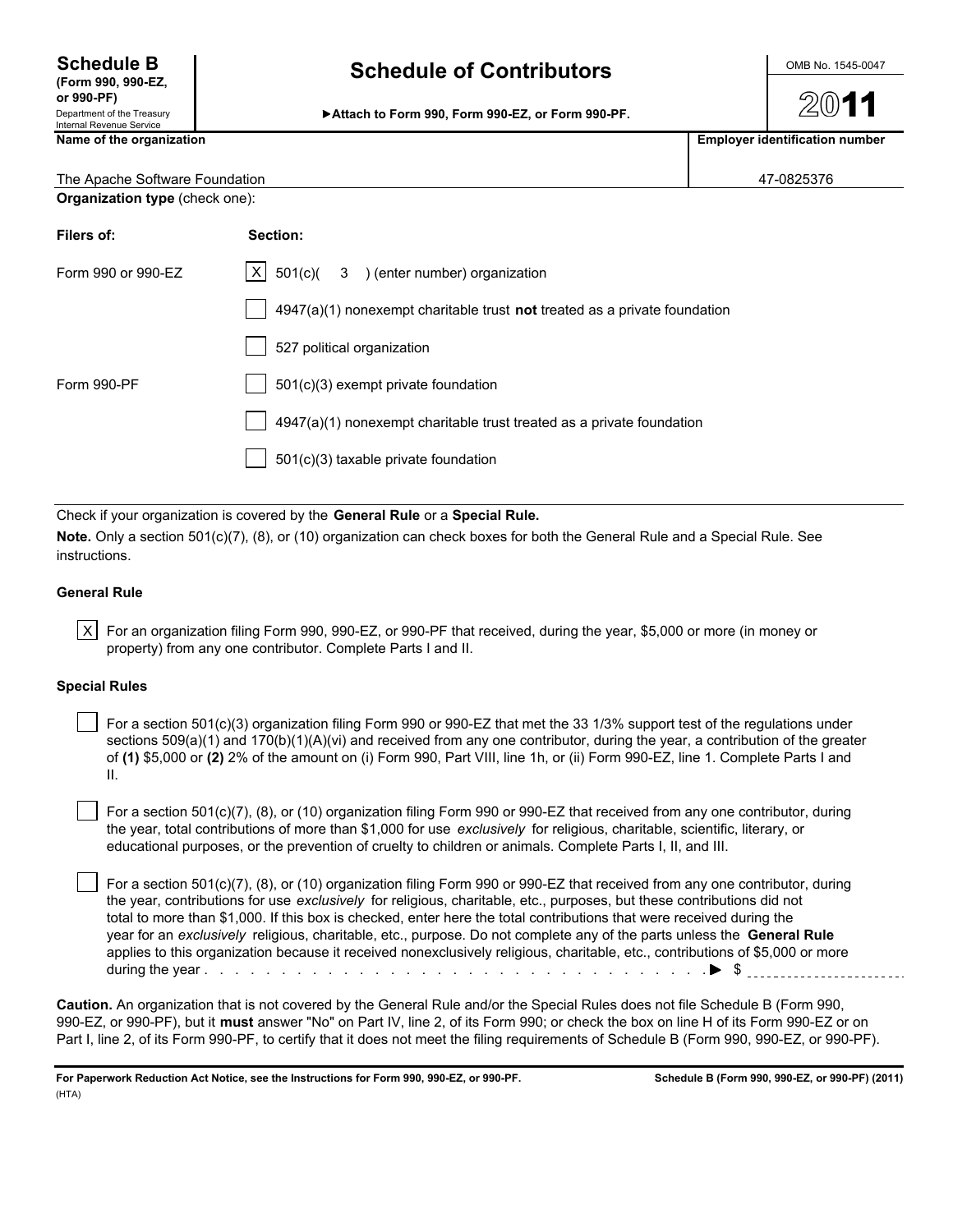The Apache Software Foundation **1999** 120 and 2012 12:00 12:00 12:00 12:00 12:00 12:00 12:00 12:00 12:00 12:00 12:00 12:00 12:00 12:00 12:00 12:00 12:00 12:00 12:00 12:00 12:00 12:00 12:00 12:00 12:00 12:00 12:00 12:00 12:

Name of organization **Name of organization Employer identification number Employer identification number** 

| Part I          | <b>Contributors</b> (see instructions). Use duplicate copies of Part I if additional space is needed.                                                                       |                                   |                                                                                                              |
|-----------------|-----------------------------------------------------------------------------------------------------------------------------------------------------------------------------|-----------------------------------|--------------------------------------------------------------------------------------------------------------|
| (a)<br>No.      | (b)<br>Name, address, and ZIP + 4                                                                                                                                           | (c)<br><b>Total contributions</b> | (d)<br>Type of contribution                                                                                  |
| . 1             | Yahoo! Inc. Gil Yehuda<br>Sunnyvale _______________CA _____94089<br>Foreign State or Province:                                                                              | $\frac{1}{2}$<br>100,000          | Person<br>Payroll<br><b>Noncash</b><br>(Complete Part II if there is<br>a noncash contribution.)             |
| (a)<br>No.      | (b)<br>Name, address, and ZIP + 4                                                                                                                                           | (c)<br><b>Total contributions</b> | (d)<br>Type of contribution                                                                                  |
| $\frac{2}{2}$   | Talend, Inc. Kimberley Craven<br>8 New England Executive Park East, Suite 170<br>Burlington  MA  01803<br>Foreign State or Province:                                        | $\frac{1}{2}$                     | <b>Person</b><br>Х<br>Payroll<br>Noncash<br>(Complete Part II if there is<br>a noncash contribution.)        |
| (a)<br>No.      | (b)<br>Name, address, and ZIP + 4                                                                                                                                           | (c)<br><b>Total contributions</b> | (d)<br>Type of contribution                                                                                  |
| $\frac{3}{2}$ . | Google, Inc. Cat Allman<br>Mountain View CA 94043                                                                                                                           | $\frac{1}{2}$<br>100,000          | Person<br>X<br>Payroll<br><b>Noncash</b><br>(Complete Part II if there is<br>a noncash contribution.)        |
| (a)<br>No.      | (b)<br>Name, address, and ZIP + 4                                                                                                                                           | (c)<br><b>Total contributions</b> | (d)<br>Type of contribution                                                                                  |
| $-4$            | Microsoft Corporation Spyros Sakellariadis<br>4200 150th Ave. NE Receiving Bldg 123<br>WA 98052-5302<br>Redmond<br>Foreign State or Province: _____________________________ | \$50,000                          | <b>Person</b><br>Х<br>Payroll<br><b>Noncash</b><br>(Complete Part II if there is<br>a noncash contribution.) |
| (a)<br>No.      | (b)<br>Name, address, and ZIP + 4                                                                                                                                           | (c)<br><b>Total contributions</b> | (d)<br>Type of contribution                                                                                  |
| $-5$            | Liip AG<br>Rue de la Banque 1<br>Foreign State or Province: 1700 Fribourg<br>Foreign Country: Switzerland _________________________                                         | 5,000                             | Person<br>X<br><b>Payroll</b><br>Noncash<br>(Complete Part II if there is<br>a noncash contribution.)        |
| (a)<br>No.      | (b)<br>Name, address, and ZIP + 4                                                                                                                                           | (c)<br><b>Total contributions</b> | (d)<br>Type of contribution                                                                                  |
| $-6$            | Hortonworks, Inc.<br>455 West Maude Avenue ___________________________<br>Foreign State or Province: ______________________________                                         | $\frac{6}{2}$                     | $\pmb{\times}$<br>Person<br>Payroll<br>Noncash<br>(Complete Part II if there is<br>a noncash contribution.)  |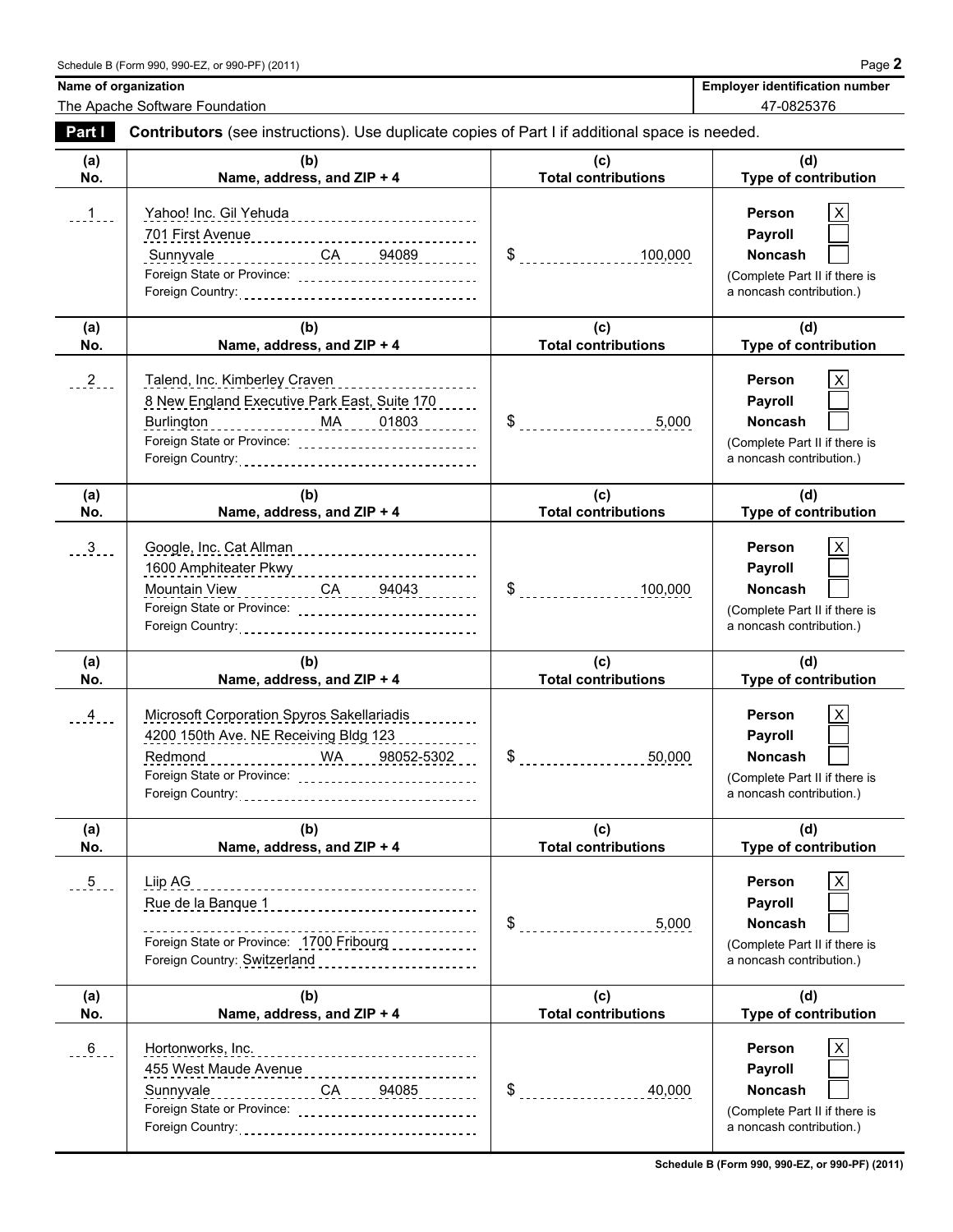The Apache Software Foundation **1999** 120 and 2012 12:00 12:00 12:00 12:00 12:00 12:00 12:00 12:00 12:00 12:00 12:00 12:00 12:00 12:00 12:00 12:00 12:00 12:00 12:00 12:00 12:00 12:00 12:00 12:00 12:00 12:00 12:00 12:00 12:

**Name of organization Name of organization Employer identification number** 

| Part I     | <b>Contributors</b> (see instructions). Use duplicate copies of Part I if additional space is needed.                                                                                                                                                                                                                                                      |                                   |                                                                                                                                      |  |  |  |
|------------|------------------------------------------------------------------------------------------------------------------------------------------------------------------------------------------------------------------------------------------------------------------------------------------------------------------------------------------------------------|-----------------------------------|--------------------------------------------------------------------------------------------------------------------------------------|--|--|--|
| (a)<br>No. | (b)<br>Name, address, and ZIP + 4                                                                                                                                                                                                                                                                                                                          | (c)<br><b>Total contributions</b> | (d)<br>Type of contribution                                                                                                          |  |  |  |
| $-7$       | SHI BAOTONG 36070 HUAWEI TECHNOLOGIES C<br>CENTRAL SOFTWARE DEPT<br>Foreign State or Province: BANTIAN, LONGGANG DIS<br>Foreign Country: China <b>Communist China Contract Contract Contract Contract Contract Contract Contract Contract Contract Contract Contract Contract Contract Contract Contract Contract Contract Contract Contract Contract </b> | 20,000                            | Person<br>X<br>Payroll<br><b>Noncash</b><br>(Complete Part II if there is<br>a noncash contribution.)                                |  |  |  |
| (a)        | (b)                                                                                                                                                                                                                                                                                                                                                        | (c)                               | (d)                                                                                                                                  |  |  |  |
| No.<br>8   | Name, address, and ZIP + 4<br>Microsoft Corporation Spyros Sakellariadis<br>4200 150th Ave. NE Receiving Bldg 123<br>Redmond ______________ WA ____ 98052-5302 ___<br>Foreign State or Province: _____________________________                                                                                                                             | <b>Total contributions</b>        | <b>Type of contribution</b><br>Person<br>х<br>Payroll<br><b>Noncash</b><br>(Complete Part II if there is<br>a noncash contribution.) |  |  |  |
| (a)<br>No. | (b)<br>Name, address, and ZIP + 4                                                                                                                                                                                                                                                                                                                          | (c)<br><b>Total contributions</b> | (d)<br><b>Type of contribution</b>                                                                                                   |  |  |  |
| 9          | 3401 Hillview Ave<br>Palo Alto __________________CA _____94304 ________<br>Foreign State or Province: _____________________________                                                                                                                                                                                                                        | 20,000                            | Person<br>х<br>Payroll<br><b>Noncash</b><br>(Complete Part II if there is<br>a noncash contribution.)                                |  |  |  |
| (a)<br>No. | (b)<br>Name, address, and ZIP + 4                                                                                                                                                                                                                                                                                                                          | (c)<br><b>Total contributions</b> | (d)<br>Type of contribution                                                                                                          |  |  |  |
| 10         | AMD Attn: John Fritz<br>One AMD Place P.O. Box 3453<br>Sunnyvale ________________CA _____94088-3453<br>Foreign State or Province: _____________________________                                                                                                                                                                                            | 40,000                            | X<br><b>Person</b><br>Payroll<br><b>Noncash</b><br>(Complete Part II if there is<br>a noncash contribution.)                         |  |  |  |
| (a)<br>No. | (b)<br>Name, address, and ZIP + 4                                                                                                                                                                                                                                                                                                                          | (c)<br><b>Total contributions</b> | (d)<br><b>Type of contribution</b>                                                                                                   |  |  |  |
| $11 -$     | Digital Primates Attn: James Shanahan<br>8420 W. Bryn Mawr Ave. Suite 750<br>Chicago<br>Foreign State or Province: _____________________________                                                                                                                                                                                                           | $\$\$<br>5,000                    | Person<br><b>Payroll</b><br><b>Noncash</b><br>(Complete Part II if there is<br>a noncash contribution.)                              |  |  |  |
| (a)<br>No. | (b)<br>Name, address, and ZIP + 4                                                                                                                                                                                                                                                                                                                          | (c)<br><b>Total contributions</b> | (d)<br><b>Type of contribution</b>                                                                                                   |  |  |  |
| $12 -$     | HP Attn: Scott Lamons<br>------------------------<br>3404 E. Harmony Rd, MS. B<br>Fort Collins<br>$\overline{CO}$ 80528<br>Foreign State or Province: _____________________________                                                                                                                                                                        | $\$\$<br>20,000                   | Person<br>Payroll<br>Noncash<br>(Complete Part II if there is<br>a noncash contribution.)                                            |  |  |  |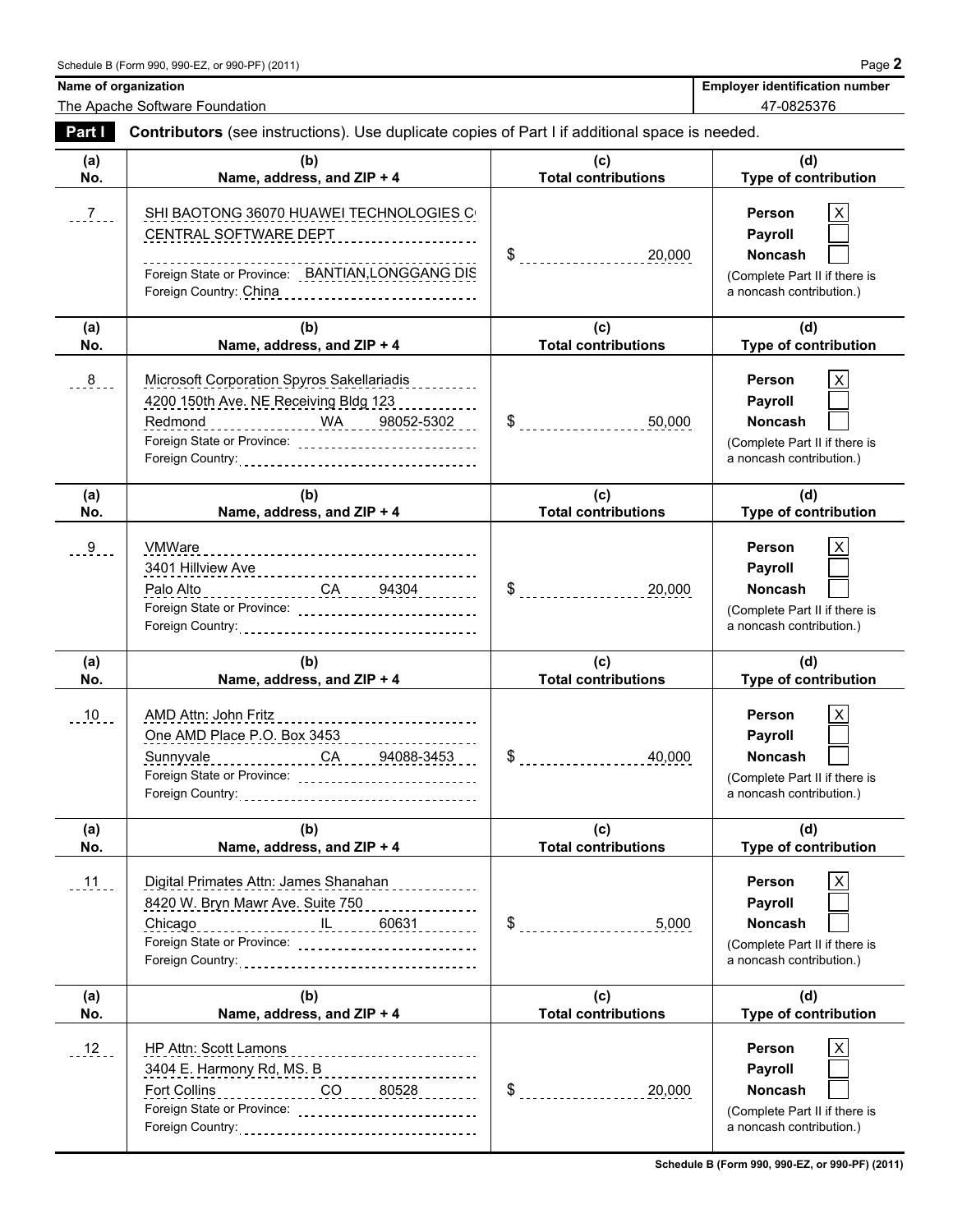The Apache Software Foundation **1999** 120 and 2012 12:00 12:00 12:00 12:00 12:00 12:00 12:00 12:00 12:00 12:00 12:00 12:00 12:00 12:00 12:00 12:00 12:00 12:00 12:00 12:00 12:00 12:00 12:00 12:00 12:00 12:00 12:00 12:00 12:

Name of organization **Name of organization Employer identification number** 

| <b>Part I</b> | Contributors (see instructions). Use duplicate copies of Part I if additional space is needed. |                                   |                                                                                                       |  |  |  |
|---------------|------------------------------------------------------------------------------------------------|-----------------------------------|-------------------------------------------------------------------------------------------------------|--|--|--|
| (a)<br>No.    | (b)<br>Name, address, and ZIP + 4                                                              | (c)<br><b>Total contributions</b> | (d)<br><b>Type of contribution</b>                                                                    |  |  |  |
| $-13$ .       | <b>Twitter US Headquarters</b><br>Foreign State or Province: ______________________________    | $\$\$<br>5,000                    | Person<br>х<br>Payroll<br><b>Noncash</b><br>(Complete Part II if there is<br>a noncash contribution.) |  |  |  |
| (a)<br>No.    | (b)<br>Name, address, and ZIP + 4                                                              | (c)<br><b>Total contributions</b> | (d)<br>Type of contribution                                                                           |  |  |  |
| $14 -$        | Foreign State or Province: ____________________________                                        | $\$\$<br>$\overline{0}$           | Person<br>Payroll<br><b>Noncash</b><br>(Complete Part II if there is<br>a noncash contribution.)      |  |  |  |
| (a)<br>No.    | (b)<br>Name, address, and ZIP + 4                                                              | (c)<br><b>Total contributions</b> | (d)<br>Type of contribution                                                                           |  |  |  |
| $.15$ .       | Foreign State or Province: _____________________________                                       | $\frac{1}{2}$<br>$\overline{0}$   | Person<br>Payroll<br><b>Noncash</b><br>(Complete Part II if there is<br>a noncash contribution.)      |  |  |  |
| (a)<br>No.    | (b)<br>Name, address, and ZIP + 4                                                              | (c)<br><b>Total contributions</b> | (d)<br>Type of contribution                                                                           |  |  |  |
| 16            | Foreign State or Province: _____________________________                                       | $\$\$<br>0                        | Person<br>Payroll<br><b>Noncash</b><br>(Complete Part II if there is<br>a noncash contribution.)      |  |  |  |
| (a)<br>No.    | (b)<br>Name, address, and ZIP + 4                                                              | (c)<br><b>Total contributions</b> | (d)<br>Type of contribution                                                                           |  |  |  |
| 17.           | ------------------------------------                                                           |                                   | Person<br>Payroll<br>Noncash<br>(Complete Part II if there is<br>a noncash contribution.)             |  |  |  |
| (a)<br>No.    | (b)<br>Name, address, and ZIP + 4                                                              | (c)<br><b>Total contributions</b> | (d)<br>Type of contribution                                                                           |  |  |  |
| 18            | ----------------------------------                                                             | \$<br>$\mathbf{0}$                | Person<br>Payroll<br>Noncash<br>(Complete Part II if there is<br>a noncash contribution.)             |  |  |  |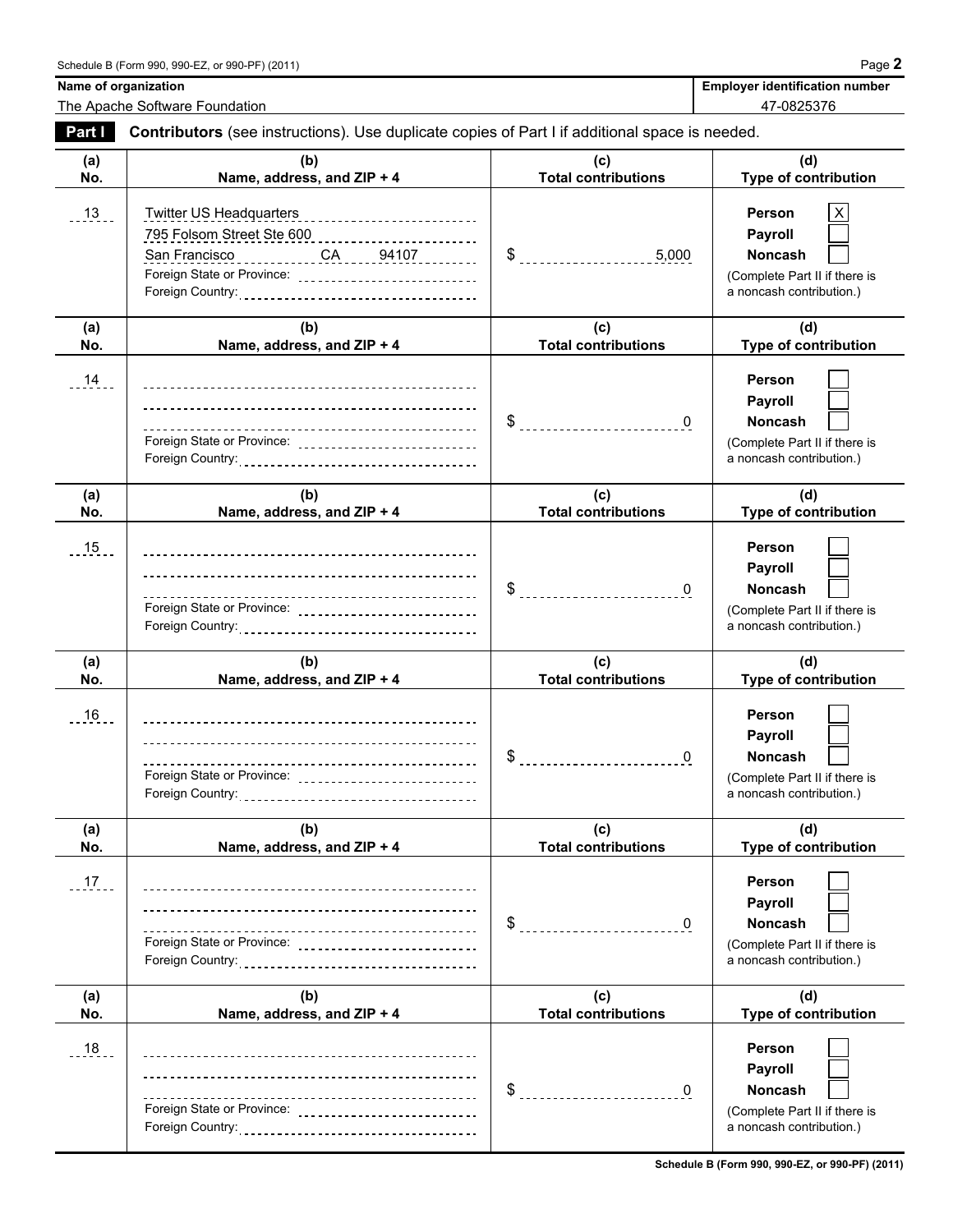**Name of organization Employer identification number Employer identification number** 

The Apache Software Foundation 47-0825376

**Part II Noncash Property** (see instructions). Use duplicate copies of Part II if additional space is needed.

| (a) No.<br>from<br>Part I | (b)<br>Description of noncash property given | (c)<br>FMV (or estimate)<br>(see instructions) | (d)<br>Date received |
|---------------------------|----------------------------------------------|------------------------------------------------|----------------------|
|                           |                                              | \$<br>0                                        |                      |
| (a) No.<br>from<br>Part I | (b)<br>Description of noncash property given | (c)<br>FMV (or estimate)<br>(see instructions) | (d)<br>Date received |
|                           |                                              | \$<br>0                                        |                      |
| (a) No.<br>from<br>Part I | (b)<br>Description of noncash property given | (c)<br>FMV (or estimate)<br>(see instructions) | (d)<br>Date received |
|                           |                                              | $\frac{1}{2}$<br>0                             |                      |
| (a) No.<br>from<br>Part I | (b)<br>Description of noncash property given | (c)<br>FMV (or estimate)<br>(see instructions) | (d)<br>Date received |
|                           |                                              | \$<br>$\mathbf 0$                              |                      |
| (a) No.<br>from<br>Part I | (b)<br>Description of noncash property given | (c)<br>FMV (or estimate)<br>(see instructions) | (d)<br>Date received |
|                           |                                              | \$<br>$\mathbf 0$                              |                      |
| (a) No.<br>from<br>Part I | (b)<br>Description of noncash property given | (c)<br>FMV (or estimate)<br>(see instructions) | (d)<br>Date received |
| -----                     |                                              | \$<br>$\mathbf 0$                              |                      |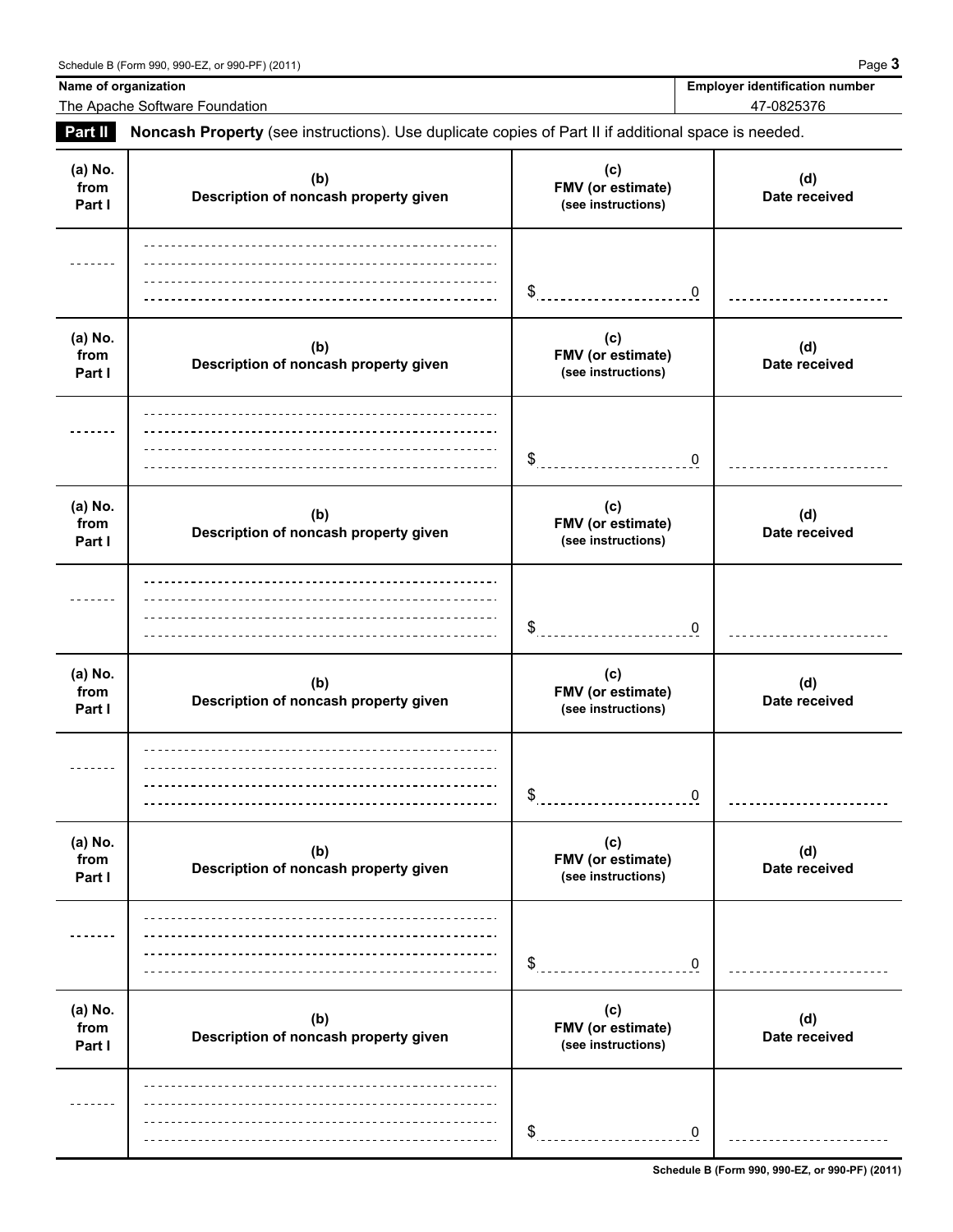| Name of organization |                                                                                                                                                                                                                                                                                                                                  |                                                                                     |                      |  | <b>Employer identification number</b>    |  |  |  |
|----------------------|----------------------------------------------------------------------------------------------------------------------------------------------------------------------------------------------------------------------------------------------------------------------------------------------------------------------------------|-------------------------------------------------------------------------------------|----------------------|--|------------------------------------------|--|--|--|
|                      | The Apache Software Foundation                                                                                                                                                                                                                                                                                                   |                                                                                     |                      |  | 47-0825376                               |  |  |  |
| Part III             | Exclusively religious, charitable, etc., individual contributions to section 501(c)(7), (8), or (10) organizations<br>total more than \$1,000 for the year. Complete columns (a) through (e) and the following line entry.<br>For organizations completing Part III, enter the total of exclusively religious, charitable, etc., |                                                                                     |                      |  |                                          |  |  |  |
|                      |                                                                                                                                                                                                                                                                                                                                  |                                                                                     |                      |  |                                          |  |  |  |
|                      | contributions of \$1,000 or less for the year. (Enter this information once. See instructions.) $\triangleright$ \$ 0                                                                                                                                                                                                            |                                                                                     |                      |  |                                          |  |  |  |
|                      | Use duplicate copies of Part III if additional space is needed.                                                                                                                                                                                                                                                                  |                                                                                     |                      |  |                                          |  |  |  |
| $(a)$ No.            |                                                                                                                                                                                                                                                                                                                                  |                                                                                     |                      |  |                                          |  |  |  |
| from                 | (b) Purpose of gift                                                                                                                                                                                                                                                                                                              |                                                                                     | (c) Use of gift      |  | (d) Description of how gift is held      |  |  |  |
| Part I               |                                                                                                                                                                                                                                                                                                                                  |                                                                                     |                      |  |                                          |  |  |  |
|                      | _________________________________                                                                                                                                                                                                                                                                                                |                                                                                     |                      |  |                                          |  |  |  |
|                      |                                                                                                                                                                                                                                                                                                                                  |                                                                                     |                      |  |                                          |  |  |  |
|                      |                                                                                                                                                                                                                                                                                                                                  |                                                                                     |                      |  |                                          |  |  |  |
|                      |                                                                                                                                                                                                                                                                                                                                  |                                                                                     | (e) Transfer of gift |  |                                          |  |  |  |
|                      |                                                                                                                                                                                                                                                                                                                                  |                                                                                     |                      |  |                                          |  |  |  |
|                      |                                                                                                                                                                                                                                                                                                                                  | Transferee's name, address, and ZIP + 4<br>Relationship of transferor to transferee |                      |  |                                          |  |  |  |
|                      |                                                                                                                                                                                                                                                                                                                                  |                                                                                     |                      |  |                                          |  |  |  |
|                      |                                                                                                                                                                                                                                                                                                                                  |                                                                                     |                      |  |                                          |  |  |  |
|                      | ----------------------                                                                                                                                                                                                                                                                                                           |                                                                                     |                      |  |                                          |  |  |  |
| (a) No.              | For. Prov.<br>Country                                                                                                                                                                                                                                                                                                            |                                                                                     |                      |  |                                          |  |  |  |
| from                 | (b) Purpose of gift                                                                                                                                                                                                                                                                                                              |                                                                                     | (c) Use of gift      |  | (d) Description of how gift is held      |  |  |  |
| Part I               |                                                                                                                                                                                                                                                                                                                                  |                                                                                     |                      |  |                                          |  |  |  |
|                      | ________________________________                                                                                                                                                                                                                                                                                                 |                                                                                     |                      |  |                                          |  |  |  |
|                      |                                                                                                                                                                                                                                                                                                                                  |                                                                                     |                      |  |                                          |  |  |  |
|                      |                                                                                                                                                                                                                                                                                                                                  |                                                                                     |                      |  |                                          |  |  |  |
|                      | (e) Transfer of gift                                                                                                                                                                                                                                                                                                             |                                                                                     |                      |  |                                          |  |  |  |
|                      |                                                                                                                                                                                                                                                                                                                                  |                                                                                     |                      |  |                                          |  |  |  |
|                      | Transferee's name, address, and ZIP + 4                                                                                                                                                                                                                                                                                          |                                                                                     |                      |  | Relationship of transferor to transferee |  |  |  |
|                      |                                                                                                                                                                                                                                                                                                                                  |                                                                                     |                      |  |                                          |  |  |  |
|                      |                                                                                                                                                                                                                                                                                                                                  |                                                                                     |                      |  |                                          |  |  |  |
|                      | ----------------<br>For. Prov.<br>Country                                                                                                                                                                                                                                                                                        |                                                                                     |                      |  |                                          |  |  |  |
| (a) No.              |                                                                                                                                                                                                                                                                                                                                  |                                                                                     |                      |  |                                          |  |  |  |
| from<br>Part I       | (b) Purpose of gift                                                                                                                                                                                                                                                                                                              |                                                                                     | (c) Use of gift      |  | (d) Description of how gift is held      |  |  |  |
|                      | _____________________________                                                                                                                                                                                                                                                                                                    |                                                                                     |                      |  |                                          |  |  |  |
|                      | ----------------------------                                                                                                                                                                                                                                                                                                     |                                                                                     |                      |  |                                          |  |  |  |
|                      |                                                                                                                                                                                                                                                                                                                                  |                                                                                     |                      |  |                                          |  |  |  |
|                      |                                                                                                                                                                                                                                                                                                                                  |                                                                                     |                      |  |                                          |  |  |  |
|                      | (e) Transfer of gift                                                                                                                                                                                                                                                                                                             |                                                                                     |                      |  |                                          |  |  |  |
|                      | Transferee's name, address, and ZIP + 4<br>Relationship of transferor to transferee                                                                                                                                                                                                                                              |                                                                                     |                      |  |                                          |  |  |  |
|                      |                                                                                                                                                                                                                                                                                                                                  |                                                                                     |                      |  |                                          |  |  |  |
|                      |                                                                                                                                                                                                                                                                                                                                  |                                                                                     |                      |  |                                          |  |  |  |
|                      |                                                                                                                                                                                                                                                                                                                                  |                                                                                     |                      |  |                                          |  |  |  |
|                      | For. Prov.<br>Country                                                                                                                                                                                                                                                                                                            |                                                                                     |                      |  |                                          |  |  |  |
| (a) No.<br>from      | (b) Purpose of gift                                                                                                                                                                                                                                                                                                              |                                                                                     | (c) Use of gift      |  | (d) Description of how gift is held      |  |  |  |
| Part I               |                                                                                                                                                                                                                                                                                                                                  |                                                                                     |                      |  |                                          |  |  |  |
|                      |                                                                                                                                                                                                                                                                                                                                  |                                                                                     |                      |  |                                          |  |  |  |
|                      |                                                                                                                                                                                                                                                                                                                                  |                                                                                     |                      |  |                                          |  |  |  |
|                      |                                                                                                                                                                                                                                                                                                                                  |                                                                                     |                      |  |                                          |  |  |  |
|                      |                                                                                                                                                                                                                                                                                                                                  |                                                                                     | (e) Transfer of gift |  |                                          |  |  |  |
|                      |                                                                                                                                                                                                                                                                                                                                  |                                                                                     |                      |  |                                          |  |  |  |
|                      | Transferee's name, address, and ZIP + 4                                                                                                                                                                                                                                                                                          |                                                                                     |                      |  | Relationship of transferor to transferee |  |  |  |
|                      |                                                                                                                                                                                                                                                                                                                                  |                                                                                     |                      |  |                                          |  |  |  |
|                      |                                                                                                                                                                                                                                                                                                                                  |                                                                                     |                      |  |                                          |  |  |  |
|                      |                                                                                                                                                                                                                                                                                                                                  |                                                                                     |                      |  |                                          |  |  |  |
|                      | For. Prov.<br>Country                                                                                                                                                                                                                                                                                                            |                                                                                     |                      |  |                                          |  |  |  |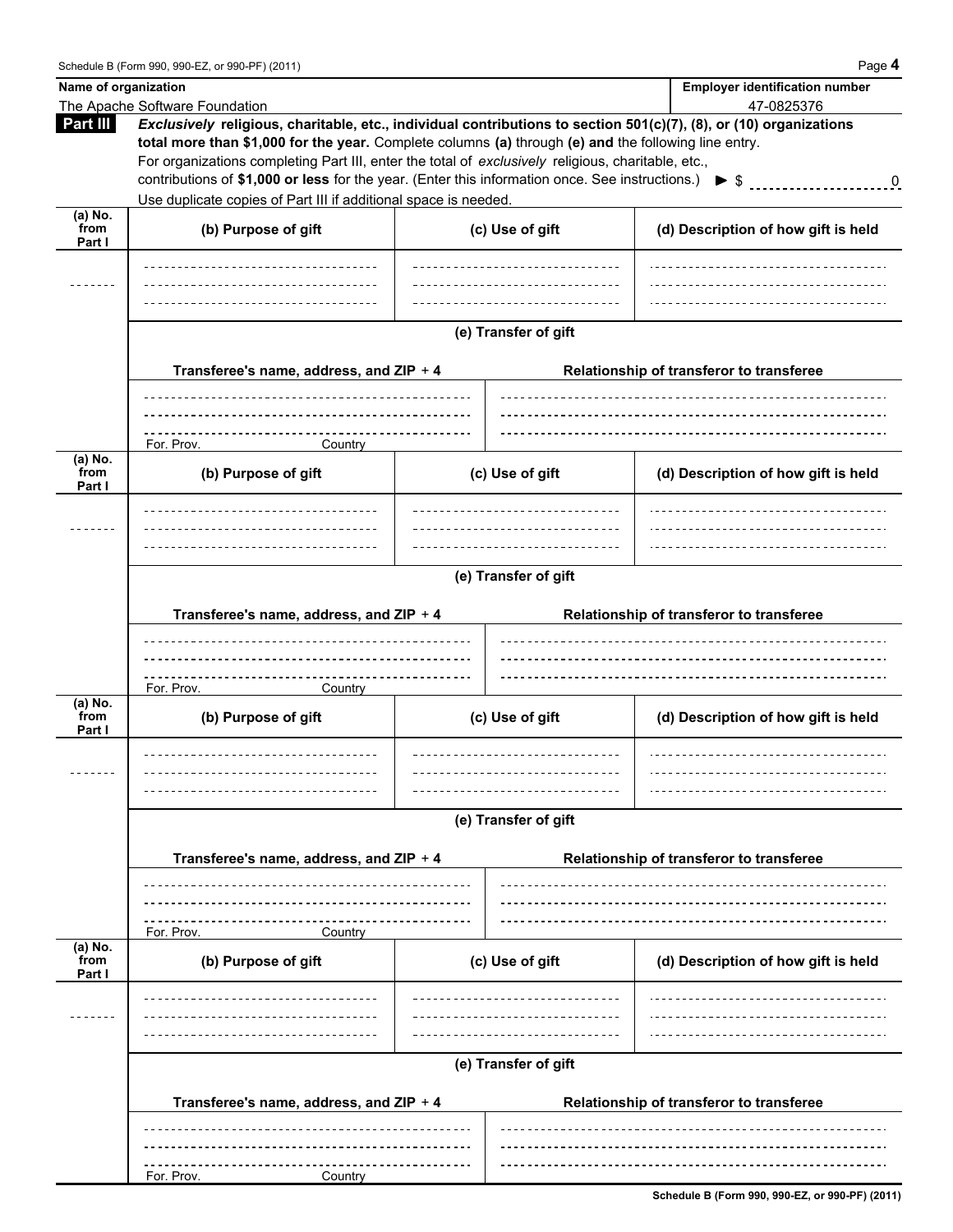| (Form 990 or 990-EZ |  |  |
|---------------------|--|--|
|---------------------|--|--|

# **Supplemental Information Regarding DESA NO. 1545-0047 Fundraising or Gaming Activities SCHEDULE G**

Complete if the organization answered "Yes" to Form 990, Part IV, lines 17, 18, or 19, or if the Department of the Treasury **organization entered more than \$15,000 on Form 990-EZ, line 6a.**<br>Internal Revenue Service **COVID-EX, PEC, PEC, PEC, PEC, PUBLIC** Internal Revenue Service **Attach to Form 990 or Form 990-EZ.**<br>Name of the organization

| 9. or if the                          | 2011                  |  |  |  |  |
|---------------------------------------|-----------------------|--|--|--|--|
|                                       | <b>Open to Public</b> |  |  |  |  |
|                                       | Inspection            |  |  |  |  |
| <b>Employer identification number</b> |                       |  |  |  |  |

|        | The Apache Software Foundation                                                                                                                                                                                                 |               |     |                                                                      |                                       | 47-0825376                                                                 |                                                         |
|--------|--------------------------------------------------------------------------------------------------------------------------------------------------------------------------------------------------------------------------------|---------------|-----|----------------------------------------------------------------------|---------------------------------------|----------------------------------------------------------------------------|---------------------------------------------------------|
| Part I | Fundraising Activities. Complete if the organization answered "Yes" to Form 990, Part IV, line 17.                                                                                                                             |               |     |                                                                      |                                       |                                                                            |                                                         |
| 1      | Form 990-EZ filers are not required to complete this part.<br>Indicate whether the organization raised funds through any of the following activities. Check all that apply.<br>Mail solicitations                              |               | е   |                                                                      | Solicitation of non-government grants |                                                                            |                                                         |
| a<br>b | Internet and email solicitations                                                                                                                                                                                               |               | f   |                                                                      | Solicitation of government grants     |                                                                            |                                                         |
| c      | Phone solicitations                                                                                                                                                                                                            |               |     |                                                                      | Special fundraising events            |                                                                            |                                                         |
| d      | In-person solicitations                                                                                                                                                                                                        |               | g   |                                                                      |                                       |                                                                            |                                                         |
| 2a     | Did the organization have a written or oral agreement with any individual (including officers, directors, trustees or                                                                                                          |               |     |                                                                      |                                       |                                                                            |                                                         |
|        | key employees listed in Form 990, Part VII) or entity in connection with professional fundraising services?                                                                                                                    |               |     |                                                                      |                                       |                                                                            | Yes<br>No                                               |
| b      | If "Yes," list the ten highest paid individuals or entities (fundraisers) pursuant to agreements under which the fundraiser is                                                                                                 |               |     |                                                                      |                                       |                                                                            |                                                         |
|        | to be compensated at least \$5,000 by the organization.                                                                                                                                                                        |               |     |                                                                      |                                       |                                                                            |                                                         |
|        | (i) Name and address of individual<br>or entity (fundraiser)                                                                                                                                                                   | (ii) Activity |     | (iii) Did fundraiser have<br>custody or control of<br>contributions? | (iv) Gross receipts<br>from activity  | (v) Amount paid to<br>(or retained by)<br>fundraiser listed in<br>col. (i) | (vi) Amount paid to<br>(or retained by)<br>organization |
|        |                                                                                                                                                                                                                                |               | Yes | No                                                                   |                                       |                                                                            |                                                         |
| 1      |                                                                                                                                                                                                                                |               |     |                                                                      | 0                                     | 0                                                                          | 0                                                       |
| 2      |                                                                                                                                                                                                                                |               |     |                                                                      |                                       |                                                                            |                                                         |
| 3      |                                                                                                                                                                                                                                |               |     |                                                                      | 0                                     | 0                                                                          |                                                         |
| 4      |                                                                                                                                                                                                                                |               |     |                                                                      | 0                                     | 0                                                                          | 0                                                       |
|        |                                                                                                                                                                                                                                |               |     |                                                                      | 0                                     | 0                                                                          | 0                                                       |
| 5      |                                                                                                                                                                                                                                |               |     |                                                                      | 0                                     | 0                                                                          | 0                                                       |
| 6      |                                                                                                                                                                                                                                |               |     |                                                                      | 0                                     | 0                                                                          | 0                                                       |
| 7      |                                                                                                                                                                                                                                |               |     |                                                                      | 0                                     | 0                                                                          | 0                                                       |
| 8      |                                                                                                                                                                                                                                |               |     |                                                                      |                                       |                                                                            |                                                         |
| 9      |                                                                                                                                                                                                                                |               |     |                                                                      | 0                                     | 0                                                                          | 0                                                       |
|        |                                                                                                                                                                                                                                |               |     |                                                                      | 0                                     | 0                                                                          | O                                                       |
| 10     |                                                                                                                                                                                                                                |               |     |                                                                      | 0                                     | 0                                                                          | 0                                                       |
| Total. | the contract of the contract of the contract of the contract of the contract of the contract of the contract of the contract of the contract of the contract of the contract of the contract of the contract of the contract o |               |     |                                                                      |                                       |                                                                            | 0                                                       |
| 3      | List all states in which the organization is registered or licensed to solicit contributions or has been notified it is exempt from                                                                                            |               |     |                                                                      |                                       |                                                                            |                                                         |
|        | registration or licensing.                                                                                                                                                                                                     |               |     |                                                                      |                                       |                                                                            |                                                         |
|        |                                                                                                                                                                                                                                |               |     |                                                                      |                                       |                                                                            |                                                         |
|        |                                                                                                                                                                                                                                |               |     |                                                                      |                                       |                                                                            |                                                         |
|        |                                                                                                                                                                                                                                |               |     |                                                                      |                                       |                                                                            |                                                         |
|        |                                                                                                                                                                                                                                |               |     |                                                                      |                                       |                                                                            |                                                         |
|        |                                                                                                                                                                                                                                |               |     |                                                                      |                                       |                                                                            |                                                         |
|        |                                                                                                                                                                                                                                |               |     |                                                                      |                                       |                                                                            |                                                         |
|        |                                                                                                                                                                                                                                |               |     |                                                                      |                                       |                                                                            |                                                         |
|        |                                                                                                                                                                                                                                |               |     |                                                                      |                                       |                                                                            |                                                         |
|        |                                                                                                                                                                                                                                |               |     |                                                                      |                                       |                                                                            |                                                         |
|        |                                                                                                                                                                                                                                |               |     |                                                                      |                                       |                                                                            |                                                         |
|        |                                                                                                                                                                                                                                |               |     |                                                                      |                                       |                                                                            |                                                         |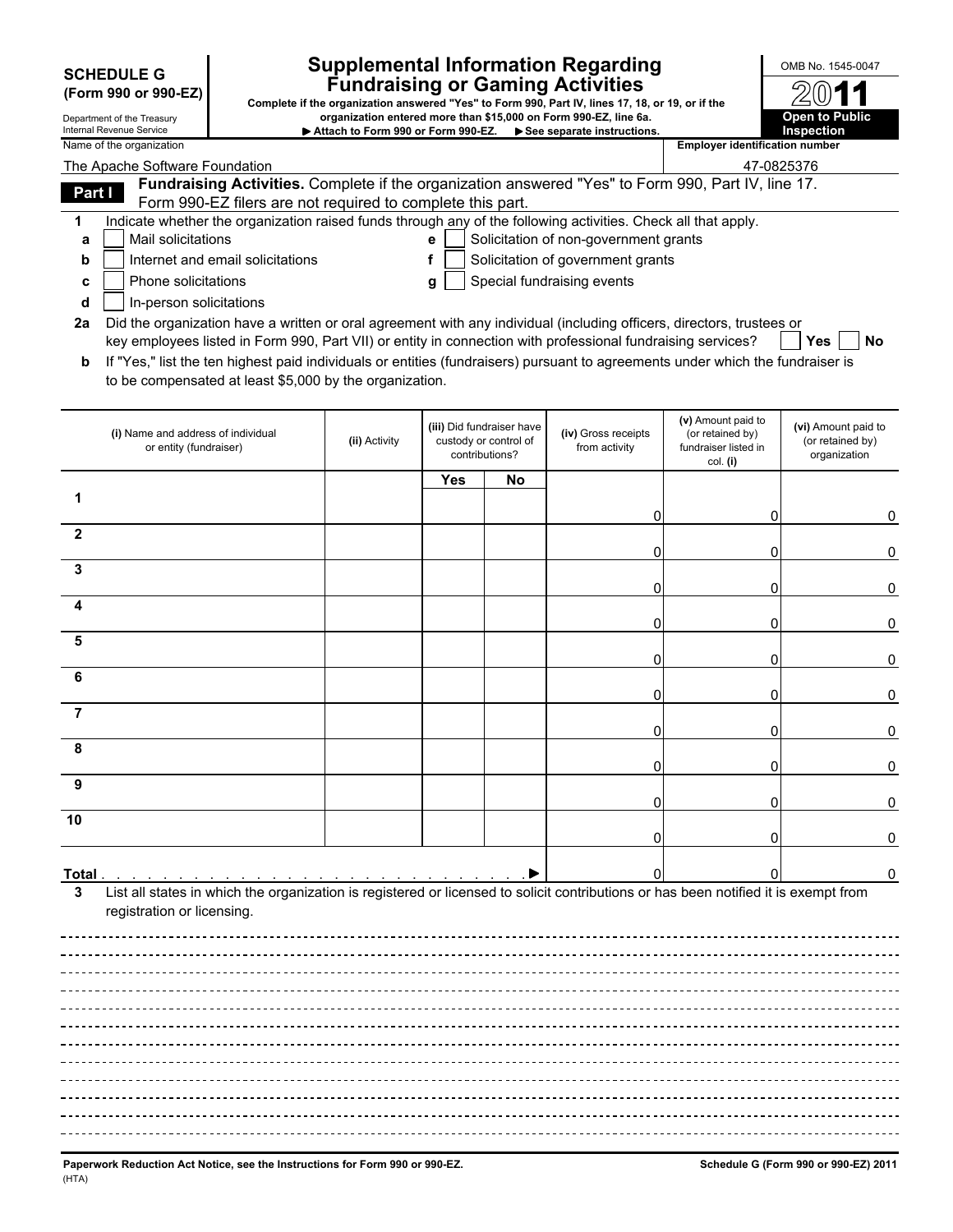Part II **Fundraising Events.** Complete if the organization answered "Yes" to Form 990, Part IV, line 18, or reported more than \$15,000 of fundraising event contributions and gross income on Form 990-EZ, lines 1 and 6b. List events with gross receipts greater than \$5,000.

|                 |                    |                                                                                                                     | (a) Event $#1$                      | $(b)$ Event #2                       | (c) Other events                     | (d) Total events<br>(add col. (a) through |
|-----------------|--------------------|---------------------------------------------------------------------------------------------------------------------|-------------------------------------|--------------------------------------|--------------------------------------|-------------------------------------------|
|                 |                    |                                                                                                                     | (event type)                        | (event type)                         | (total number)                       | col. (c)                                  |
|                 |                    |                                                                                                                     |                                     |                                      |                                      |                                           |
| Revenue         | -1<br>$\mathbf{2}$ | Gross receipts.<br>and a state<br>Less: Charitable                                                                  | $\Omega$                            |                                      |                                      |                                           |
|                 |                    | contributions.<br>and a state                                                                                       | $\Omega$                            |                                      |                                      |                                           |
|                 | 3                  | Gross income (line 1                                                                                                |                                     |                                      |                                      |                                           |
|                 |                    | minus line $2)$ .                                                                                                   | $\Omega$                            |                                      |                                      |                                           |
|                 | 4                  | Cash prizes                                                                                                         | $\overline{0}$                      | $\Omega$                             |                                      |                                           |
|                 |                    |                                                                                                                     |                                     |                                      |                                      |                                           |
|                 | 5                  | Noncash prizes                                                                                                      | 0                                   | $\Omega$                             |                                      |                                           |
|                 | 6                  | Rent/facility costs                                                                                                 | 0                                   | $\Omega$                             |                                      |                                           |
|                 |                    |                                                                                                                     |                                     |                                      |                                      |                                           |
| Direct Expenses | 7                  | Food and beverages                                                                                                  | $\overline{0}$                      | $\Omega$                             |                                      |                                           |
|                 | 8                  | Entertainment                                                                                                       | $\overline{0}$                      |                                      |                                      |                                           |
|                 | 9                  | Other direct expenses.                                                                                              | $\overline{0}$                      |                                      |                                      |                                           |
|                 |                    |                                                                                                                     |                                     |                                      |                                      |                                           |
|                 | 10                 |                                                                                                                     |                                     |                                      |                                      | $\left( 0\right)$                         |
|                 | 11<br>Part III     |                                                                                                                     |                                     |                                      |                                      |                                           |
|                 |                    | than \$15,000 on Form 990-EZ, line 6a.                                                                              |                                     |                                      |                                      |                                           |
|                 |                    |                                                                                                                     |                                     | (b) Pull tabs/instant                |                                      | (d) Total gaming (add                     |
| Revenue         |                    |                                                                                                                     | (a) Bingo                           | bingo/progressive bingo              | (c) Other gaming                     | col. (a) through col. (c))                |
|                 |                    |                                                                                                                     |                                     |                                      |                                      |                                           |
|                 |                    | Gross revenue                                                                                                       |                                     |                                      |                                      |                                           |
|                 |                    | 2 Cash prizes                                                                                                       |                                     |                                      |                                      |                                           |
|                 |                    |                                                                                                                     |                                     |                                      |                                      |                                           |
|                 | 3                  | Noncash prizes                                                                                                      |                                     |                                      |                                      |                                           |
| Direct Expenses | 4                  | Rent/facility costs                                                                                                 |                                     |                                      |                                      |                                           |
|                 |                    | 5 Other direct expenses                                                                                             |                                     |                                      |                                      |                                           |
|                 |                    |                                                                                                                     | $\overline{\Box}$ Yes<br><u>. %</u> | $\overline{\Box}$ Yes<br>$rac{9}{6}$ | $\overline{\Box}$ Yes<br>$rac{9}{2}$ |                                           |
|                 | 6                  | Volunteer labor                                                                                                     | No                                  | No                                   | <b>No</b>                            |                                           |
|                 | 7                  |                                                                                                                     |                                     |                                      | ▶                                    | (0)                                       |
|                 |                    |                                                                                                                     |                                     |                                      |                                      |                                           |
|                 | 8                  | Net gaming income summary. Combine line 1, column d, and line 7. ▶                                                  |                                     |                                      |                                      | 0                                         |
| 9               |                    | Enter the state(s) in which the organization operates gaming activities:                                            |                                     |                                      |                                      |                                           |
|                 | a                  |                                                                                                                     |                                     |                                      |                                      |                                           |
|                 | b                  |                                                                                                                     |                                     |                                      |                                      |                                           |
|                 |                    |                                                                                                                     |                                     |                                      |                                      |                                           |
|                 |                    | 10a Were any of the organization's gaming licenses revoked, suspended or terminated during the tax year?   Yes   No |                                     |                                      |                                      |                                           |
|                 |                    |                                                                                                                     |                                     |                                      |                                      |                                           |
|                 |                    |                                                                                                                     |                                     |                                      |                                      |                                           |
|                 |                    |                                                                                                                     |                                     |                                      |                                      |                                           |

**Schedule G (Form 990 or 990-EZ) 2011**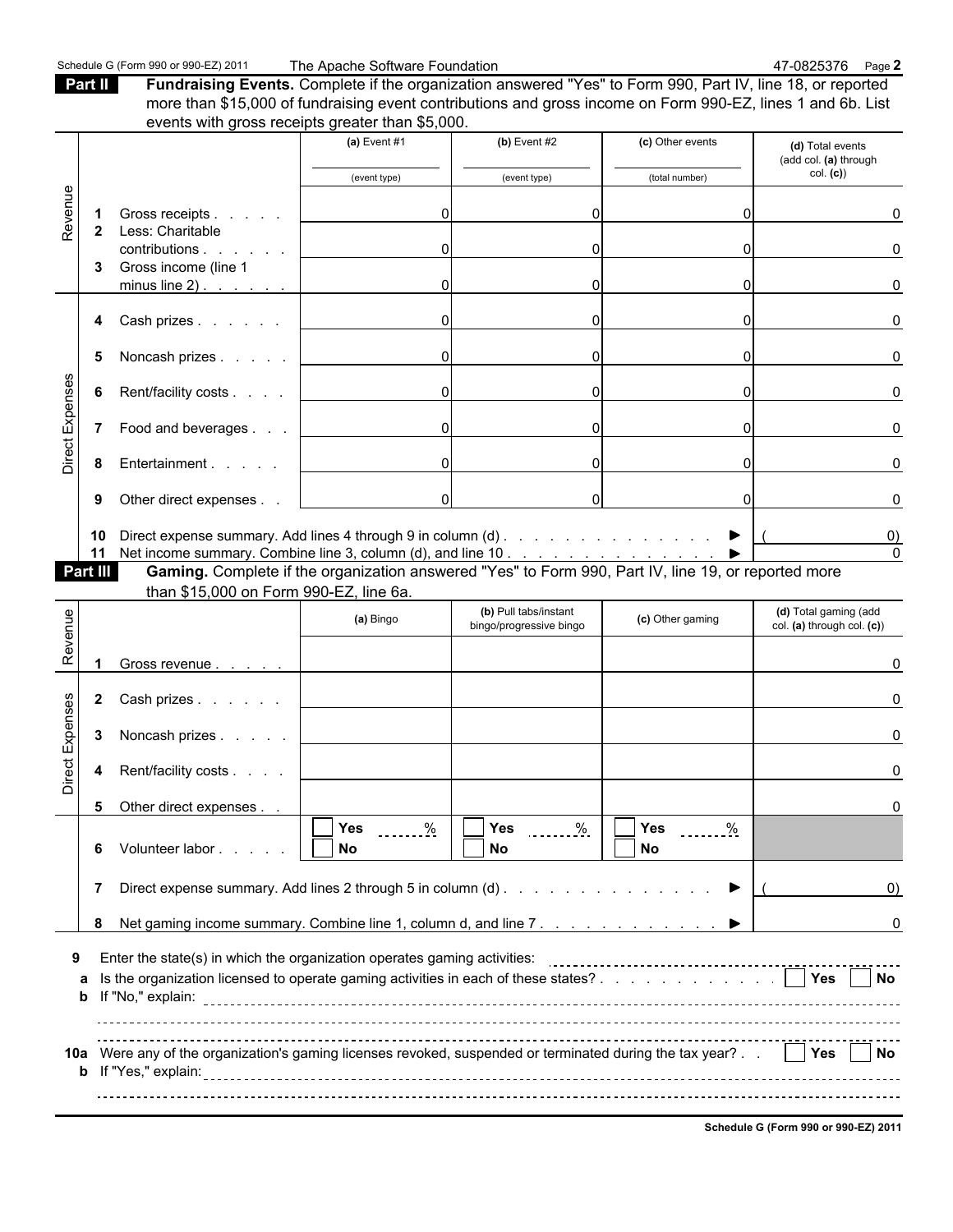|                | Schedule G (Form 990 or 990-EZ) 2011 The Apache Software Foundation                                                                                                                                                                                                                                               | 47-0825376 | Page 3        |
|----------------|-------------------------------------------------------------------------------------------------------------------------------------------------------------------------------------------------------------------------------------------------------------------------------------------------------------------|------------|---------------|
| 11             |                                                                                                                                                                                                                                                                                                                   | Yes        | <b>No</b>     |
| 12             | Is the organization a grantor, beneficiary or trustee of a trust or a member of a partnership or other entity                                                                                                                                                                                                     |            |               |
| 13<br>a        | Indicate the percentage of gaming activity operated in:                                                                                                                                                                                                                                                           |            | %             |
| b<br>14        | Enter the name and address of the person who prepares the organization's gaming/special events books                                                                                                                                                                                                              |            | $\frac{0}{0}$ |
|                | and records:                                                                                                                                                                                                                                                                                                      |            |               |
|                |                                                                                                                                                                                                                                                                                                                   |            |               |
|                | 15a Does the organization have a contract with a third party from whom the organization receives gaming<br><b>b</b> If "Yes," enter the amount of gaming revenue received by the organization $\triangleright$ \$ 1.14, 16, 2007 0.15, 2008 11.15, 2008<br>c If "Yes," enter name and address of the third party: |            |               |
|                |                                                                                                                                                                                                                                                                                                                   |            |               |
|                |                                                                                                                                                                                                                                                                                                                   |            |               |
| 16             | Gaming manager information:                                                                                                                                                                                                                                                                                       |            |               |
|                |                                                                                                                                                                                                                                                                                                                   |            |               |
|                |                                                                                                                                                                                                                                                                                                                   |            |               |
|                |                                                                                                                                                                                                                                                                                                                   |            |               |
|                | Director/officer<br>Employee<br>Independent contractor                                                                                                                                                                                                                                                            |            |               |
| 17             | Mandatory distributions:<br>a Is the organization required under state law to make charitable distributions from the gaming proceeds to                                                                                                                                                                           | Yes        | <b>No</b>     |
|                | <b>b</b> Enter the amount of distributions required under state law to be distributed to other exempt organizations<br>or spent in the organization's own exempt activities during the tax year $\triangleright$ \$                                                                                               |            | 0             |
| <b>Part IV</b> | Supplemental Information. Complete this part to provide the explanations required by Part I, line 2b, columns<br>(iii) and (v), and Part III, lines 9, 9b, 10b, 15b, 15c, 16, and 17b, as applicable. Also complete this part to<br>provide any additional information (see instructions).                        |            |               |
|                |                                                                                                                                                                                                                                                                                                                   |            |               |
|                |                                                                                                                                                                                                                                                                                                                   |            |               |
|                |                                                                                                                                                                                                                                                                                                                   |            |               |
|                |                                                                                                                                                                                                                                                                                                                   |            |               |
|                |                                                                                                                                                                                                                                                                                                                   |            |               |
|                |                                                                                                                                                                                                                                                                                                                   |            |               |
|                |                                                                                                                                                                                                                                                                                                                   |            |               |
|                |                                                                                                                                                                                                                                                                                                                   |            |               |
|                |                                                                                                                                                                                                                                                                                                                   |            |               |

**Schedule G (Form 990 or 990-EZ) 2011**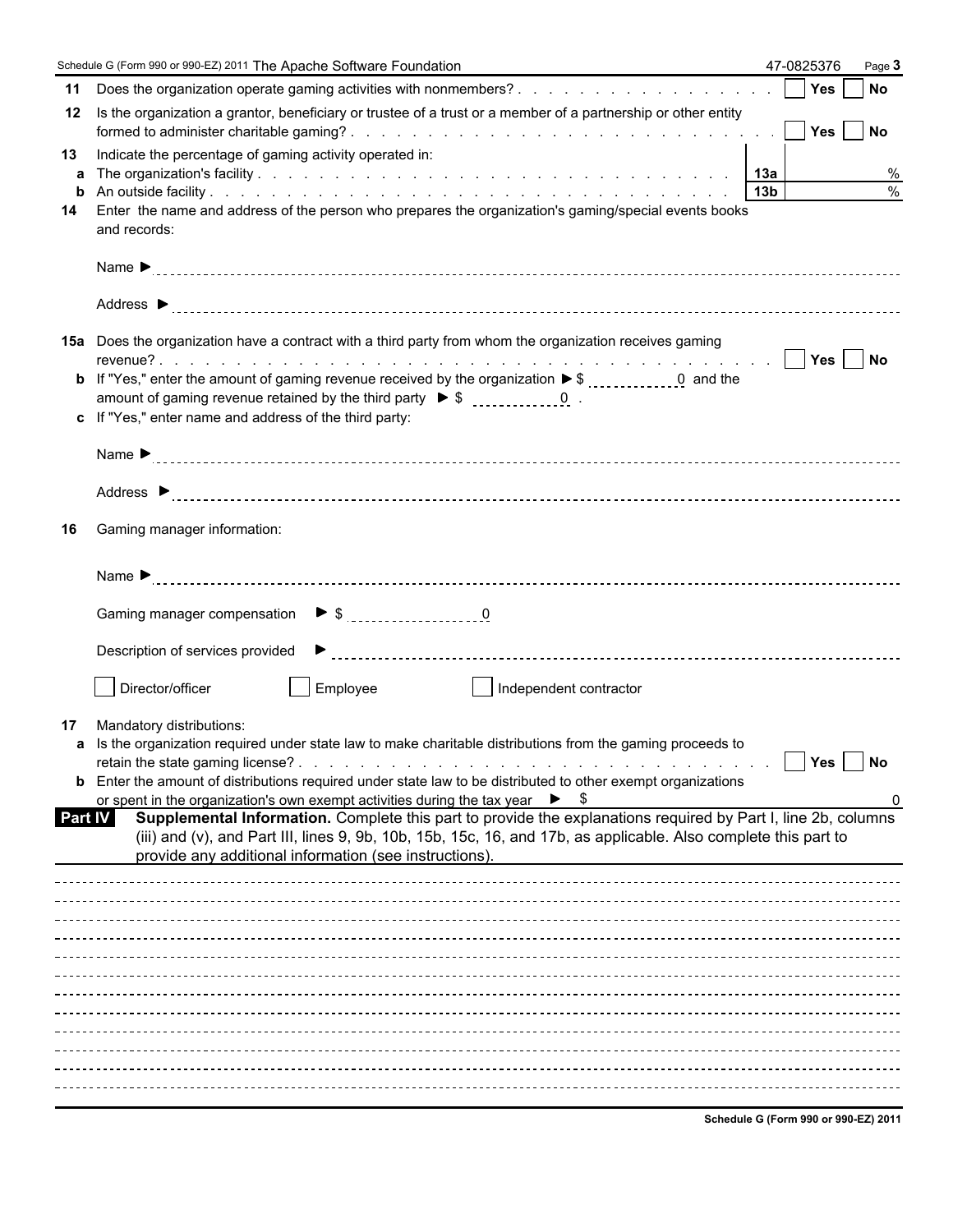| <b>SCHEDULE O</b>   |  |  |  |
|---------------------|--|--|--|
| (Form 990 or 990-EZ |  |  |  |

Department of the Treasury

# **SCHEDULE O** OMB No. 1545-0047 **(Form 990 or 990-EZ) Supplemental Information to Form 990 or 990-EZ**

**Complete to provide information for responses to specific questions on Form 990 or 990-EZ or to provide any additional information. Attach to Form 990 or 990-EZ.**

| ודטט טדט. וטדוט       |
|-----------------------|
| 2011                  |
| <b>Open to Public</b> |

| DUDAINIUN UN NU NUGOUIV<br>Internal Revenue Service | Attach to Form 990 or 990-EZ.<br>▶                                                                   | <b>Inspection</b>                     |
|-----------------------------------------------------|------------------------------------------------------------------------------------------------------|---------------------------------------|
| Name of the organization                            |                                                                                                      | <b>Employer identification number</b> |
| The Apache Software Foundation                      |                                                                                                      | 47-0825376                            |
|                                                     | <u>Form 990, Part III, Line 4d: Program Service Expenses: 16,218, Grants and allocations: 0,</u>     |                                       |
|                                                     | Revenue: 0. Conference travel support for foundation members and contributors. Supports              |                                       |
|                                                     | <u>airfare, hotel and other expenses for foundation members to attend Apache conferences. A</u>      |                                       |
|                                                     | travel assistance committee assists in allocating funds and runs an application process.             |                                       |
|                                                     | <u>Form 990 Part IV Line 6 Members or stockholders classes and rights. The ASF is a member-based</u> |                                       |
|                                                     | organization as described in our bylaws (http://www.apache.org/foundation/bylaws.html).              |                                       |
|                                                     | <u>Membership is based on a nomation and voting process by which candidate inviduals are</u>         |                                       |
|                                                     | <u>nominated by existing members and those are admitted or rejected as members based on a</u>        |                                       |
|                                                     | majority vote of the existing members of the ASF.                                                    |                                       |
|                                                     | Form 990 Part VI Line 11 Form 990 governing body review. The Board of Directors if the               |                                       |
|                                                     | governing body of the ASF. As per the bylaws, http://www.apache.org/foundation/bylaws.html),         |                                       |
|                                                     | the Board of Directors is a group of 9 people that are elected annually by the ASF.                  |                                       |
|                                                     |                                                                                                      |                                       |
|                                                     |                                                                                                      |                                       |
|                                                     |                                                                                                      |                                       |
|                                                     |                                                                                                      |                                       |
|                                                     |                                                                                                      |                                       |
|                                                     |                                                                                                      |                                       |
|                                                     |                                                                                                      |                                       |
|                                                     |                                                                                                      |                                       |
|                                                     |                                                                                                      |                                       |
|                                                     |                                                                                                      |                                       |
|                                                     |                                                                                                      |                                       |
|                                                     |                                                                                                      |                                       |
|                                                     |                                                                                                      |                                       |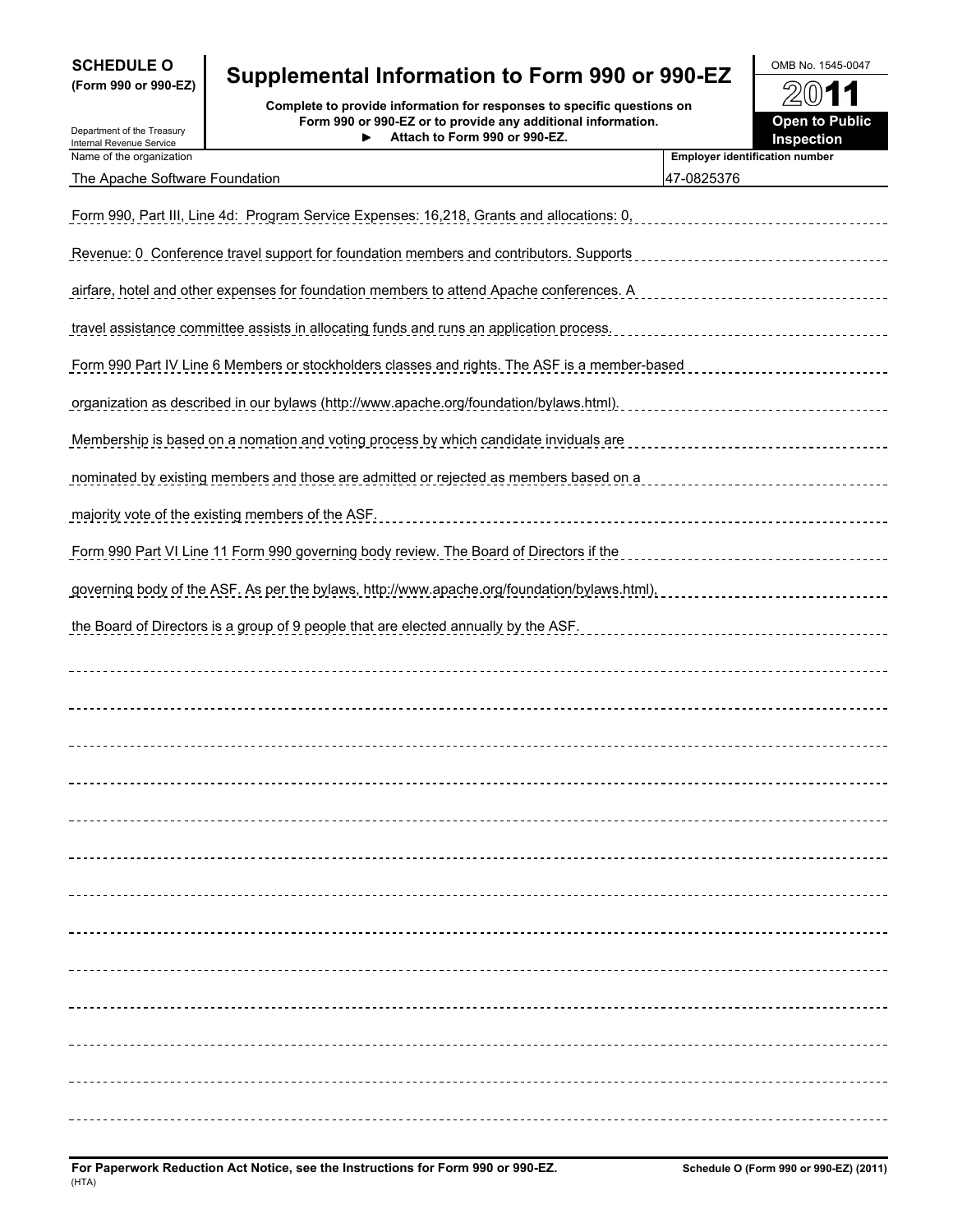| Schedule O (Form 990 or 990-EZ) (2011) | Page 2                                |
|----------------------------------------|---------------------------------------|
| Name of the organization               | <b>Employer identification number</b> |
| The Apache Software Foundation         | 47-0825376                            |
|                                        |                                       |
|                                        |                                       |
|                                        |                                       |
|                                        |                                       |
|                                        |                                       |
|                                        |                                       |
|                                        |                                       |
|                                        |                                       |
|                                        |                                       |
|                                        |                                       |
|                                        |                                       |
|                                        |                                       |
|                                        |                                       |
|                                        |                                       |
|                                        |                                       |
|                                        |                                       |
|                                        |                                       |
|                                        |                                       |
|                                        |                                       |
|                                        |                                       |
|                                        |                                       |
|                                        |                                       |
|                                        |                                       |
|                                        |                                       |
|                                        |                                       |
|                                        |                                       |
|                                        |                                       |
|                                        |                                       |
|                                        |                                       |
|                                        |                                       |
|                                        |                                       |
|                                        |                                       |
|                                        |                                       |
|                                        |                                       |
|                                        |                                       |
|                                        |                                       |
|                                        |                                       |
|                                        |                                       |
|                                        |                                       |
|                                        |                                       |
|                                        |                                       |
|                                        |                                       |
|                                        |                                       |
|                                        |                                       |
|                                        |                                       |
|                                        |                                       |
|                                        |                                       |
|                                        |                                       |
|                                        |                                       |
|                                        |                                       |
|                                        |                                       |
|                                        |                                       |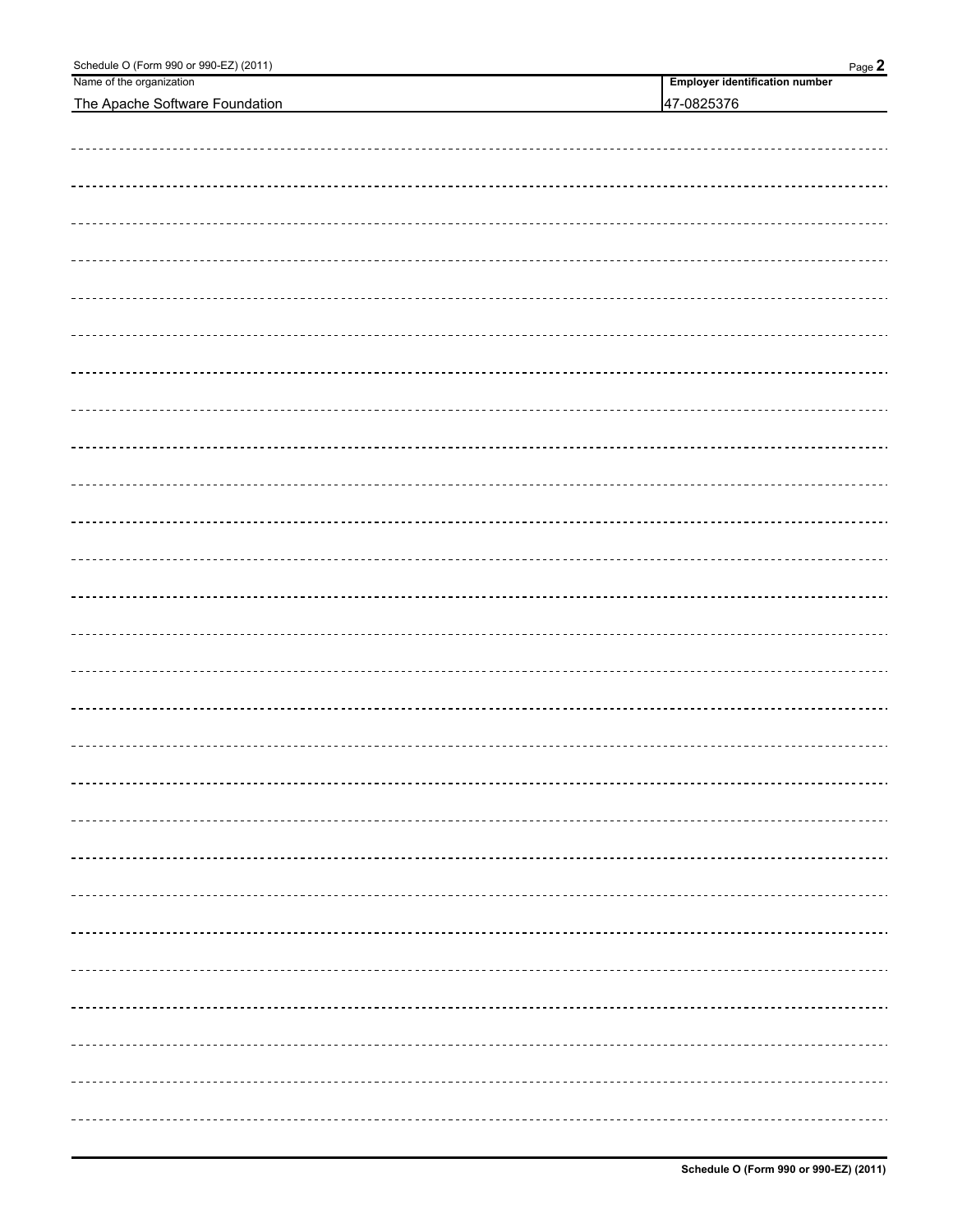# **Part VIII, Lines 1a-h (990) - Contributions, Gifts, Grants, and Other Amounts**

|                                                                                                                                                                                                                                          | Cash    | <b>Noncash</b> |  |
|------------------------------------------------------------------------------------------------------------------------------------------------------------------------------------------------------------------------------------------|---------|----------------|--|
|                                                                                                                                                                                                                                          |         |                |  |
|                                                                                                                                                                                                                                          |         |                |  |
|                                                                                                                                                                                                                                          |         |                |  |
|                                                                                                                                                                                                                                          |         |                |  |
|                                                                                                                                                                                                                                          |         |                |  |
| 6 All other contributions, gifts, grants, and similar amounts not included above:                                                                                                                                                        |         |                |  |
|                                                                                                                                                                                                                                          | 541.487 |                |  |
|                                                                                                                                                                                                                                          |         |                |  |
|                                                                                                                                                                                                                                          |         |                |  |
|                                                                                                                                                                                                                                          |         |                |  |
|                                                                                                                                                                                                                                          |         |                |  |
|                                                                                                                                                                                                                                          | 541,487 |                |  |
| 7 Total<br>a construction of the construction of the construction of the construction of the construction of the construction of the construction of the construction of the construction of the construction of the construction of the | 541,487 |                |  |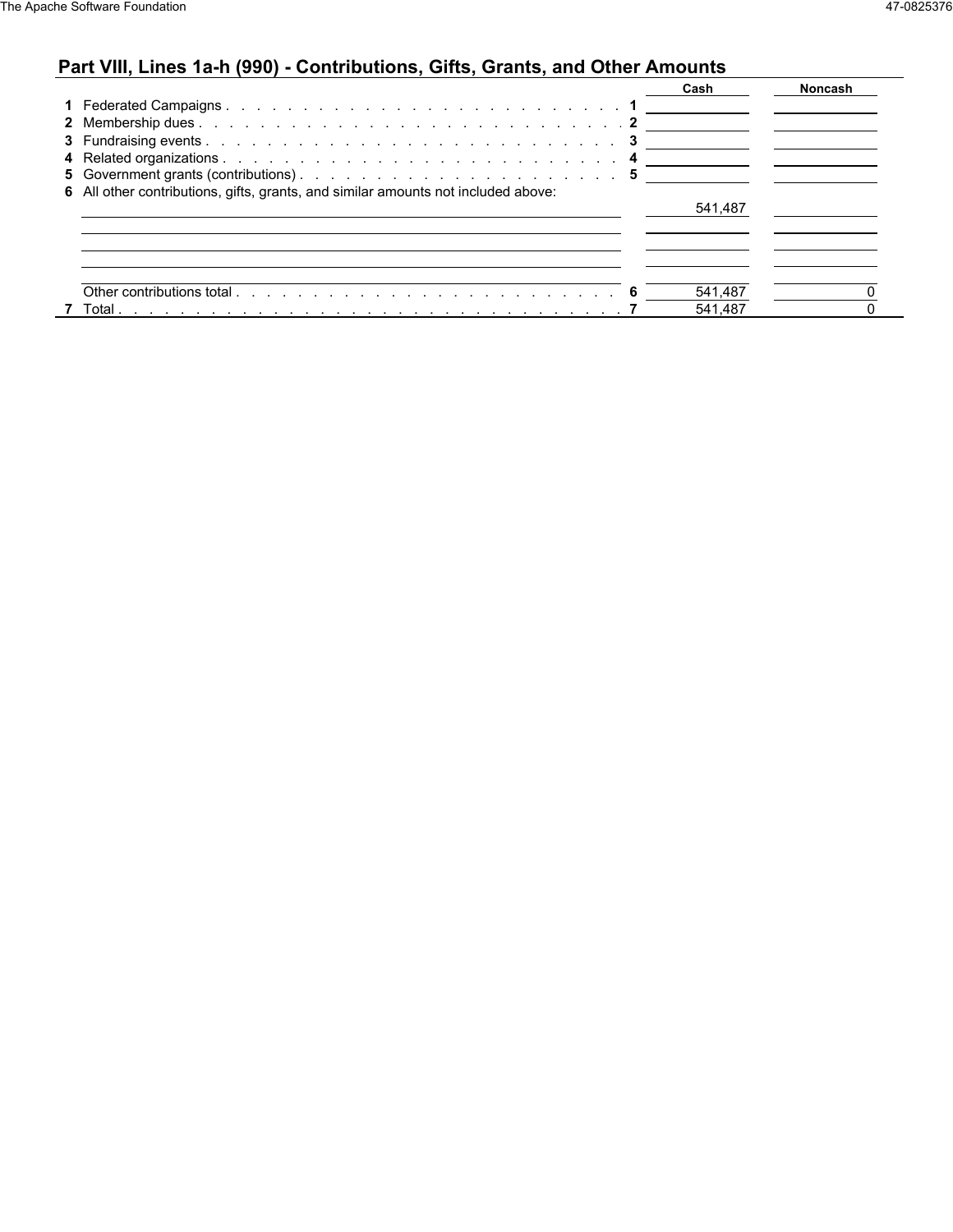#### **COMBINED REGISTRATION APPLICATION FOR STATE OF DELAWARE STATE OF DELAWARE BUSINESS LICENSE AND/OR**<br>**BUSINESS LICENSE AND/OR**<br>**WITHHOLDING AGENT WITHHOLDING AGENT**

**DIVISION OF REVENUE Wilmington, Delaware 19801**

PLEASE PRINT CLEARLY

PLEASE PRINT CLEARLY

**820 N. French Street DO NOT WRITE OR STAPLE IN THIS AREA**

|    | (302) 577-8778<br>THIS FORM MUST BE COMPLETED BY ALL PERSONS OR COMPANIES CONDUCTING BUSINESS ACTIVITIES IN DELAWARE                                                                                                                                                                                                  |       |                                                            |                        |         |                      |                          |                                                          |                                                                  |  |                   |       |                                                             |                     |      |                            |  |             |
|----|-----------------------------------------------------------------------------------------------------------------------------------------------------------------------------------------------------------------------------------------------------------------------------------------------------------------------|-------|------------------------------------------------------------|------------------------|---------|----------------------|--------------------------|----------------------------------------------------------|------------------------------------------------------------------|--|-------------------|-------|-------------------------------------------------------------|---------------------|------|----------------------------|--|-------------|
|    | FOR OFFICE USE ONLY<br><b>TEMPORARY</b><br>FAILURE TO COMPLETE ALL QUESTIONS MAY RESULT IN DENIAL OF A BUSINESS LICENSE<br><b>PART A - TO BE COMPLETED BY ALL TAXPAYERS</b>                                                                                                                                           |       |                                                            |                        |         |                      |                          |                                                          |                                                                  |  |                   |       |                                                             |                     |      |                            |  |             |
| 1  |                                                                                                                                                                                                                                                                                                                       |       |                                                            |                        |         |                      |                          |                                                          | 3                                                                |  |                   |       |                                                             |                     |      |                            |  |             |
|    | Enter Employer Identification Number                                                                                                                                                                                                                                                                                  | $1 -$ | 47-0825376                                                 |                        |         |                      |                          | or Social Security Number 2-                             |                                                                  |  |                   |       |                                                             |                     |      |                            |  |             |
|    | Name                                                                                                                                                                                                                                                                                                                  |       |                                                            |                        |         |                      |                          | Mailing Address if Different                             |                                                                  |  |                   |       |                                                             |                     |      |                            |  |             |
| 2  | The Apache Software Foundation<br>Trade Name (If different from above)                                                                                                                                                                                                                                                |       |                                                            |                        |         |                      |                          |                                                          |                                                                  |  |                   |       |                                                             |                     |      |                            |  |             |
| 3  |                                                                                                                                                                                                                                                                                                                       |       |                                                            |                        |         |                      | 5                        |                                                          |                                                                  |  |                   |       |                                                             |                     |      |                            |  |             |
| 4  | <b>Primary Location Address</b>                                                                                                                                                                                                                                                                                       |       |                                                            |                        |         |                      |                          |                                                          |                                                                  |  |                   |       |                                                             |                     |      |                            |  |             |
|    | 1901 Munsey Drive                                                                                                                                                                                                                                                                                                     |       |                                                            |                        |         |                      |                          | City<br><b>State</b>                                     |                                                                  |  |                   |       |                                                             | Country<br>Zip Code |      |                            |  |             |
|    | City<br>County                                                                                                                                                                                                                                                                                                        |       |                                                            |                        |         | 6                    | If business is Seasonal. |                                                          | From:                                                            |  |                   | To:   |                                                             |                     |      |                            |  |             |
|    | Forest Hill                                                                                                                                                                                                                                                                                                           |       |                                                            |                        |         |                      | $\overline{7}$           | <b>State Active Months</b>                               |                                                                  |  |                   | Month |                                                             | Enter Month and Day |      | Month<br><b>MO</b>         |  | DAY         |
|    | <b>State</b><br><b>MD</b>                                                                                                                                                                                                                                                                                             |       |                                                            | Zip Code<br>21050-2747 |         |                      |                          | Accounting Period (Check appropriate Box)                |                                                                  |  |                   |       | of Fiscal Year Ending<br>iscal Year - 12 Month Basis Ending |                     |      |                            |  |             |
|    | If Incorporated Enter                                                                                                                                                                                                                                                                                                 |       |                                                            | <b>MO</b>              | DAY     | <b>YEAR</b>          |                          | Calendar Year                                            |                                                                  |  |                   |       |                                                             | <b>MO</b>           |      | DAY                        |  | <b>YEAR</b> |
| 8  | State Incorporated                                                                                                                                                                                                                                                                                                    | 9     | Date Incorporated                                          |                        |         |                      | 10                       | When did or when will you<br>begin operating in Delaware |                                                                  |  |                   |       |                                                             |                     |      |                            |  |             |
|    | 11 Type of Ownership (Check Appropriate box)                                                                                                                                                                                                                                                                          |       | 08<br>Fiduciary (Estate or Trust)                          |                        |         |                      |                          | 21                                                       | Insurance Company                                                |  |                   |       |                                                             | 30                  |      | LLC - Partnership          |  |             |
|    | Sole Proprietorship<br>01                                                                                                                                                                                                                                                                                             |       | 09<br>Cooperative                                          |                        |         |                      |                          | 23                                                       | Limited Liability Company                                        |  |                   |       |                                                             | 31                  |      | LLC - Corporation          |  |             |
|    | Partnership<br>02                                                                                                                                                                                                                                                                                                     |       | 10<br>Other: Explain                                       |                        |         |                      |                          | 24                                                       | Limited Liability Partnership                                    |  |                   |       |                                                             | 32                  |      | LLC - Non-Elect            |  |             |
|    | X Non-Profit Corporation<br>03                                                                                                                                                                                                                                                                                        |       | Holding/Investment Company<br>11                           |                        |         |                      |                          | 25                                                       | Delaware State Government                                        |  |                   |       |                                                             | 33                  |      | LLC - Non-Elect Individual |  |             |
|    | 04<br>Corporation                                                                                                                                                                                                                                                                                                     |       | 12<br><b>Professional Association</b>                      |                        |         |                      |                          | 26                                                       | Delaware County Government                                       |  |                   |       |                                                             | 34                  | QSSS |                            |  |             |
|    | Sub-Chapter S Corporation<br>06<br>07<br><b>Federal Government</b>                                                                                                                                                                                                                                                    |       | Employer - Domestic Employee(s)<br>18<br>20<br><b>Bank</b> |                        |         |                      |                          | 27<br>28                                                 | Delaware Municipal Government<br>Other State's Government Agency |  |                   |       |                                                             | 35                  |      | Withholding Agent Only     |  |             |
|    | 12 Sub Chapter S Corporations only - Do you have Shareholders that DO NOT reside in Delaware?                                                                                                                                                                                                                         |       |                                                            |                        |         |                      |                          |                                                          |                                                                  |  | YES.              |       | NO                                                          |                     |      |                            |  |             |
|    | Parent Company Name                                                                                                                                                                                                                                                                                                   |       |                                                            |                        |         |                      |                          | Parent Employer                                          |                                                                  |  |                   |       |                                                             |                     |      |                            |  |             |
| 13 |                                                                                                                                                                                                                                                                                                                       |       |                                                            |                        |         | 14                   |                          | <b>Identification Number</b>                             |                                                                  |  |                   |       |                                                             |                     |      |                            |  |             |
| 15 | Previous Business Name                                                                                                                                                                                                                                                                                                |       |                                                            |                        |         | 16                   | EIN                      | Previous Identification Number<br>SSN                    |                                                                  |  | (Circle One)      |       |                                                             |                     |      |                            |  |             |
| 17 | Name of individual who may be contacted regarding tax matters.                                                                                                                                                                                                                                                        |       |                                                            | <b>FAX</b>             | Phone   |                      |                          |                                                          |                                                                  |  | E-mail Address    |       |                                                             |                     |      |                            |  |             |
|    | 18 Identify Owners, Partners, Corporate Officers, Registered Agent or Trustees:                                                                                                                                                                                                                                       |       |                                                            |                        |         |                      |                          |                                                          |                                                                  |  |                   |       |                                                             |                     |      |                            |  |             |
|    | Name: Last                                                                                                                                                                                                                                                                                                            |       |                                                            | First                  |         |                      | Title                    |                                                          |                                                                  |  | Social Security # |       |                                                             |                     |      |                            |  |             |
|    |                                                                                                                                                                                                                                                                                                                       |       |                                                            |                        |         |                      |                          |                                                          |                                                                  |  |                   |       |                                                             |                     |      |                            |  |             |
|    |                                                                                                                                                                                                                                                                                                                       |       |                                                            |                        |         |                      |                          |                                                          |                                                                  |  |                   |       |                                                             |                     |      |                            |  |             |
|    | 19 Fully Describe Business Activity (MUST BE COMPLETED)                                                                                                                                                                                                                                                               |       |                                                            |                        |         |                      |                          |                                                          |                                                                  |  |                   |       |                                                             |                     |      |                            |  |             |
|    |                                                                                                                                                                                                                                                                                                                       |       |                                                            |                        |         |                      |                          |                                                          |                                                                  |  |                   |       |                                                             |                     |      |                            |  |             |
|    | PART B - TO BE COMPLETED BY ALL EMPLOYERS                                                                                                                                                                                                                                                                             |       |                                                            |                        |         |                      |                          |                                                          |                                                                  |  |                   |       |                                                             |                     |      |                            |  |             |
|    | Every employer making the payment of wages taxable to a resident or non-resident employee working in Delaware is required to withhold state income                                                                                                                                                                    |       |                                                            |                        |         |                      |                          |                                                          |                                                                  |  |                   |       |                                                             |                     |      |                            |  |             |
|    | taxes. Employers may also withhold Delaware state income tax from residents of Delaware who do not work in Delaware.                                                                                                                                                                                                  |       |                                                            |                        |         |                      |                          |                                                          |                                                                  |  |                   |       |                                                             |                     |      |                            |  |             |
|    | The filing frequency for a withholding agent is determined by the amount of withholding paid during a "lookback" period. The lookback period is a<br>twelve month period between July 1 and June 30 immediately preceding the calendar year for which the lookback period is determined. The Division of              |       |                                                            |                        |         |                      |                          |                                                          |                                                                  |  |                   |       |                                                             |                     |      |                            |  |             |
|    | Revenue will determine the amount of tax reported during the lookback period and advise all withholding agents of their withholding filing method.<br>All withholding agents having no prior record of withholding will file on a monthly basis until the next "lookback period".                                     |       |                                                            |                        |         |                      |                          |                                                          |                                                                  |  |                   |       |                                                             |                     |      |                            |  |             |
|    | Amount of Withholding During "Lookback" Period                                                                                                                                                                                                                                                                        |       |                                                            |                        |         | <b>Filing Method</b> |                          |                                                          |                                                                  |  |                   |       |                                                             |                     |      |                            |  |             |
|    | \$3,600 or Less                                                                                                                                                                                                                                                                                                       |       |                                                            |                        |         | Quarterly            |                          |                                                          |                                                                  |  |                   |       |                                                             |                     |      |                            |  |             |
|    | \$3,600.01 and Less Than \$20,000<br>\$20,000.01 and Greater                                                                                                                                                                                                                                                          |       |                                                            |                        | Monthly | Eighth Monthly       |                          |                                                          |                                                                  |  |                   |       |                                                             |                     |      |                            |  |             |
|    | 1. Will you have employees that work in Delaware, or withhold DE state income tax from DE residents that do not work in DE?                                                                                                                                                                                           |       |                                                            |                        |         |                      |                          |                                                          |                                                                  |  |                   |       |                                                             | <b>YES</b>          |      | <b>NO</b>                  |  |             |
|    | 2. Do you need a copy of the Delaware State Withholding Tax Tables?                                                                                                                                                                                                                                                   |       |                                                            |                        |         | YES                  |                          | <b>NO</b>                                                |                                                                  |  |                   |       |                                                             |                     |      |                            |  |             |
|    | Sole proprietors and partners are responsible for filing and paying their own Delaware state taxes. This is done by remitting personal estimated taxes or                                                                                                                                                             |       |                                                            |                        |         |                      |                          |                                                          |                                                                  |  |                   |       |                                                             |                     |      |                            |  |             |
|    | a quarterly basis. To obtain Personal Estimated Tax Packages; call the Individual Master File Unit at (302) 577-8588.<br>PLEASE NOTE: All employers are also required to register with the Delaware Department of Labor, Unemployment Insurance and report new<br>hires to the Division of Child Support Enforcement. |       |                                                            |                        |         |                      |                          |                                                          |                                                                  |  |                   |       |                                                             |                     |      |                            |  |             |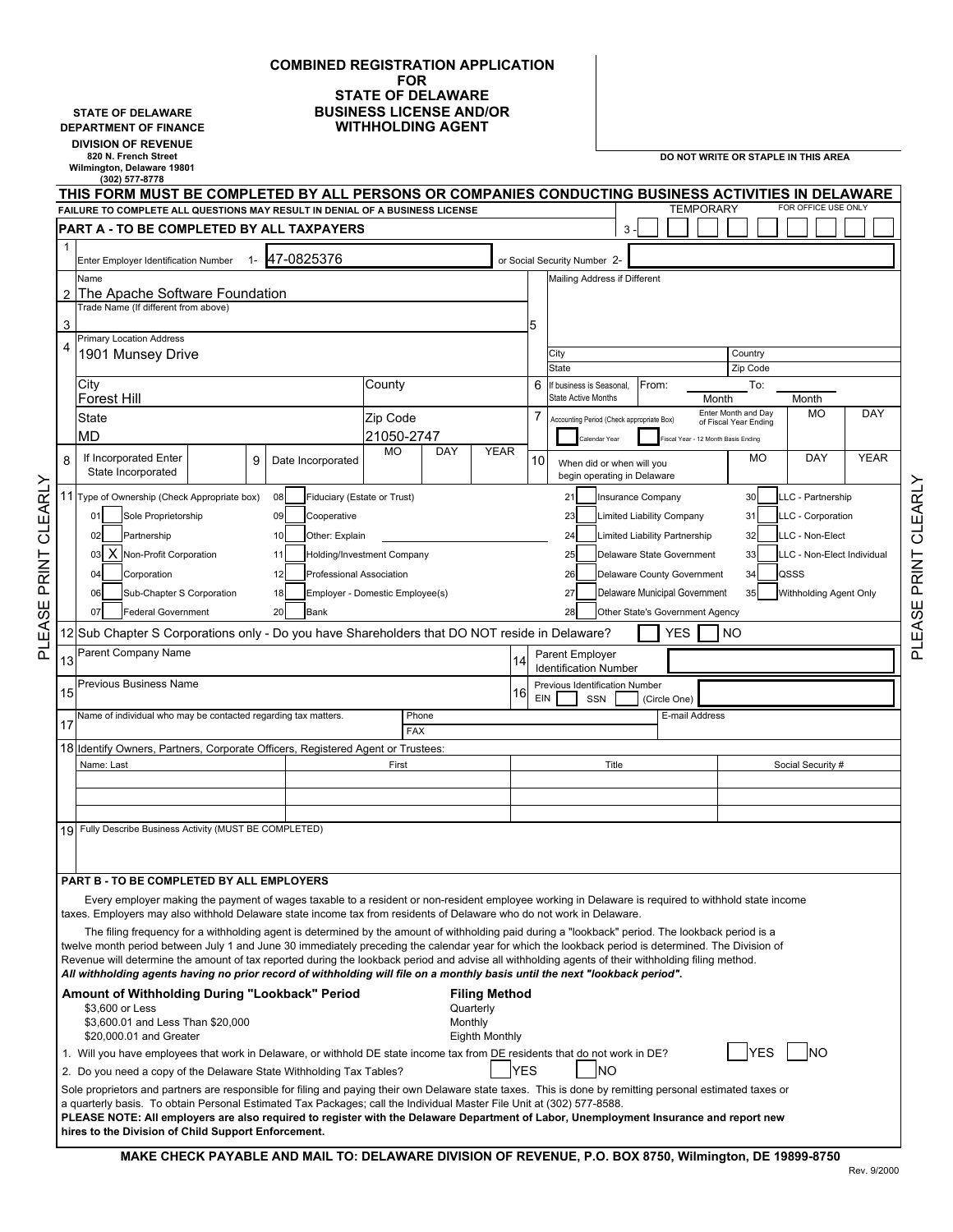### **PART C - TO BE COMPLETED BY TAXPAYERS APPLYING FOR A LICENSE**

PLEASE PRINT CLEARLY

PLEASE PRINT CLEARLY

# **PLEASE PRINT CLEARLY**

| 1. | <b>LICENSE #1 - NAME AND ADDRESS</b>                                                                                                                                 |                                                                                                                                                                    |           |                                         |                              | <b>REV CODE 0101-01</b>                           |                        |                                                   |
|----|----------------------------------------------------------------------------------------------------------------------------------------------------------------------|--------------------------------------------------------------------------------------------------------------------------------------------------------------------|-----------|-----------------------------------------|------------------------------|---------------------------------------------------|------------------------|---------------------------------------------------|
|    | Enter Federal Employer Identification Number                                                                                                                         |                                                                                                                                                                    | <b>OR</b> |                                         |                              | <b>Social Security Number</b>                     |                        |                                                   |
|    | $1 -$                                                                                                                                                                |                                                                                                                                                                    |           | $\mathbf{2}^{\prime}$                   |                              |                                                   |                        |                                                   |
|    | Name                                                                                                                                                                 |                                                                                                                                                                    |           |                                         |                              |                                                   |                        |                                                   |
|    | Trade Name if Different from Above                                                                                                                                   |                                                                                                                                                                    |           |                                         |                              |                                                   |                        |                                                   |
|    | <b>Business Location Address</b>                                                                                                                                     |                                                                                                                                                                    | 5.        |                                         | Mailing Address if Different |                                                   |                        |                                                   |
|    |                                                                                                                                                                      |                                                                                                                                                                    |           |                                         |                              |                                                   |                        |                                                   |
|    |                                                                                                                                                                      |                                                                                                                                                                    |           |                                         |                              |                                                   |                        |                                                   |
|    | State<br>City                                                                                                                                                        | Zip Code                                                                                                                                                           |           | City                                    |                              | State                                             |                        | Zip Code                                          |
|    |                                                                                                                                                                      |                                                                                                                                                                    |           |                                         |                              |                                                   |                        | FOR OFFICE USE ONLY                               |
|    | Describe your business activity<br>6a. Do you sell tires at retail in Delaware from this location? (For exemptions, see [10]                                         |                                                                                                                                                                    |           |                                         | <b>YES</b>                   | NO.                                               | <b>Bus Code</b>        | Suffix                                            |
|    | on Page 7.)<br>6b. Do you sell carbonated beverages at retail in Delaware from this location that are<br>consumed off-premises? (For exemptions, see [9] on Page 7.) |                                                                                                                                                                    |           |                                         | <b>YES</b>                   | NO.                                               |                        |                                                   |
|    | When did or when will you begin operating in Delaware?                                                                                                               |                                                                                                                                                                    |           |                                         |                              |                                                   |                        |                                                   |
|    |                                                                                                                                                                      |                                                                                                                                                                    | 12/31/    |                                         |                              |                                                   |                        |                                                   |
|    | For what calendar year are you applying? Calendar year ending                                                                                                        |                                                                                                                                                                    |           |                                         |                              |                                                   |                        |                                                   |
|    | Check if 65 years or older and                                                                                                                                       | Proration Basis for Initial Licenses                                                                                                                               |           | Jan - 100%<br>Feb - 92%                 | Apr - 75%                    | Jul - 50%                                         |                        | Oct - 25%<br>Nov - 17%                            |
|    | whose total sales are less than \$10,000<br>(25% of Annual Fee)                                                                                                      | Multiply Annual Fee by Respective Month<br>Percentage and Circle Month Started                                                                                     |           | Mar - 83%                               | May - 67%<br>Jun - 58%       |                                                   | Aug - 42%<br>Sep - 33% | Dec - 8%                                          |
|    | PLEASE READ PART C INSTRUCTIONS BEFORE COMPLETING COMPUTATION OF THE FEE.                                                                                            |                                                                                                                                                                    |           |                                         |                              |                                                   |                        |                                                   |
|    |                                                                                                                                                                      |                                                                                                                                                                    |           |                                         |                              |                                                   |                        |                                                   |
|    | <b>COMPUTATION OF FEE</b><br>\$                                                                                                                                      | # of units if Applicable                                                                                                                                           |           | Total License (annual fee X # of units) | $0.00 \times$                |                                                   | $=$ \$                 | 0.00                                              |
|    | <b>Annual Fee</b>                                                                                                                                                    |                                                                                                                                                                    |           |                                         |                              | <b>Prorated Percentage</b>                        |                        | <b>Total Fee</b>                                  |
|    | <b>LICENSE #2 - NAME AND ADDRESS</b><br>Enter Federal Employer Identification Number                                                                                 |                                                                                                                                                                    | <b>OR</b> |                                         |                              | <b>REV CODE 0101-01</b><br>Social Security Number |                        |                                                   |
|    |                                                                                                                                                                      |                                                                                                                                                                    |           |                                         |                              |                                                   |                        |                                                   |
|    |                                                                                                                                                                      |                                                                                                                                                                    |           |                                         |                              |                                                   |                        |                                                   |
|    | $1 -$                                                                                                                                                                |                                                                                                                                                                    |           | 2                                       |                              |                                                   |                        |                                                   |
|    | Name                                                                                                                                                                 |                                                                                                                                                                    |           |                                         |                              |                                                   |                        |                                                   |
|    |                                                                                                                                                                      |                                                                                                                                                                    |           |                                         |                              |                                                   |                        |                                                   |
|    | Trade Name if Different from Above                                                                                                                                   |                                                                                                                                                                    |           |                                         |                              |                                                   |                        |                                                   |
|    | <b>Business Location Address</b>                                                                                                                                     |                                                                                                                                                                    | 6.        |                                         | Mailing Address if Different |                                                   |                        |                                                   |
|    |                                                                                                                                                                      |                                                                                                                                                                    |           |                                         |                              |                                                   |                        |                                                   |
|    |                                                                                                                                                                      |                                                                                                                                                                    |           |                                         |                              |                                                   |                        |                                                   |
|    |                                                                                                                                                                      |                                                                                                                                                                    |           |                                         |                              |                                                   |                        |                                                   |
|    | City<br>State                                                                                                                                                        | Zip Code                                                                                                                                                           |           | City                                    |                              | <b>State</b>                                      |                        |                                                   |
|    |                                                                                                                                                                      |                                                                                                                                                                    |           |                                         |                              |                                                   |                        |                                                   |
|    | 6. Describe your business activity                                                                                                                                   |                                                                                                                                                                    |           |                                         |                              |                                                   | <b>Bus Code</b>        |                                                   |
|    | 6a. Do you sell tires at retail in Delaware from this location? (For exemptions, see [10]<br>on Page 7.)                                                             |                                                                                                                                                                    |           |                                         | <b>YES</b>                   | NO.                                               |                        |                                                   |
|    | 6b. Do you sell carbonated beverages at retail in Delaware from this location that are<br>consumed off-premises? (For exemptions, see [9] on Page 7.)                |                                                                                                                                                                    |           |                                         | <b>YES</b>                   | NO.                                               |                        |                                                   |
|    | 7. When did or when will you begin operating in Delaware?                                                                                                            |                                                                                                                                                                    |           |                                         |                              |                                                   |                        |                                                   |
|    | 8. For what calendar year are you applying? Calendar year ending                                                                                                     |                                                                                                                                                                    | 12/31/    |                                         |                              |                                                   |                        |                                                   |
|    |                                                                                                                                                                      |                                                                                                                                                                    |           |                                         |                              |                                                   |                        |                                                   |
|    | Check if 65 years or older and                                                                                                                                       | Proration Basis for Initial Licenses                                                                                                                               |           | Jan - 100%                              | Apr - 75%                    | Jul - 50%                                         |                        | Oct - 25%                                         |
|    | whose total sales are less than \$10,000                                                                                                                             | Multiply Annual Fee by Respective Month                                                                                                                            |           | Feb - 92%                               | May - 67%                    |                                                   | Aug - 42%              | Nov - 17%                                         |
|    | (25% of Annual Fee)                                                                                                                                                  | Percentage and Circle Month Started                                                                                                                                |           | Mar - 83%                               | Jun - 58%                    |                                                   | Sep - 33%              | Dec - 8%                                          |
|    | PLEASE READ PART C INSTRUCTIONS BEFORE COMPLETING COMPUTATION OF THE FEE.                                                                                            |                                                                                                                                                                    |           |                                         |                              |                                                   |                        |                                                   |
|    | <b>COMPUTATION OF FEE</b><br>\$                                                                                                                                      |                                                                                                                                                                    |           |                                         |                              |                                                   | $=$ \$                 | Zip Code<br>FOR OFFICE USE ONLY<br>Suffix<br>0.00 |
|    | <b>Annual Fee</b>                                                                                                                                                    | $X \frac{1}{\# \text{ of units if Applied}} = \frac{1}{\# \text{ of units}} = \frac{0.00}{\# \text{ of units}} \times \frac{0.00}{\# \text{ provided Percentage}}$ |           |                                         |                              |                                                   |                        | <b>Total Fee</b>                                  |
|    | 9. AMOUNT DUE MUST BE REMITTED WITH THIS APPLICATION. (Total Fee from License #1 and License #2.)                                                                    |                                                                                                                                                                    |           |                                         |                              |                                                   |                        |                                                   |
|    |                                                                                                                                                                      |                                                                                                                                                                    |           |                                         |                              |                                                   |                        | 0.00                                              |

*I declare under penalties as provided by law that the information on this application is true, correct and complete.*

PLEASE PRINT CLEARLY PLEASE PRINT CLEARLY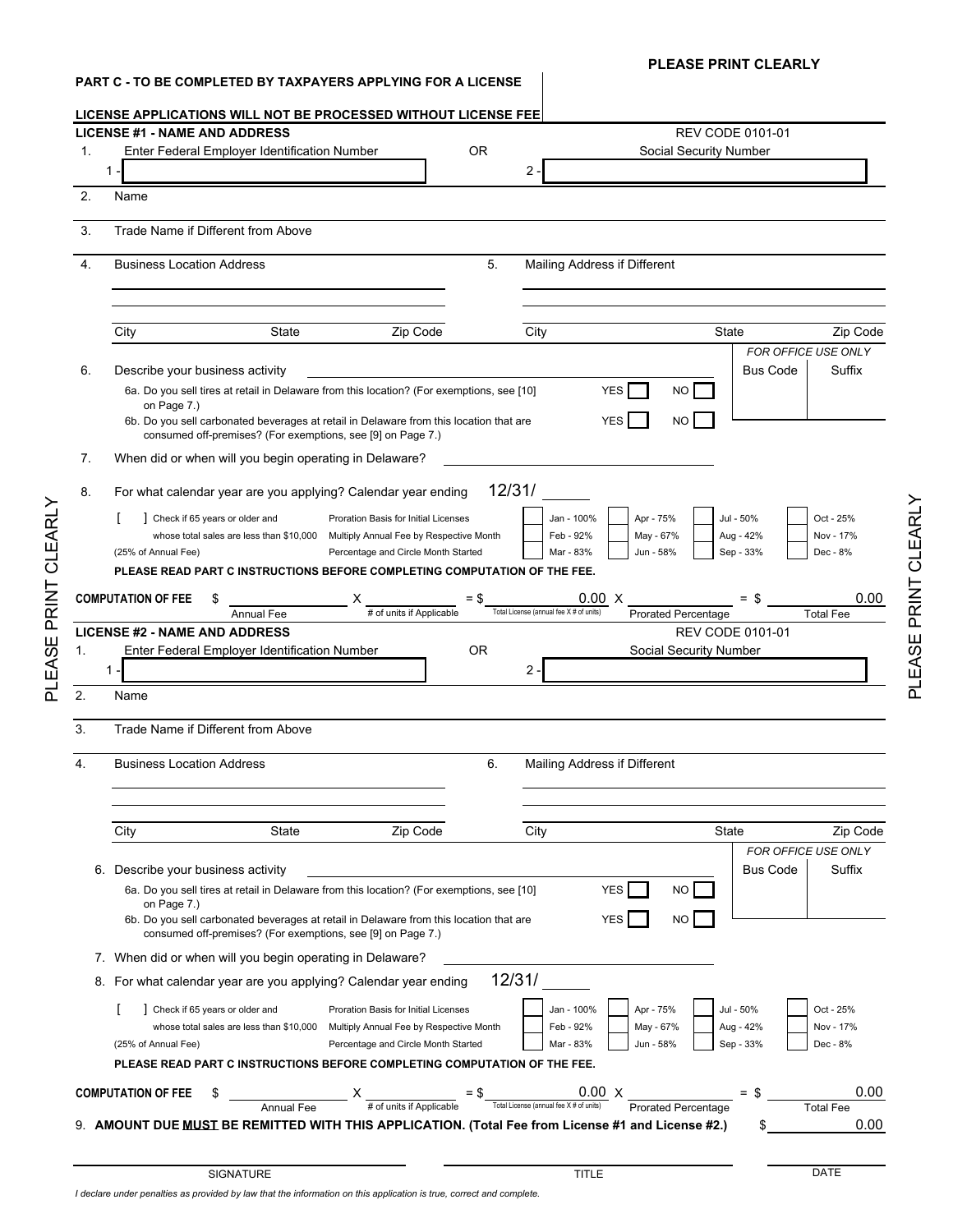The Apache Software Foundation **47-0825376** 

Company Name Federal Employer Identification Number

# **SPECIAL REQUIREMENTS FOR CONTRACTORS**

ALL RESIDENT AND NON-RESIDENT CONTRACTORS must complete the following check list and attach all required documentation and this form to their Combined Registration Application. Please see the instructions on the back of this form. You should also get a copy Technical Information Memorandum TIM 93-5 for contractors. If you did not receive the required forms or if you have questions, contact the Division of Revenue at (302) 577-8205.

| <b>RESIDENT CONTRACTORS</b> |  | Check Off |
|-----------------------------|--|-----------|
|-----------------------------|--|-----------|

- 1. DEPARTMENT OF LABOR FORM UC-1 (Must be completed and attached even if you do not have employees).
- 2. INDUSTRIAL ACCIDENT BOARD FORM (Must be completed and attached even if you do not have employees).

3. Will you subcontract? YES | NO | If yes, complete and attach Division of Revenue Form 5060, Statement of Contractors Awarded by General Contractors and Subcontractors. *The civil penalty for failure or refusal to comply with this section is a fine of up to \$10,000 for each occurrence.*

- 4. Are you applying for a business license for bidding purposes only? YES  $\parallel$  NO
- 5. Complete Part C of the Combined Registration Application and attach your check for the license fee. The license fee is not required if the application is being submitted for bidding purposes only.

# **NON-RESIDENT CONTRACTORS**

- 1. DEPARTMENT OF LABOR FORM UC-1 (Must be completed and attached even if you do not have employees).
- 2. INDUSTRIAL ACCIDENT BOARD FORM (Must be completed and attached even if you do not have employees).
- 3. Will you subcontract? YES NO I If yes, complete and attach Division of Revenue Form 5060, Statement of Contractors Awarded by General Contractors and Subcontractors. *The civil penalty for failure or refusal to comply with this section is a fine of up to \$10,000 for each occurrence.*
- 4. Are you applying for a business license for bidding purposes only?  $YES$  NO

5. Non-resident contractors must supply a bond equal to 6% of the contract(s) totaling \$20,000 or more with this application. If you don't have a bonding requirement at this time, check the box on this line and skip item number 6. A bond is required at the time when the total of all contracts exceeds \$20,000.

| 6. |                        | Name & Address of person(s) with whom you have this contract(s) |                           | <b>Contract Period</b>                     | Contract<br>Amount \$ |
|----|------------------------|-----------------------------------------------------------------|---------------------------|--------------------------------------------|-----------------------|
|    |                        |                                                                 |                           |                                            |                       |
|    |                        |                                                                 |                           |                                            |                       |
|    | <b>Total Contracts</b> | $x.06 = 3$                                                      |                           | 0.00 (Amount of Bond)                      |                       |
|    | Type of Bond:          | Cash (Attach Form 1125-C)                                       | Surety (Attach Form 1125) |                                            |                       |
|    |                        | Name of Bonding Company Name of Bonding Company                 | Bond Number               |                                            | Value \$              |
|    | Letter of Credit       | <b>Bank Name</b>                                                |                           | (Requires Director of Revenue's approval.) |                       |
|    |                        |                                                                 |                           |                                            |                       |

7. Complete Part C of the Combined Registration Application and attach your check for the license fee. The license fee is not required if the application is being submitted for bidding purposes only.

I declare under penalties as provided by law that this application has been examined by me and to the best of my knowledge and belief is a true, correct and complete statement.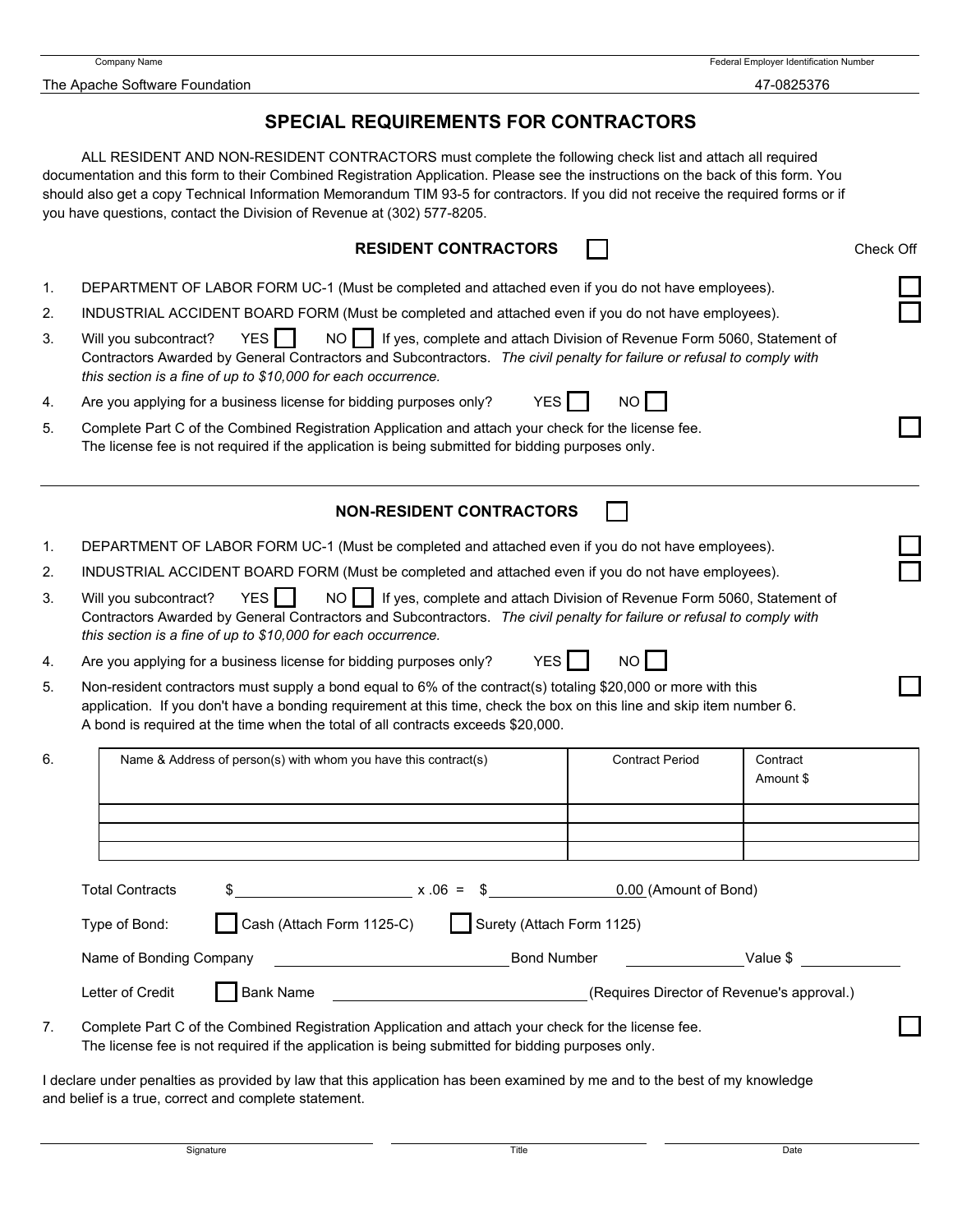| <b>STATE OF DELAWARE</b><br><b>Mail This Copy With Remittance</b><br>Payable To<br><b>Delaware Division of Revenue</b><br>P.O. Box 8995<br>Wilmington, DE 19899-8995                                                                             | <b>INITIAL</b><br><b>MONTHLY</b><br><b>EMPLOYER'S REPORT OF</b><br><b>DELAWARE TAX WITHHELD</b>         | 089 OR 090<br>DO NOT WRITE OR STAPLE IN THIS AREA                                                                                                                                                                                                                                                                                     |
|--------------------------------------------------------------------------------------------------------------------------------------------------------------------------------------------------------------------------------------------------|---------------------------------------------------------------------------------------------------------|---------------------------------------------------------------------------------------------------------------------------------------------------------------------------------------------------------------------------------------------------------------------------------------------------------------------------------------|
| <b>Employer Identification Number</b><br>$\mathbf{1}$<br>47-0825376<br><b>Social Security Number</b><br>$\overline{2}$<br><b>BUSINESS NAME AND ADDRESS</b>                                                                                       | FOR OFFICE USE ONLY<br>Suffix<br>Month                                                                  | PAYMENT DUE DATE 15 days after end of month<br><b>PAYMENT FOR PERIOD</b><br><b>FROM</b><br>TO<br>Year<br>Day<br>Year<br>Month<br>Day                                                                                                                                                                                                  |
| <b>MAILING ADDRESS IF DIFFERENT</b><br>AUTHORIZED SIGNATURE (I DECLARE UNDER PENALTIES OF PERJURY THAT THIS IS A TRUE, CORRECT AND COMPLETE RETURN.)                                                                                             |                                                                                                         | 1. AMOUNT WITHHELD AND DUE FOR PERIOD<br>\$<br>\$<br>2. AMOUNT REMITTED<br>TELEPHONE NUMBER<br>DATE                                                                                                                                                                                                                                   |
| x<br><b>STATE OF DELAWARE</b><br><b>Mail This Copy With Remittance</b><br>Payable To<br><b>Delaware Division of Revenue</b><br>P.O. Box 2340<br>Wilmington, DE 19899-2340<br><b>Employer Identification Number</b><br>$\mathbf{1}$<br>47-0825376 | <b>INITIAL</b><br><b>QUARTERLY</b><br><b>GROSS RECEIPTS</b><br><b>TAX RETURN</b><br>FOR OFFICE USE ONLY | 028<br>DO NOT WRITE OR STAPLE IN THIS AREA<br><b>BUSINESS DESCRIPTION</b>                                                                                                                                                                                                                                                             |
| Social Security Number<br>$\overline{2}$<br><b>BUSINESS NAME AND ADDRESS</b>                                                                                                                                                                     | $\mathsf{s}$ , $\sqcap$ , $\sqcap$ , $\sqcap$ , $\sqcap$ , $\sqcap$<br><b>FILING PERIOD</b>             | PAYMENT FOR OUARTER ENDING<br><b>PAYMENT DUE DATE</b><br>Last day of first month<br>following the end of quarter                                                                                                                                                                                                                      |
| MAILING ADDRESS IF DIFFERENT<br>AUTHORIZED SIGNATURE (I DECLARE UNDER PENALTIES OF PERJURY THAT THIS IS A TRUE, CORRECT AND COMPLETE RETURN.)                                                                                                    |                                                                                                         | <b>GROSS RECEIPTS</b><br>\$<br>1. TOTAL GROSS RECEIPTS<br>\$<br>2. LESS EXCLUSION<br>$\mathbf 0$<br>\$<br>3. TAXABLE AMOUNT<br>TAX RATE<br>$\mathbf 0$<br>\$<br>4. GROSS RECEIPTS TAX, LINE 3 X<br>$=$<br>\$<br>5. APPROVED TAX CREDITS<br>$\pmb{0}$<br>\$<br>6. BALANCE DUE. SUBTRACT LINE 5 FROM LINE 4<br>TELEPHONE NUMBER<br>DATE |

|   | I |
|---|---|
| I |   |
|   |   |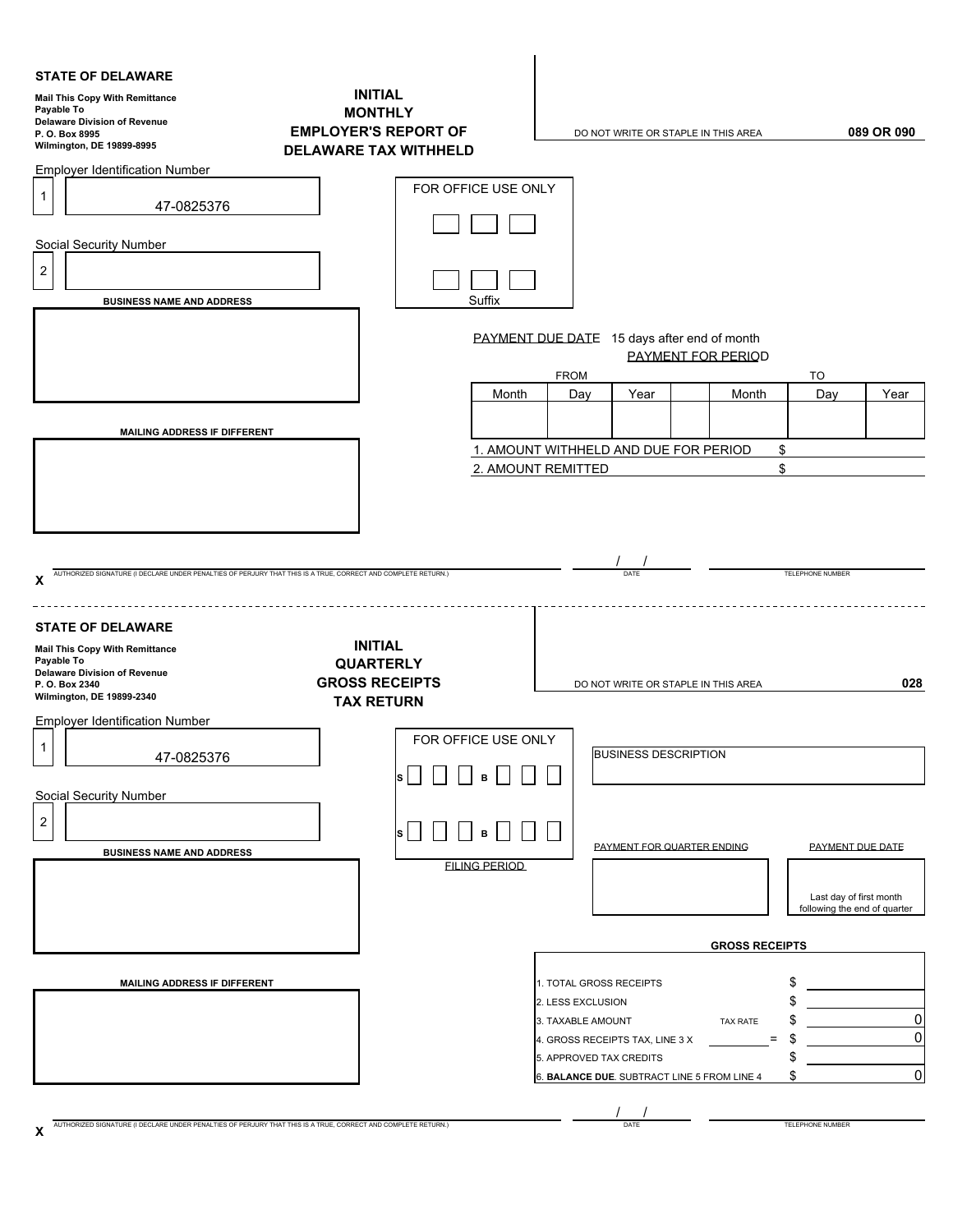Chairman Doug Cutting [Sept 11, 2010 - ] Address: see members.txt Average hours per week devoted to position: 5 Chairman Jim Jagielski [June 20, 2007 - Sept 11, 2010] Address: See members.txt Average hours per week devoted to position: 11 President <u>Jim Jagielski</u> [Sept 11, 2010 - ] Address: See members.txt Average hours per week devoted to position: 15 President Justin Erenkrantz [June 20, 2007 - Sept 11, 2010] Address: 15260 Ventura Blvd, 20th Floor, Sherman Oaks, CA, 91403, USA Average hours per week devoted to position: 15 Secretary Craig L Russell [Sept 11, 2010 - ] Address: See members.txt Average hours per week devoted to position: 6 Secretary Sam Ruby [June 20, 2007 - Sept 11, 2010] Address: See members.txt Average hours per week devoted to position: 6 Assistant Secretary Sam Ruby [Sept 11, 2010 - ] Address: See members.txt Average hours per week devoted to position: 2 Assistant Secretary Craig L Russell [November 18, 2009 - Sept 11, 2010] Address: See members.txt Average hours per week devoted to position: 4 Treasurer Chris Mattmann Address: 9501 Stoneybrock Place, Rancho Cucamonga, CA 91730 USA Average hours per week devoted to position: 1 Treasurer Geir Magnusson Jr. [2009 - 2012] Address: 74 Old Belden Hill Rd, Wilton CT, 06897, USA Average hours per week devoted to position: 4 Exec. V.P. Sander Striker [June 25, 2008 - September 11, 2010] Address: See members.txt Average hours per week devoted to position: Exec. V.P. Noirin Shirley [September 11, 2010 - ] Address: See members.txt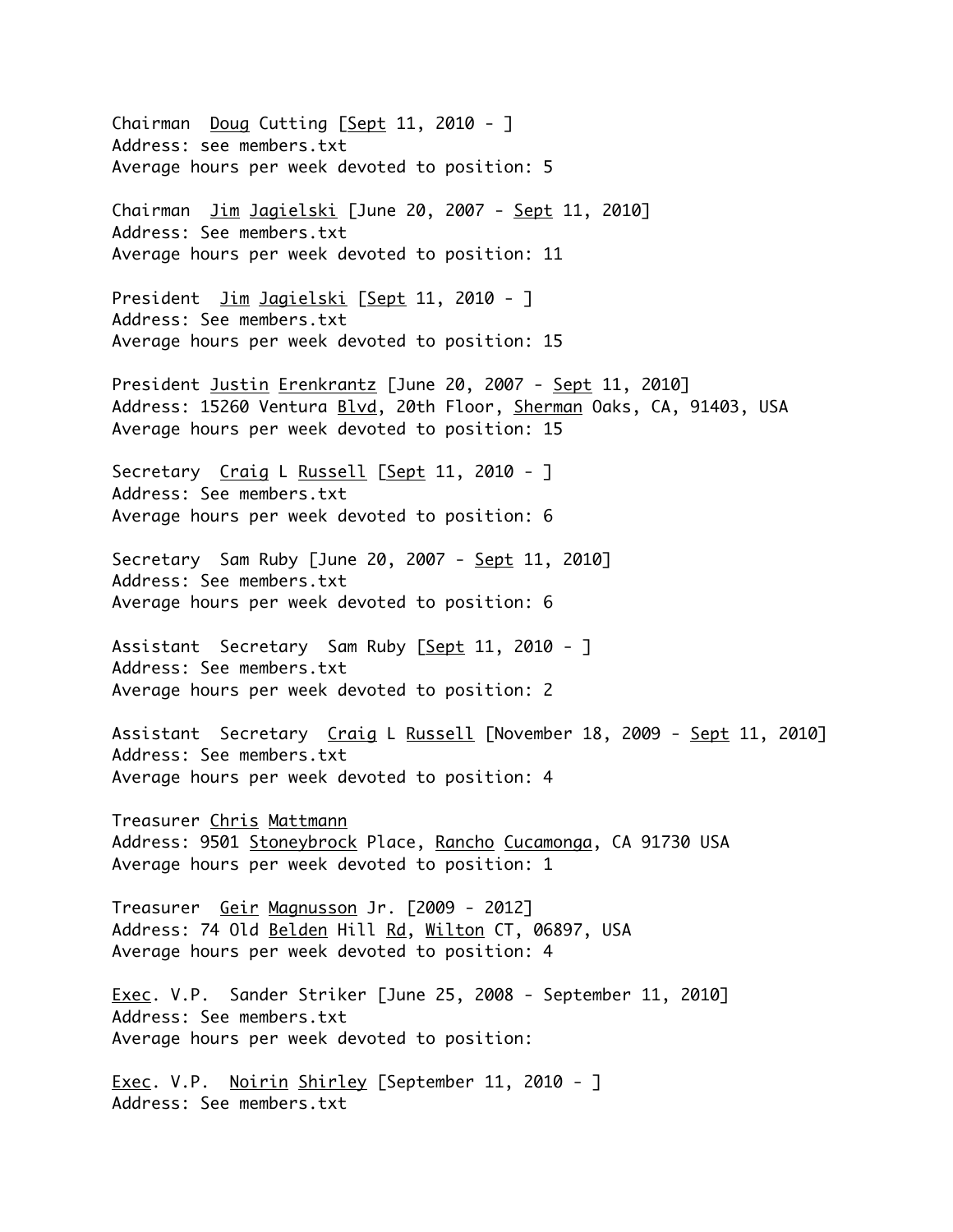Average hours per week devoted to position: Director Greg Stein Address: See members.txt Average hours per week devoted to position: 3 Director Jim Jagielski Address: See members.txt Average hours per week devoted to position: 3 Director Sam Ruby [July 15, 2010 - ] Address: See members.txt Average hours per week devoted to position: 4 Director Geir Magnusson Jr. Address: 74 Old Belden Hill Rd, Wilton CT, 06897, USA Average hours per week devoted to position: 4 Director Justin Erenkrantz [May 24, 2005 - July 15, 2010] Address: Average hours per week devoted to position: 0 Director Bertrand Delacretaz [July 15 2010 - ] Address: 10 Chemin des Bleuets, 1053 Cugy VD, Switzerland Average hours per week devoted to position: 4 Director Brett Porter [July 9, 2009 - July 15, 2010] Address: see members.txt Average hours per week devoted to position: 6 Director <u>Brett</u> Porter [July 14, 2011 - ] Address: see members.txt Average hours per week devoted to position: 6 Director Shane Curcuru Address: see members.txt Average hours per week devoted to position: 6 Director Doug Cutting Address: see members.txt Average hours per week devoted to position: 5 Director Roy T. Fielding Address: see members.txt Average hours per week devoted to position: 6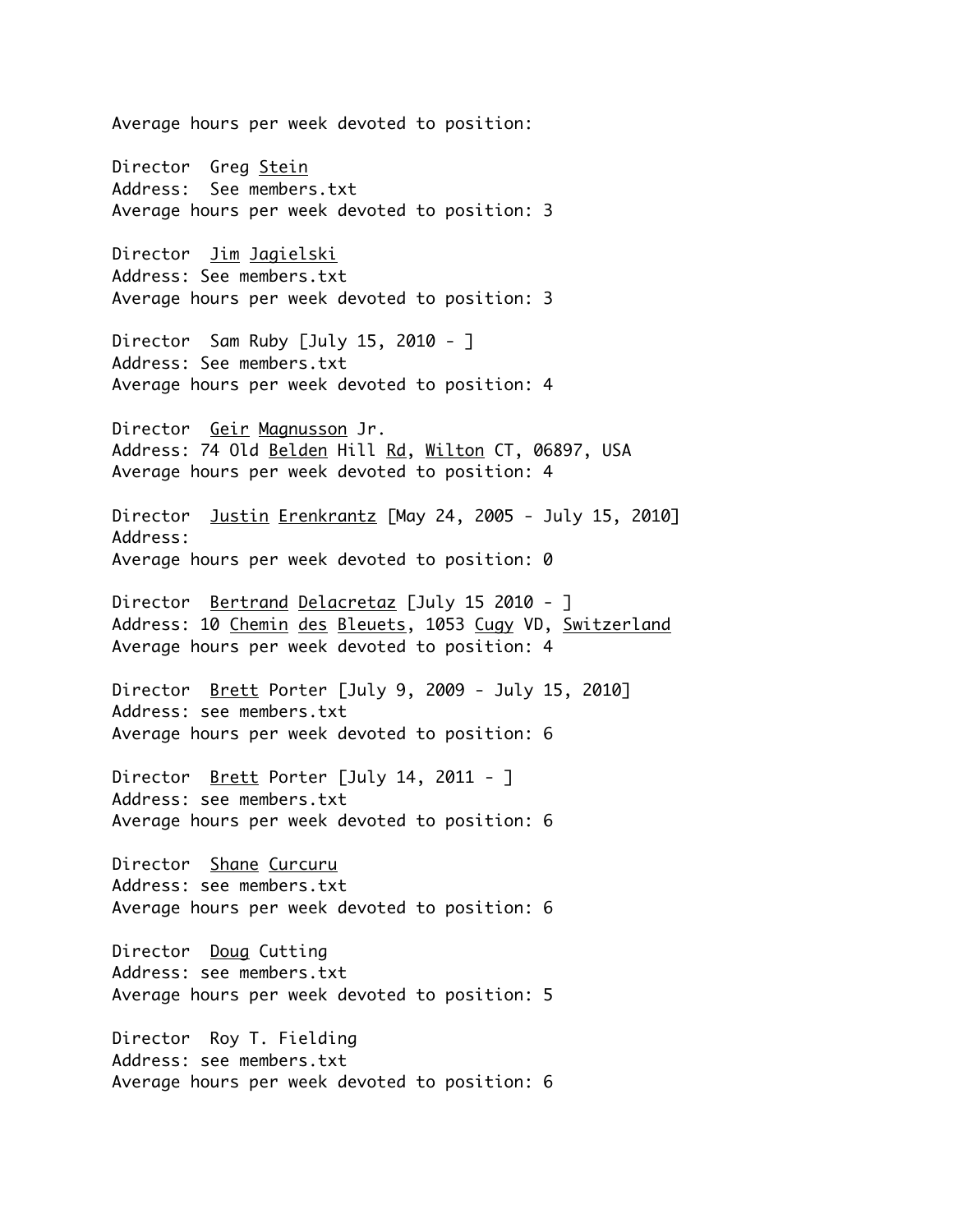V.P., Apache Abdera Garrett Rooney [November 19, 2008 - ] Address: Average hours per week devoted to position:

V.P., Apache Accumulo Billie Rinaldi [March 21, 2012 - ] Address: 857 W 33rd St, Baltimore MD 21211, USA Average hours per week devoted to position: 5

V.P., Apache ActiveMQ Hiram Chirino [July 18, 2007 - ] Address: 29847 Prairie Falcon Dr, Wesley Chapel, FL, 33545, USA Average hours per week devoted to position: 2

V.P., Apache Attic Henri Yandell [November 19, 2008 - ] Address: See members.txt Average hours per week devoted to position: 1

V.P., Apache Ant Conor MacNeill Address: Atlassian, 173-185 Sussex St, Sydney, NSW 2000, AUSTRALIA Average hours per week devoted to position: 2

V.P., Apache Archiva Maria Odea Ching [Mar. 20, 2008 - ] Address: 1749 F. Benitez St. Malate, Manila - Philippines Average hours per week devoted to position: 2

V.P., Apache Beehive Eddie O'Neil [August 1, 2005 - Nov 18, 2009] Address: 4001 Discovery Dr., Suite 340, Boulder, CO 80303, USA Average hours per week devoted to position: 2

V.P., Apache Buildr Alex Boisvert [Nov 19, 2008 - ] Address: 6645 California St., San Francisco, CA 94121 Average hours per week devoted to position: 1

V.P., Apache C++ Standard Library Martin Sebor [Nov. 14, 2007 - ] Address: See members.txt Average hours per week devoted to position: 1

V.P., Apache Camel Hadrian Zbarcea [December 17, 2008 - November 16, 2011] Address: See members.txt Average hours per week devoted to position: 2

V.P., Apache Camel Christian Mueller [November 16, 2011 - ] Address: See members.txt Average hours per week devoted to position: 2

V.P., Apache Cayenne Andrus Adamchik [December 20, 2006 - ]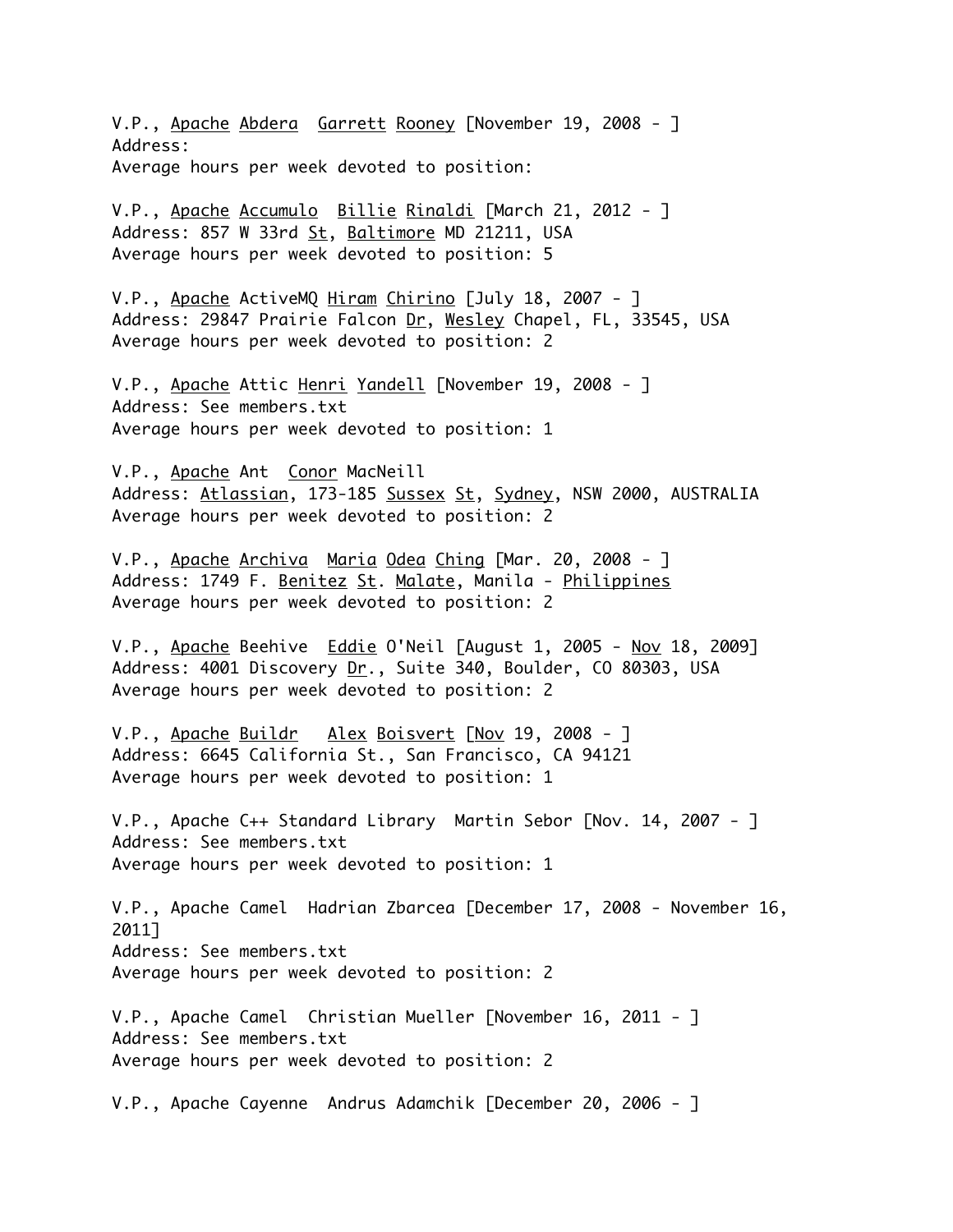Address: 27 Hedgehog Circle, Trumbull, CT, 06611, USA Average hours per week devoted to position: 2 V.P., Apache Community Development Ross Gardler [Nov 1, 2009 - Oct 17, 2012 ] Address: See members.txt Average hours per week devoted to position: 5 V.P., Apache Community Development Luciano Resende [Oct 17, 2012 - ] Address: See members.txt Average hours per week devoted to position: 2 V.P., Apache Commons Torsten Curdt [June 20, 2008 - August 19, 2009] Address: See members.txt Average hours per week devoted to position: 2 V.P., Apache Commons Phil Steitz [August 19, 2009 - ] Address: See members.txt Average hours per week devoted to position: 2 V.P., Apache Continuum Emmanuel Venisse [Feb. 20, 2008 - May 16, 2012] Address: 35 bis rue du Marechal Gallieni - 78000 Versailles - France Average hours per week devoted to position: 1 V.P., Apache Continuum Brett Porter [May 16, 2012 - ] Address: See members.txt Average hours per week devoted to position: 1 V.P., Apache Cocoon Vadim Gritsenko [May 21, 2008 - ] Address: See members.txt Average hours per week devoted to position: 2 V.P., Apache Cordova Brian LeRoux [Oct 25, 2012 - ] Address: See members.txt Average hours per week devoted to position: 16 V.P., Apache CouchDB Jan Lehnardt [Feb 25, 2011 -] Address: Friedelstr. 22, 12047 Berlin, Germany Average hours per week devoted to position: 2 V.P., Apache CouchDB Damien Katz [Nov 19, 2008 - Feb 25, 2011] Address: 1339 Heathbrook circle - Asheville, NC 28803 Average hours per week devoted to position: 5 V.P., Apache CXF J. Daniel Kulp [April 16, 2008 - ] Address: 30 Perry Henderson Dr, Framingham, MA, 01701, USA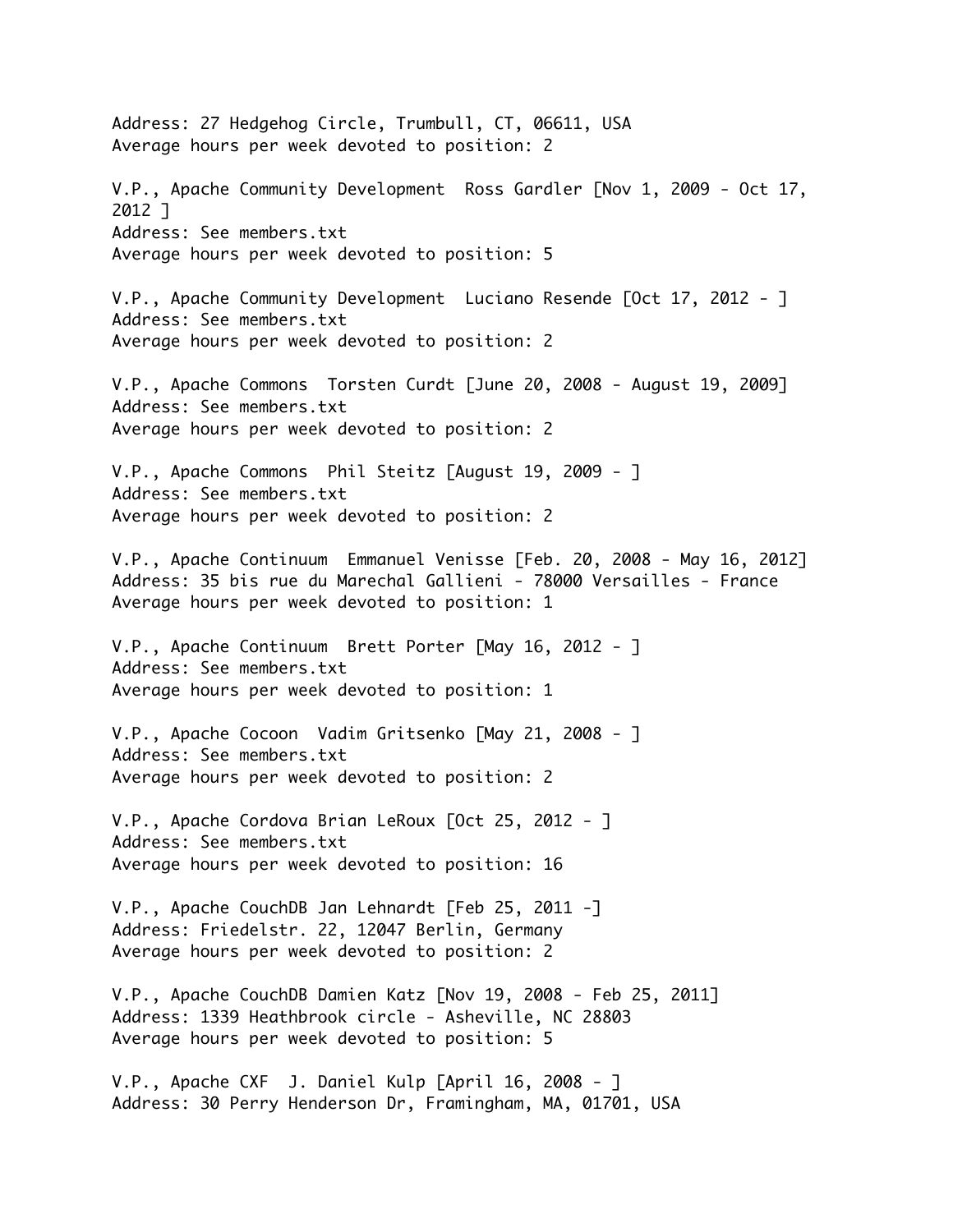Average hours per week devoted to position: 2 V.P., Apache DB Rick Hillegas [Oct 15, 2008 - Nov 1, 2010] Address: Sun Microsystems, 500 Howard Street, Suite 300, San Francisco, CA 94105 Average hours per week devoted to position: 2 V.P., Apache DB Kristian Waagan [Nov 1, 2010 - Oct 17, 2012] Address: See members.txt Average hours per week devoted to position: 2 V.P., Apache DB Myrna van Lunteren [Oct 17, 2012 - ] Address: See members.txt Average hours per week devoted to position: 2 V.P., Apache Directory Emmanuel Lecharny [March 28, 2007 - ] Address: 101 rue Sant-Maur, 75011 Paris, FRANCE Average hours per week devoted to position: 1 V.P., Apache Empire-db Francis De Brabandere [January 24, 2012 - ] Address: Houten Kruisstraat 1/1, 9250 Waasmunster, Belgium Average hours per week devoted to position: 1 V.P., Apache ESME Richard Hirsch [December 15, 2010 - ] Address: Fichtenweg 8, 5400 Hallein, AUSTRIA Average hours per week devoted to position: 2 V.P., Apache Excalibur Carsten Ziegeler [September 19, 2007 - ] Address: Augustin-Wibbelt-Str. 9, 33106 Paderborn, Germany Average hours per week devoted to position: 0 V.P., Apache Felix Richard Hall [March 28, 2007 - June 20, 2012] Address: Average hours per week devoted to position: 0 V.P., Apache Felix Felix Meschberger [June 20, 2012 - ] Address: see members.txt Average hours per week devoted to position: 0 V.P., Apache Forrest David Crossley [May 26, 2004 - ] Address: See members.txt Average hours per week devoted to position: 5 V.P., Apache Geronimo Kevan Miller [January 16, 2008 - ] Address: See members.txt Average hours per week devoted to position: 3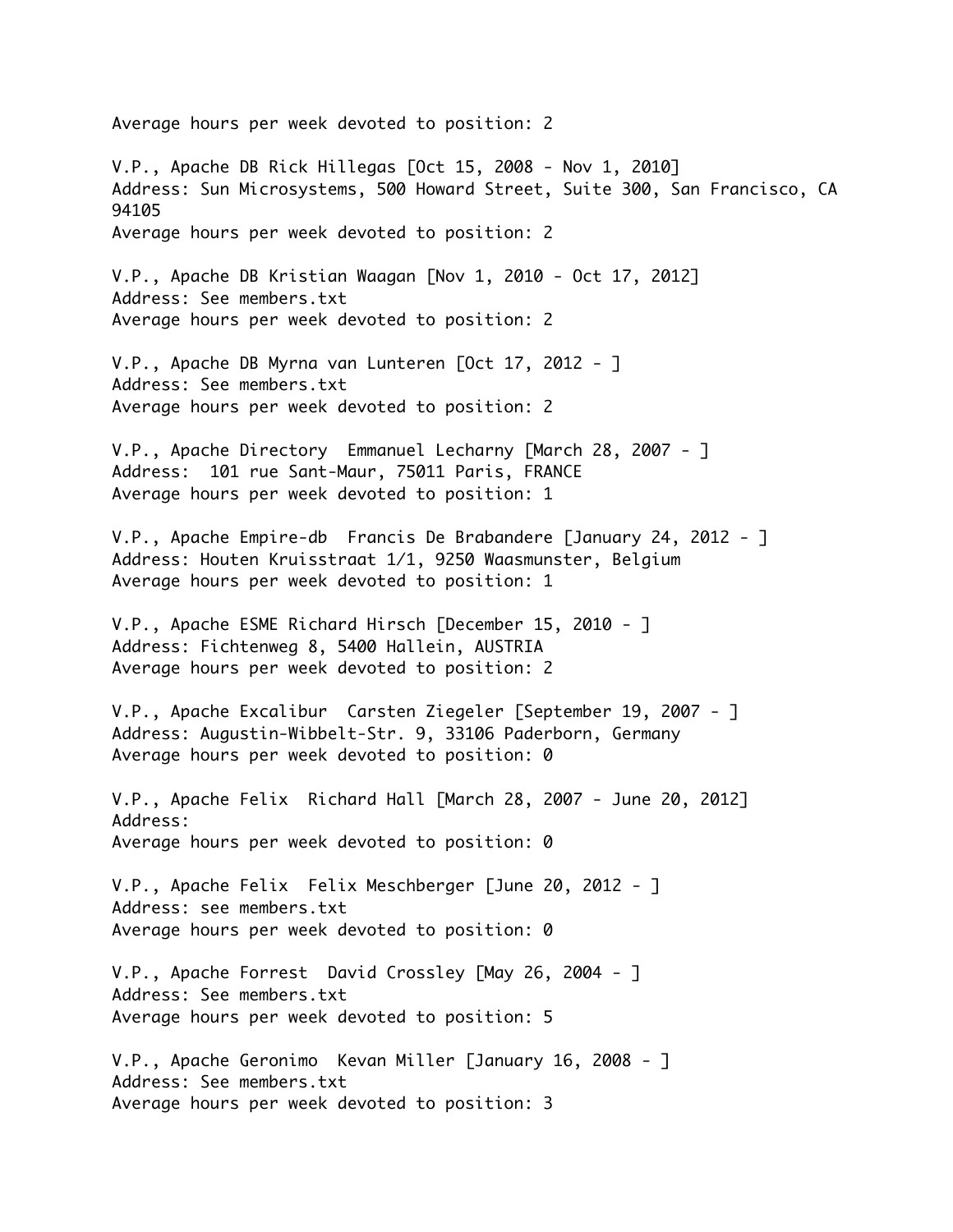V.P., Apache Giraph Avery Ching [May 16, 2012 - ] Address: Facebook, 1601 Willow Road, Menlo Park, CA 94025 Average hours per week devoted to position: 2

V.P., Apache Gump Stefan Bodewig Address: Hehner Str. 198, 41069 Moenchengladbach, Germany Average hours per week devoted to position: 1

V.P., Apache Hadoop Owen O'Malley [January 16, 2008 - ] Address: See members.txt Average hours per week devoted to position: 1

V.P., Apache Harmony Tim Ellison [July 18, 2007 - ] Address: See members.txt Average hours per week devoted to position: 8

V.P., Apache HttpComponents Erik Abele [November 14, 2007 - ] Address: See members.txt Average hours per week devoted to position: 2

V.P., Apache HTTP Server William A. Rowe Jr. [July 15, 2009 - ] Address: 18496 W Meadow Ln, Gurnee IL 60031, USA Average hours per week devoted to position: 1

V.P., Apache HiveMind James Carman [April 26, 2006 - ] Address: Average hours per week devoted to position: 0

V.P., Apache iBATIS Clinton Begin [June 25, 2008 - ] Address: Average hours per week devoted to position:

V.P., Apache Incubator Noel J. Bergman [April 21, 2004 - February 15, 2012] Address: See members.txt Average hours per week devoted to position: 16

V.P., Apache Incubator Jukka Zitting [February 15, 2012 - November 2012] Address: See members.txt Average hours per week devoted to position: 10

V.P., Apache Incubator Benson Margulies [November 2012 ] Address: See members.txt Average hours per week devoted to position: 10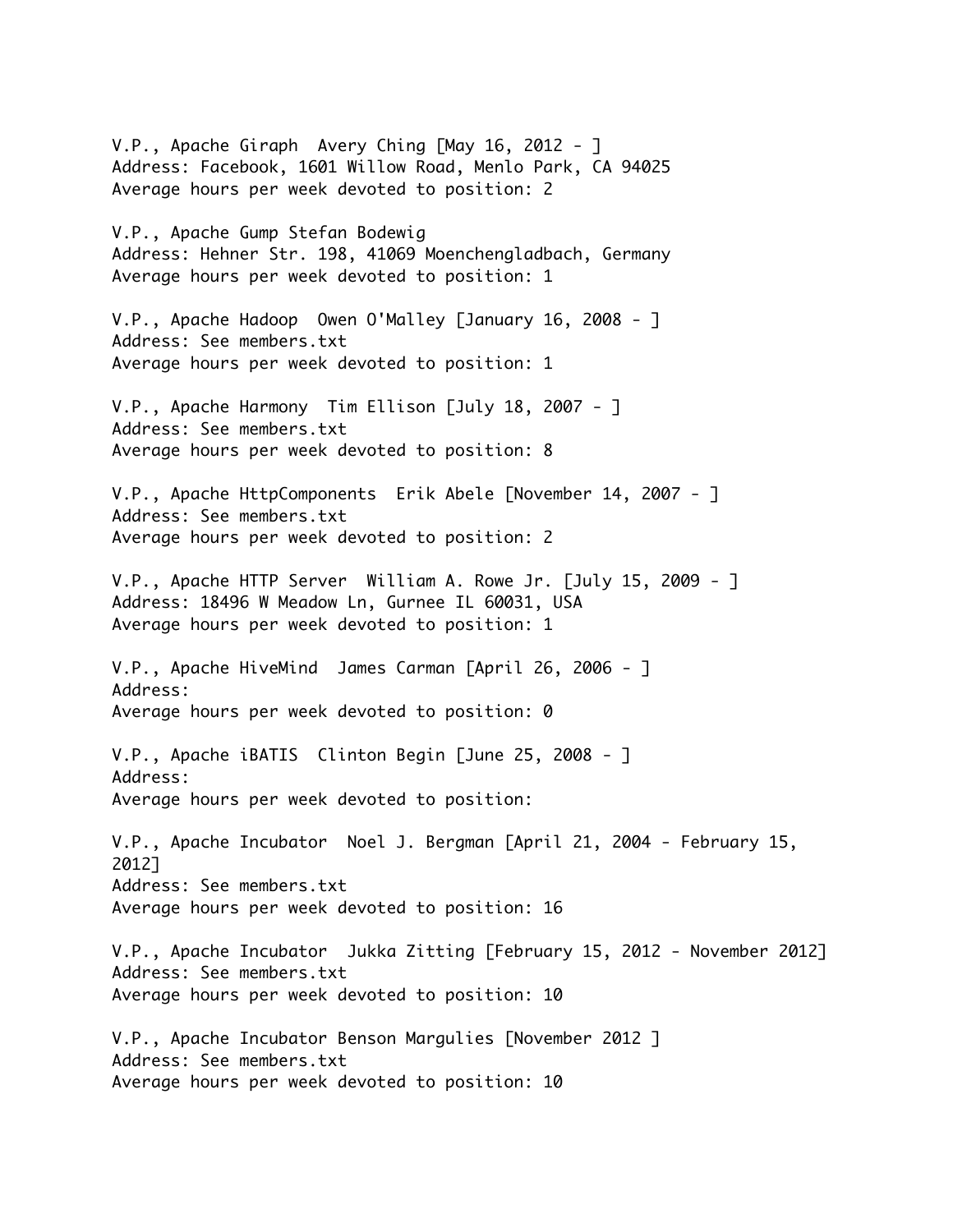V.P., Apache Infrastucture Philip M. Gollucci [November 2, 2009 - November 1, 2011] Address: See members.txt Average hours per week devoted to position: 4 V.P., Apache Jackrabbit Jukka Zitting [August 16, 2006 - April 18, 2012] Address: See members.txt Average hours per week devoted to position: 2 V.P., Apache Jackrabbit Michael D√ºrig [April 18, 2012 - ] Address: Flat 5, 14 Florence road, London, W5 3TX, UK Average hours per week devoted to position: 2 V.P., Apache Jakarta Rahul Akolkar [July 15, 2009 - ] Address: See members.txt Average hours per week devoted to position: 2 V.P., Apache James Danny Angus [December 19, 2007 - ] Address: Average hours per week devoted to position: V.P., Apache Labs Bernd Fondermann [September 17, 2008 - ] Address: Average hours per week devoted to position: V.P., Apache Lenya Richard Frovarp [August 19, 2009 - ] Address: 1320 Albrecht Blvd, NDSU - IACC 214, Fargo, ND 58102 Average hours per week devoted to position: 1 V.P., Apache Logging Curt Arnold [May 24, 2006 - ] Address: Average hours per week devoted to position: 0 V.P., Apache Lucene Grant Ingersoll [February 20, 2008 - ] Address: See members.txt Average hours per week devoted to position: 3 V.P., Apache ManifoldCF Karl Wright [May 16, 2012 - ] Address: See members.txt Average hours per week devoted to position: 2 V.P., Apache Maven Brian Fox [October 21, 2009 - July 20, 2011 ] Address: See members.txt Average hours per week devoted to position: 2 V.P., Apache Maven John Dennis Casey [July 20, 2011 - Jun 20, 2012 ]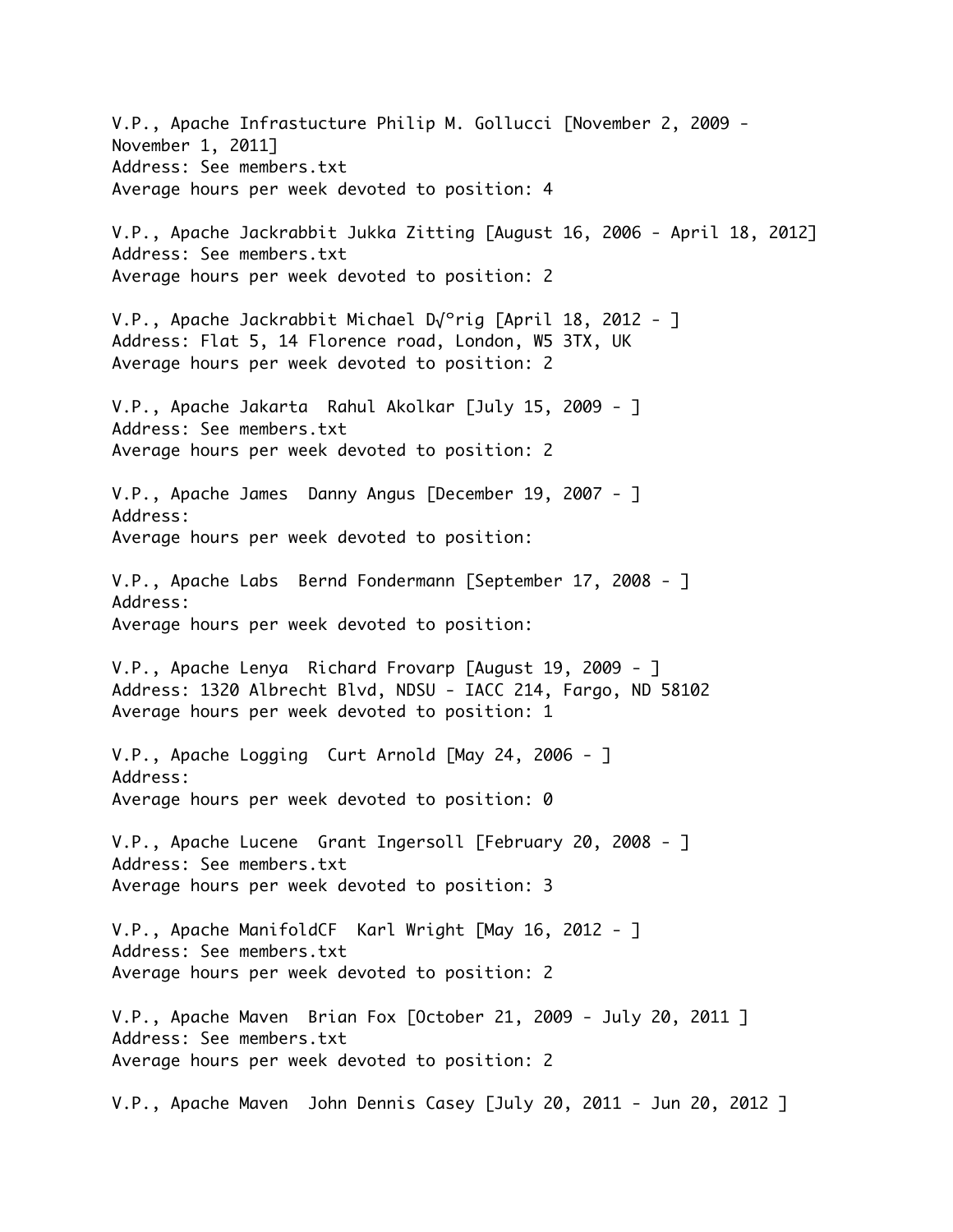Address: See members.txt Average hours per week devoted to position: 0 V.P., Apache Maven Olivier Lamy [Jun 20, 2012 - ] Address: See members.txt Average hours per week devoted to position: 2 V.P., Apache MINA Julien Vermillard [January 21, 2009 - ] Address: 31 rue de la Chaine 31000 Toulouse, FRANCE Average hours per week devoted to position: 1 V.P., Apache MyFaces Manfred Geiler Address: See members.txt Average hours per week devoted to position: 2 V.P., Apache ODE Matthieu Riou [July 9, 2007 - ] Address: See members.txt Average hours per week devoted to position: 2 V.P., Apache OFBiz David E. Jones [December 20, 2006 - ] Address: Average hours per week devoted to position: 0 V.P., Apache OODT Chris A. Mattmann [November 2011 - ] Address: See members.txt Average hours per week devoted to position: 2 V.P., Apache OpenEJB David Blevins [May 15, 2007 -] Address: Average hours per week devoted to position: V.P., Apache OpenJPA Craig Russell [May 15, 2007 -] Address: See members.txt Average hours per week devoted to position: 2 V.P., Apache Hama Edward J. Yoon [May 17, 2012 -] Address: See members.txt Average hours per week devoted to position: 6 V.P., Apache PDFBox Andreas Lehmkuehler [October 21, 2009 - ] Address: Gaertnerstr. 6, 45128 Essen, GERMANY Average hours per week devoted to position:2 V.P., Apache POI Nick Burch [May 15, 2007 - Jul 20, 2011] Address: See members.txt Average hours per week devoted to position: 3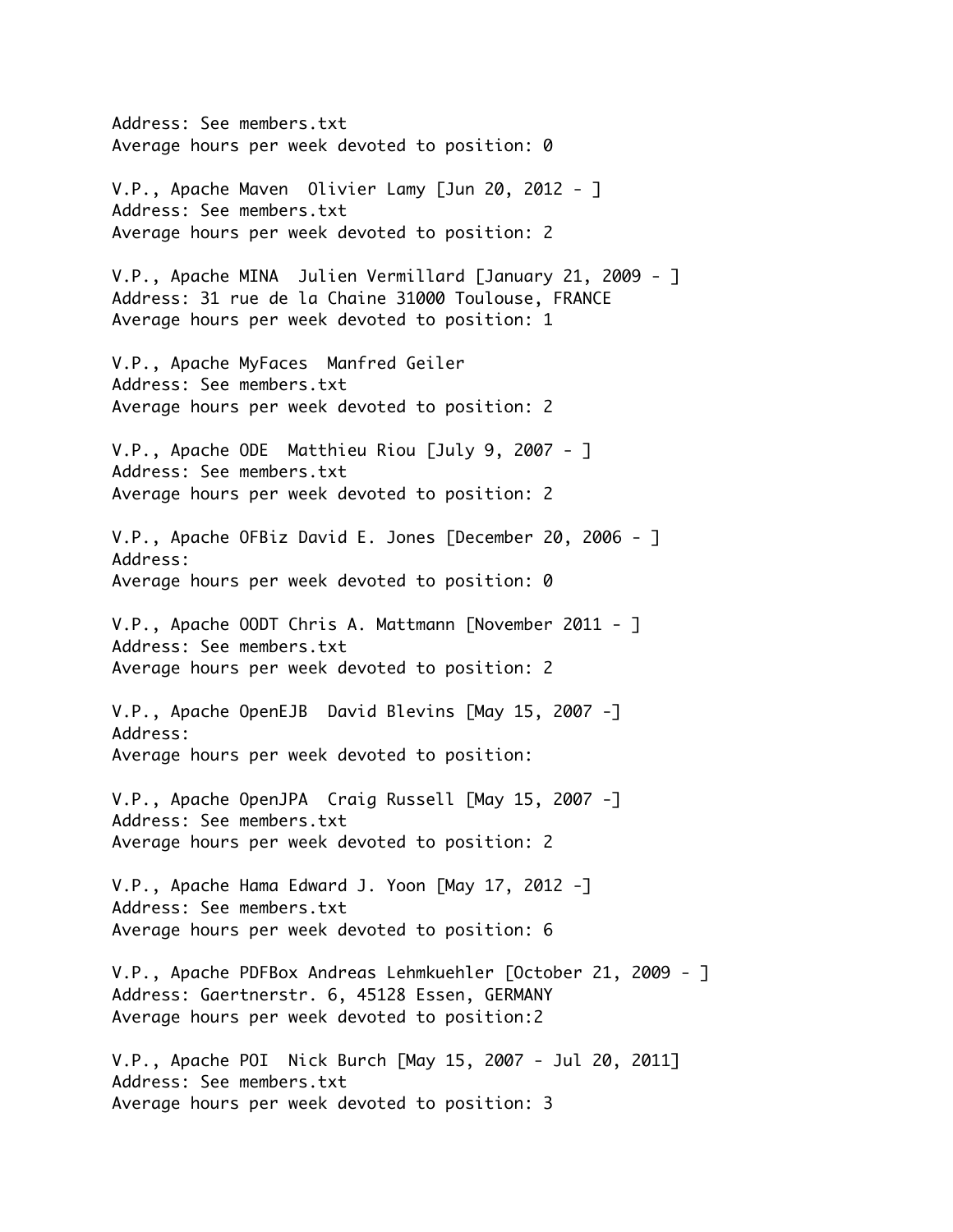V.P., Apache POI Yegor Kozlov [Jul 20, 2011 - ] Address: See members.txt Average hours per week devoted to position: 3 V.P., Apache Portals David Sean Taylor [June 20, 2007 - ] Address: Average hours per week devoted to position: V.P., Apache Qpid Carl Trieloff [November 19, 2008 - ] Address: Average hours per week devoted to position: V.P., Apache Quetzalcoatl Gregory Trubetskoy [Jun 20, 2007 - ] Address: See members.txt Average hours per week devoted to position: 4 V.P., Apache River Tom Hobbs [Jan 19, 2011 - ] Address: 14 Wigeon Road, Iwade, Kent, ME9 8WQ (UK) Average hours per week devoted to position: 5 V.P., Apache Roller Dave Johnson [February 21, 2007 - ] Address: See members.txt Average hours per week devoted to position: 2 V.P., Apache Santuario Berin Lautenbach [June 27, 2006 - June 17, 2009.] Address: See members.txt Average hours per week devoted to position: 6 V.P., Apache ServiceMix Guillaume Nodet [Sept. 19, 2007 - ] Address: 22 rue Eugene Maes - 14000 Caen - France Average hours per week devoted to position: 1 V.P., Apache Shale Gary VanMatre [March 19, 2008 - ] Address: Average hours per week devoted to position: V.P., Apache Sling Felix Meschberger [June 17, 2009 - June 15, 2011] Address: See members.txt Average hours per week devoted to position: 2 V.P., Apache Sling Carsten Ziegeler [June 15, 2011 - ] Address: See members.txt Average hours per week devoted to position: 2 V.P., Apache SpamAssassin Daryl C. W. O'Shea [Aug 20, 2008 - ]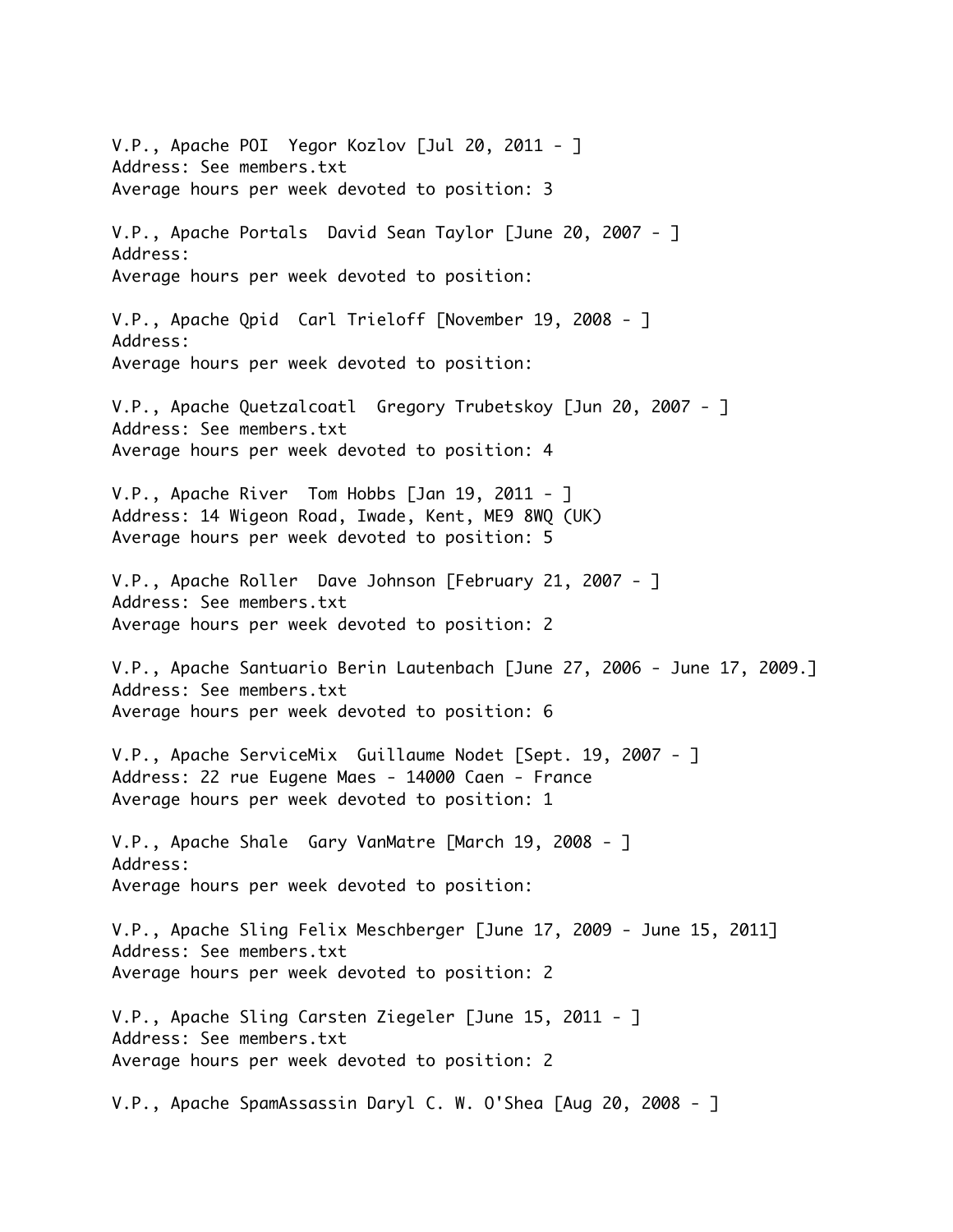Address: See members.txt Average hours per week devoted to position: 2

V.P., Apache Struts Martin Cooper [Feb 23, 2005 - ] Address: Yahoo! Inc., 701 First Avenue, Sunnyvale, CA, 94087 Average hours per week devoted to position: 2

V.P., Apache Synapse Paul Fremantle [December 19, 2007 - ] Address: See members.txt Average hours per week devoted to position: 2

V.P., Apache Tapestry Howard Lewis Ship [Feb 15, 2006 - ] Address: 123 NW 12th. Ave #227, Portland, OR 97209 Average hours per week devoted to position: 0

V.P., Apache Tcl David N. Welton Address: See members.txt Average hours per week devoted to position: 5

V.P., Apache Tiles Greg Reddin [December 20, 2006 - ] Address: 14 White Oak Dr., Conway, AR 72034 Average hours per week devoted to position: 2

V.P., Apache Tomcat Mladen Turk [July 18, 2007 - ] Address: Petrinjska 52, 10000 Zagreb, Croatia Average hours per week devoted to position: 4

V.P., Apache Turbine Scott Eade [May 15, 2007 - ] Address: See members.txt Average hours per week devoted to position: 1

V.P., Apache Tuscany Ant Elder [May 21, 2008 - April 18, 2012] Address: See members.txt Average hours per week devoted to position: 1

V.P., Apache Tuscany Luciano Resende [April 18, 2012 - ] Address: See members.txt Average hours per week devoted to position: 1

V.P., Apache UIMA Marshall Schor [March 15, 2010 - ] Address: 19 Skyline Dr., Hawthorne, NY 10532, USA Average hours per week devoted to position: 1

V.P., Apache VCL Andy Kurth [June 20, 2012 - ] Address: 2133 Ramsgate St., Raleigh, NC 27603, USA Average hours per week devoted to position: 15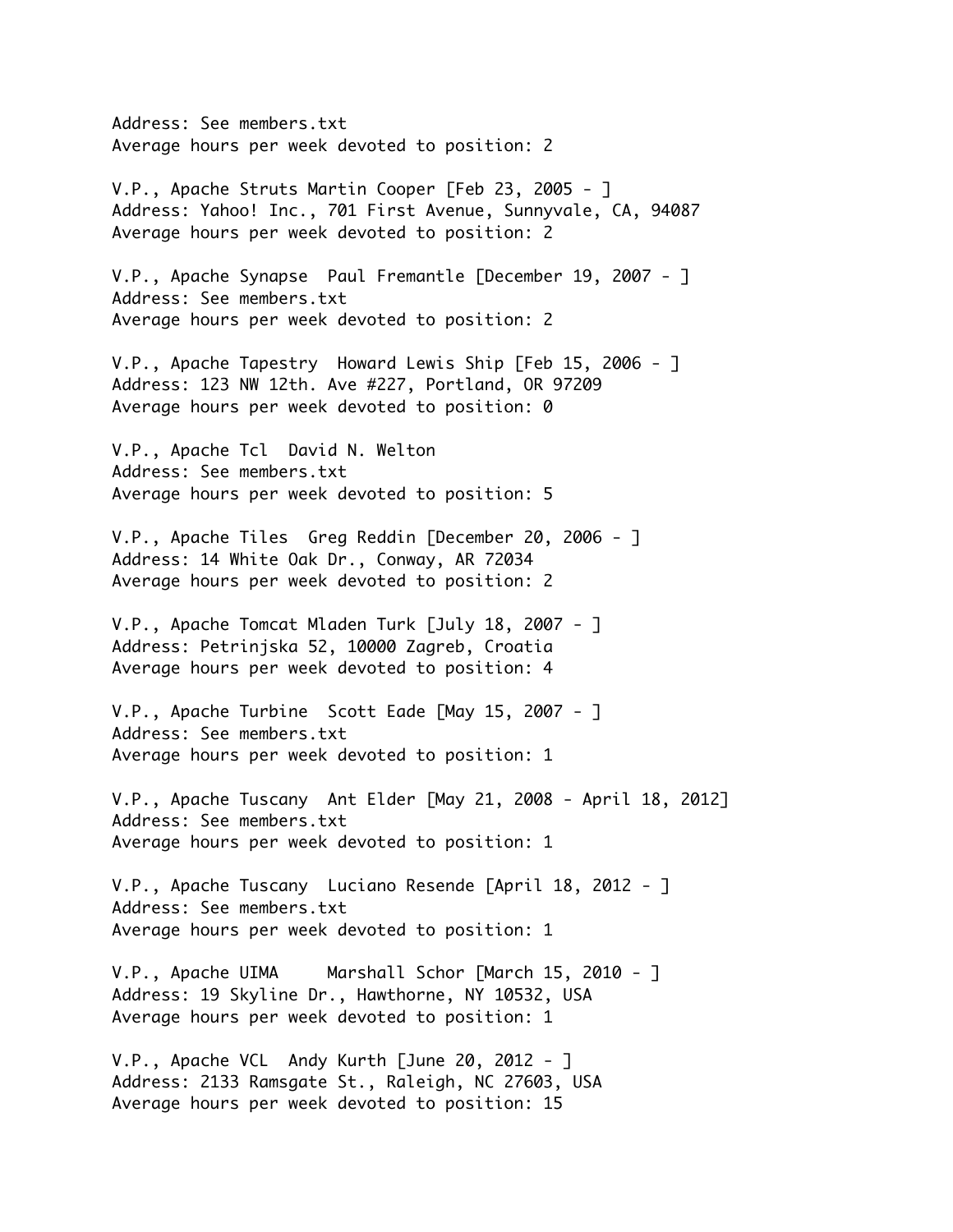V.P., Apache Velocity Will Glass-Husain [June 20, 2007 - ] Address: See members.txt Average hours per week devoted to position: V.P., Apache Web Services Glen Daniels [September 19, 2007 - ] Address: See members.txt Average hours per week devoted to position: 2 V.P., Apache Wicket Martijn Dashorst [June 20, 2007 - ] Address: brinkpoortstraat 11, 7411 HR Deventer, The Netherlands Average hours per week devoted to position: 2 V.P., Apache Xalan Brian Minchau [ - 2007] Address: Average hours per week devoted to position: 0 V.P., Apache Xalan David Bertoni [2007 - October 17, 2012] Address: Average hours per week devoted to position: 0 V.P., Apache Xalan Steven J. Hathaway [October 17, 2012 - ] Address: P.O. Box 25, Wilsonville, OR 97070, USA Average hours per week devoted to position: 19 V.P., Apache Xerces Gareth Reakes Address: 21 Lakefield Road, Oxford, England, OX4 4LZ Average hours per week devoted to position: 2 V.P., Apache XML Gianugo Rabellino [Nov 16, 2005 - ] Address: Via E.L. Cerva 127,C - 00143 Roma - Italy Average hours per week devoted to position: 2 V.P., Apache XMLBeans Cezar Andrei [April 26, 2006 - ] Address: 16318 NE 104 St, Redmond WA 98052 Average hours per week devoted to position: 5 V.P., Apache XML Graphics Simon Pepping [May 25, 2009 - December 21, 2011] Address: Leverkruid 24, 1441 XN Purmerend, Netherlands Average hours per week devoted to position: 2 V.P., APR Bojan Smojver [June 25, 2008 - ] Address: Average hours per week devoted to position:

V.P., Conference Planning Noirin Shirley [Jun 17, 2009 - Jun 15, 2011]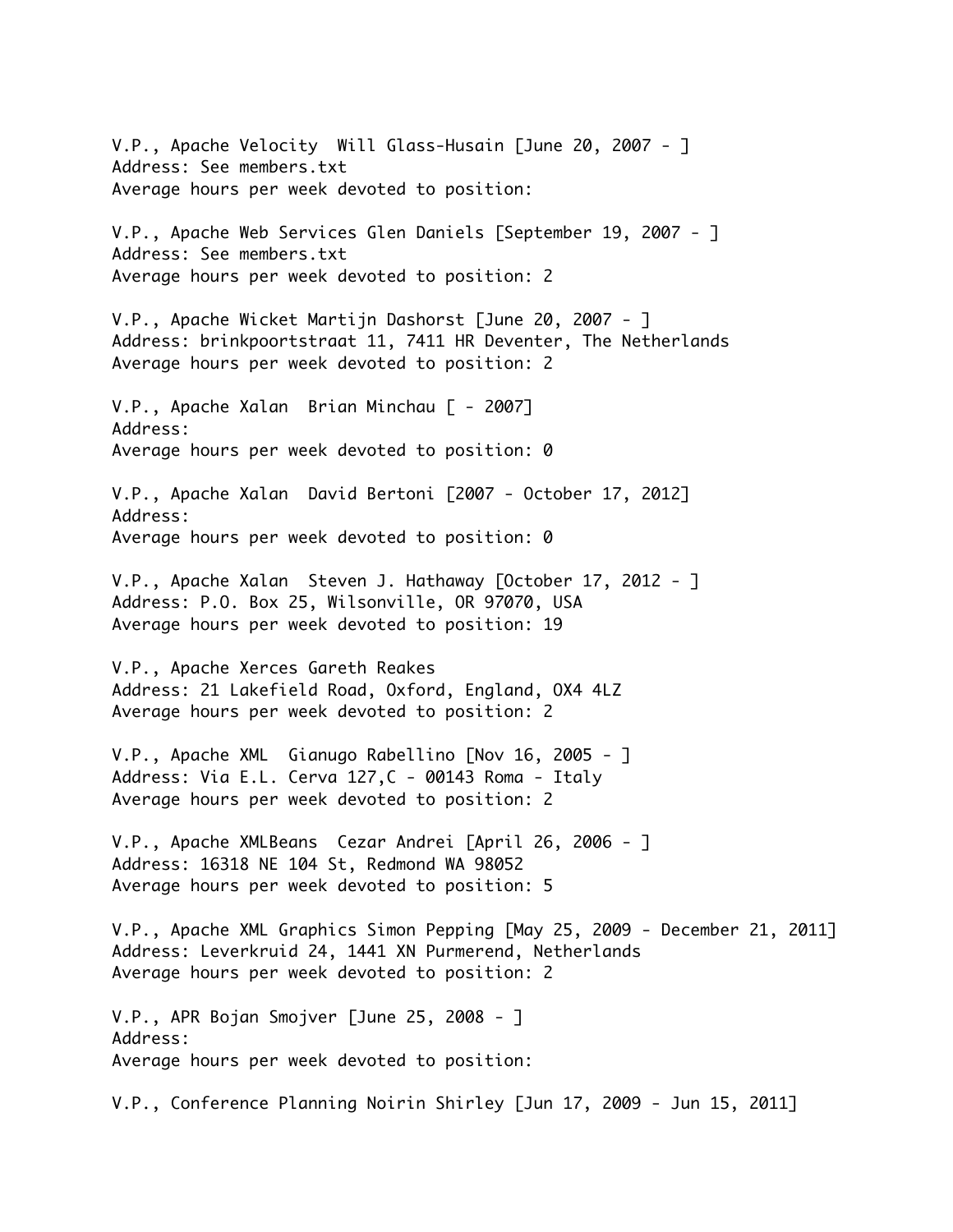Address: see members.txt Average hours per week devoted to position: 8 V.P., Conference Planning Nick Burch [Jun 15, 2011 - ] Address: see members.txt Average hours per week devoted to position: 8 V.P., Java Community Process Geir Magnusson Jr. Address: Average hours per week devoted to position: 3 V.P., Legal Affairs Sam Ruby [July 18, 2007 - ] Address: See members.txt Average hours per week devoted to position: 4 V.P., Perl Philippe Chiasson [Nov 18, 2009 - ] Address: See members.txt Average hours per week devoted to position: 1 V.P., Travel Assistance Gavin McDonald [Sep 17, 2008 - ] Address: see members.txt Average hours per week devoted to position: 4 V.P., Brand Management Shane Curcuru [Nov 18, 2009 - ] Address: see members.txt Average hours per week devoted to position: 6 V.P., Fundraising Serge Knystautas [Nov 18, 2009 - ] Address: see members.txt Average hours per week devoted to position: ? V.P., Marketing and Publicity Sally Khudairi [Nov 18, 2009 - ] Address: see members.txt Average hours per week devoted to position: 20 V.P., Apache Click Malcom Edgar [Nov 18, 2009 - ] Address: ? Average hours per week devoted to position: ? V.P., Apache OpenWebBeans Gurkan Erdogdu [Dec 18, 2009 -] Address: ? Average hourse per week devoted to position: ? V.P. Apache Pivot Greg Brown [Dec. 18, 2009 - ] Address: 17 Dudley St., Reading MA 01867 Average hours per week devoted to position: 6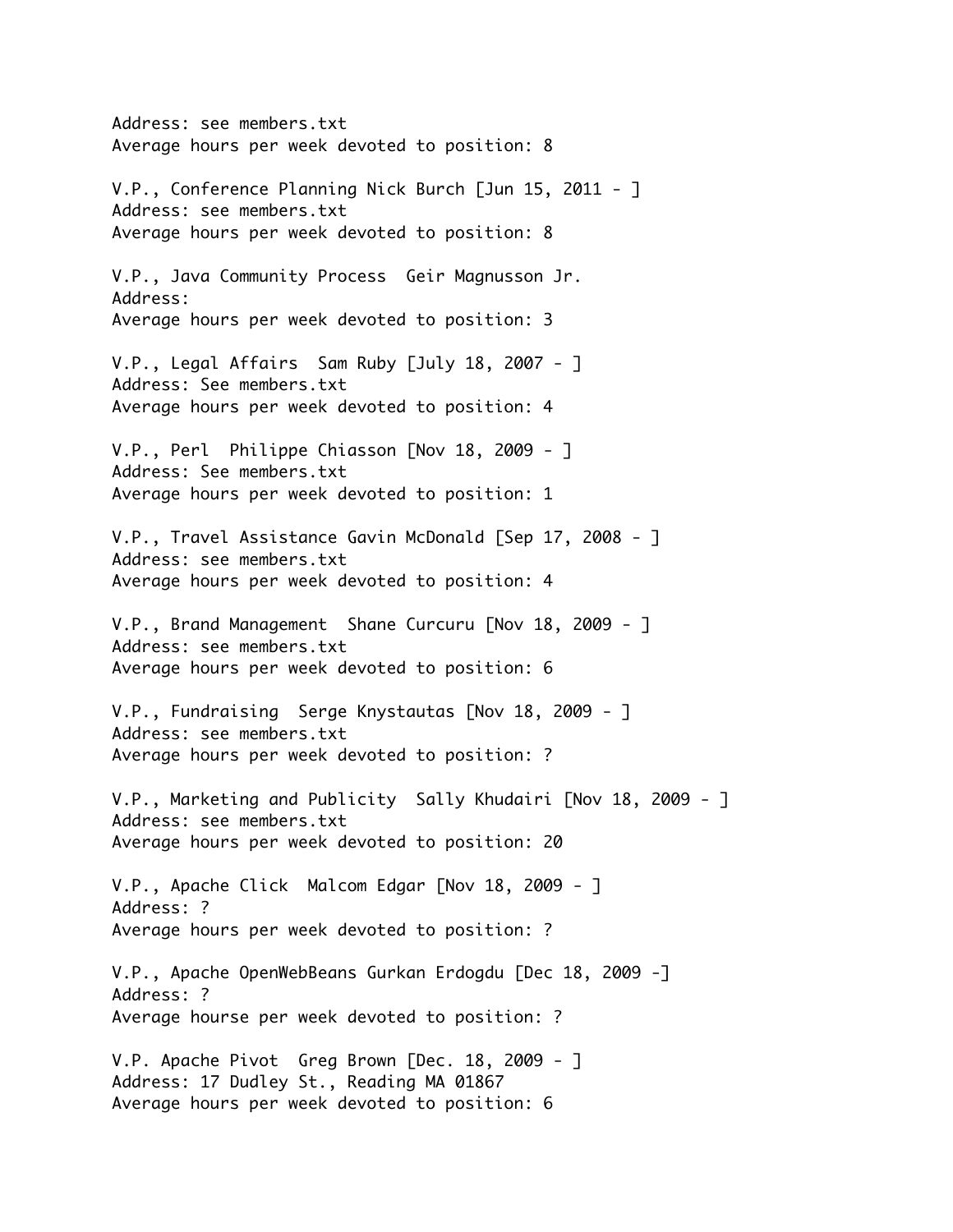V.P. Apache Pivot Sandro Martini [Jan. 24, 2012 - ] Address: IT Euro Consulting, Via San Crispino 72, 35129 Padova (PD), Italy Average hours per week devoted to position: 8

V.P. Apache Shindig Paul Lindner [Jan. 15, 2009 - ] Address: 2 Saroni Ct, Oakland, CA 94611 Average hours per week devoted to position: 4

V.P. Apache Cassandra Jonathan Ellis [Jan. 17, 2010 - ] Address: 4907 Augusta Sq, San Antonio, TX 78247 Average hours per week devoted to position: 1

V.P. Apache Traffic Server Leif Hedstrom [April 21, 2010 - ] Address: 17572 W. 60th Lane, Arvada, CO 80403 Average hours per week devoted to position: 5

V.P., Apache Santuario Colm O hEigeartaigh [June 17, 2010 - ] Address: Apt 8, Hse 5, Linden Court, Grove Avenue, Blackrock, Dublin, Ireland. Average hours per week devoted to position: 2

V.P., Apache Shiro Les Hazlewood [September 22, 2010 - ] Address: 337 S. Fremont St, Apt #119, San Mateo, CA 94401 Average hours per week devoted to position: 2

V.P., Apache ZooKeeper Patrick Hunt [November 17, 2010 - ] Address: Cloudera Inc., 210 Portage Avenue, Palo Alto, CA 94306 Average hours per week devoted to position: 6

V.P., Apache Chemistry Florian M√ºller [February 16, 2011 - ] Address: Flat 3, Lovelance House, 96-122 Uxbridge Road, London, W13 8RB, UK Average hours per week devoted to position: 3

V.P., Apache Deltacloud David Lutterkort [October 26, 2011 - ] Address: 1421 Diamond St, San Francisco, CA 94131 Average hours per week devoted to position: 8

V.P., Apache JMeter Sebastian Bazley [Oct 26, 2011 - ] Address: See members.txt Average hours per week devoted to position: 1

V.P., Apache XML Graphics Chris Bowditch [December 22, 2011 - ] Address: 57 Staines Square, Dunstable, Beds. LU6 3JG, UK Average hours per week devoted to position: 2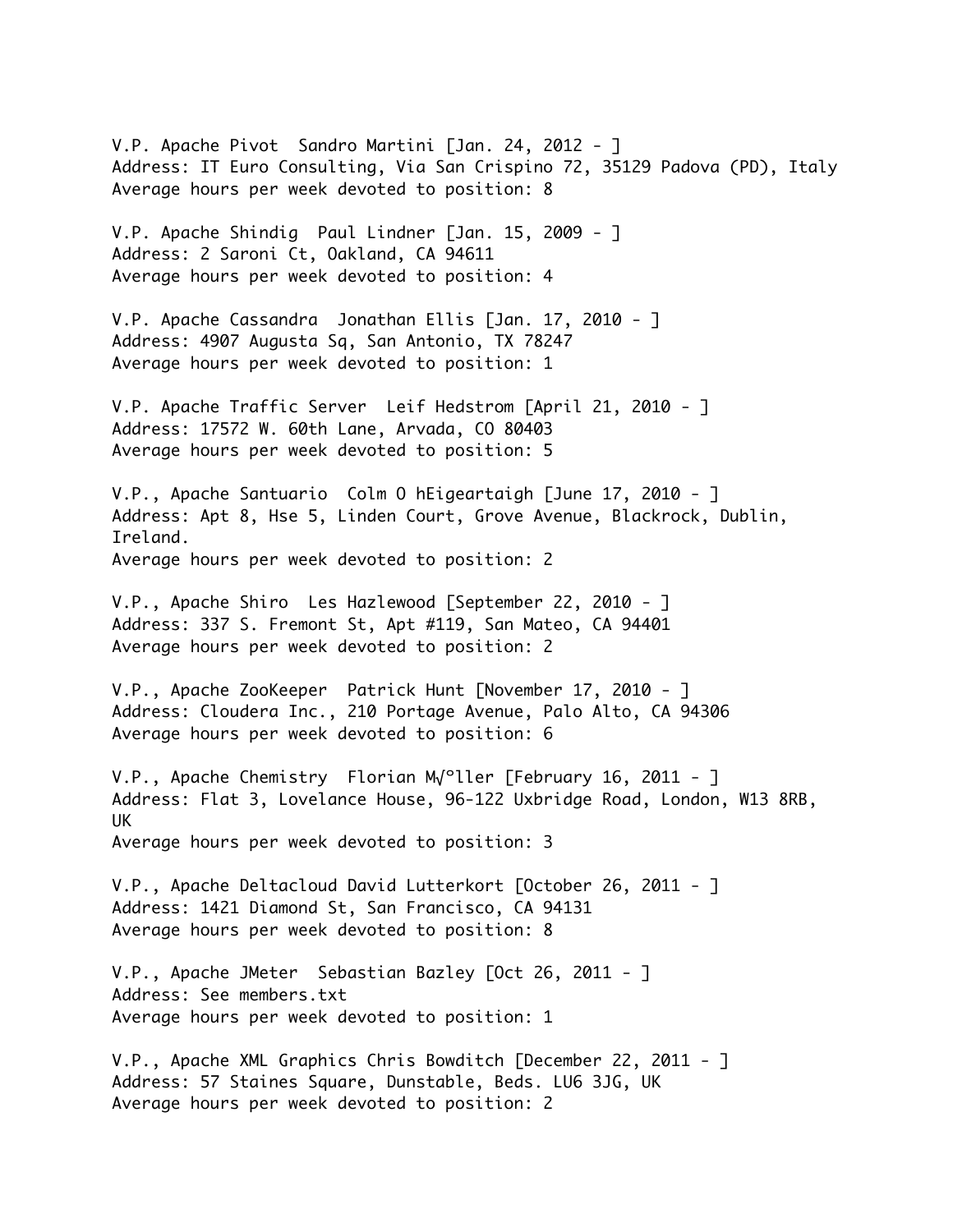V.P., Apache ACE Marcel Offermans [December 22, 2011 - ] Address: See members.txt Average hours per week devoted to position: 0

V.P., Apache Gora Lewis John McGibbney [January 23, 2012 - ] Address: 13 Barns Crescent, Ayr, Scotland, KA72BW, UK Average hours per week devoted to position: 5

V.P., Apache BVal Matt Benson [February 15, 2012 - ] Address: See members.txt Average hours per week devoted to position: 3

V.P., Apache OpenNLP Joern Kottmann [February 15, 2012 -] Address: 42a, route d'Arlon, 8008 Strassen, Luxembourg Average hours per week devoted to position: 2

V.P., Apache Rave Matthew Franklin [March 21, 2012 -] Address: 8 Cedarwood Lane, Burlington, MA 01803 Average hours per week devoted to position: 5

V.P., Apache Lucy Peter Karman [March 21, 2012 -] Address: 1178 Burns Ave, Saint Paul, MN 55106 Average hours per week devoted to position: 5

V.P., Apache Sqoop Arvind Prabhakar [March 21, 2012 - ] Address: Cloudera Inc., 220 Portage Avenue, Palo Alto, CA 94306 Average hours per week devoted to position: 6

V.P., Apache Jena Andy Seaborne [April 18, 2012 - ] Address: Average hours per week devoted to position: 8

V.P., Apache Creadur Robert Burrell Donkin [April 18, 2012 - ] Address: See members.txt Average hours per week devoted to position: 1

V.P., Apache MRUnit Brock Noland [May 16, 2012 - ] Address: Cloudera Inc., 220 Portage Avenue, Palo Alto, CA 94306 Average hours per week devoted to position: 2

V.P., Apache Flume Arvind Prabhakar [June 20, 2012 - ] Address: Cloudera Inc., 220 Portage Avenue, Palo Alto, CA 94306 Average hours per week devoted to position: 6

V.P., Apache Lucene.Net Prescott Nasser [August 15, 2012 - ]